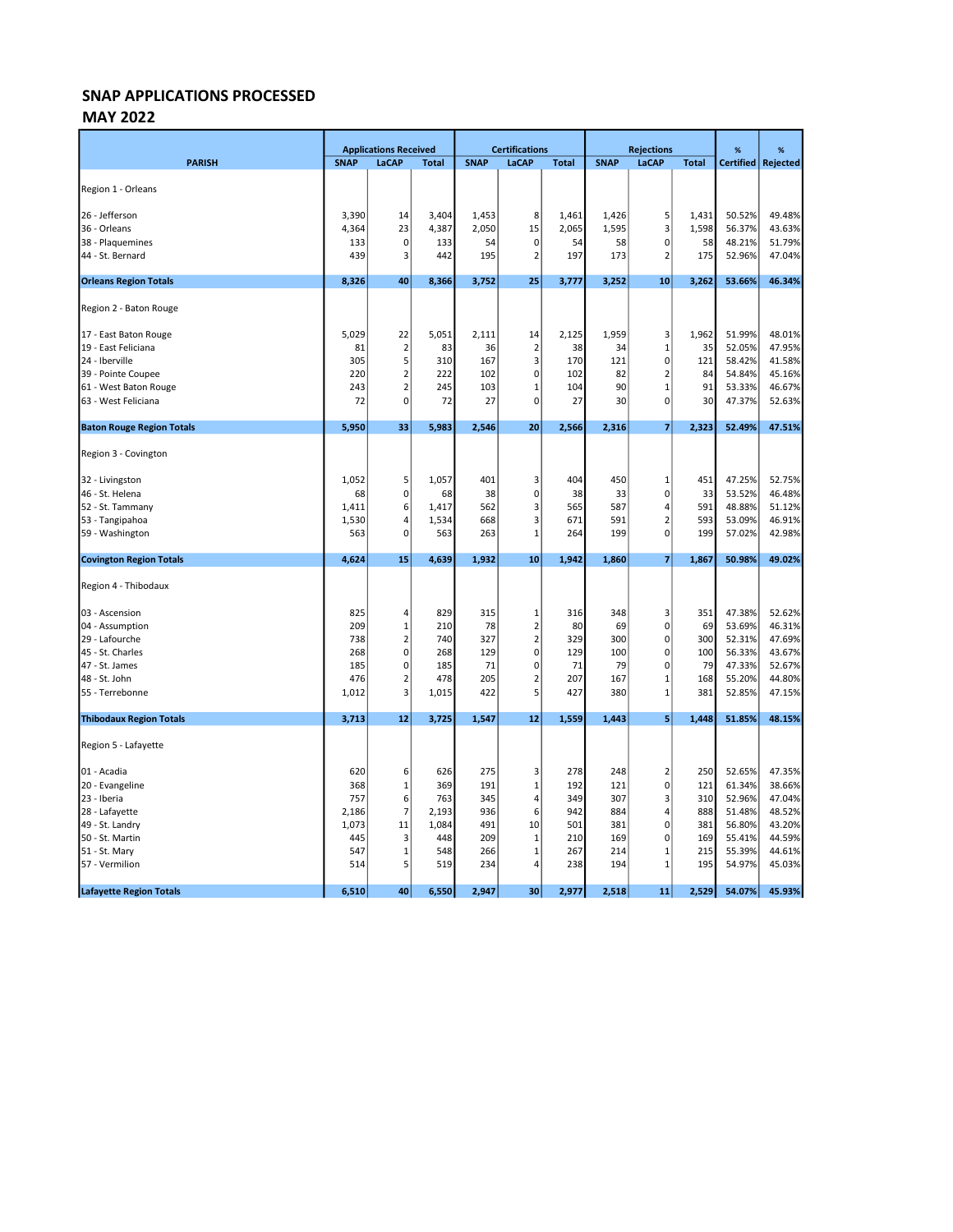#### MAY 2022

|                                   |             | <b>Applications Received</b> |              | <b>Certifications</b> |                  |              | <b>Rejections</b> |                             |              | $\%$             | %                |
|-----------------------------------|-------------|------------------------------|--------------|-----------------------|------------------|--------------|-------------------|-----------------------------|--------------|------------------|------------------|
| <b>PARISH</b>                     | <b>SNAP</b> | LaCAP                        | <b>Total</b> | <b>SNAP</b>           | LaCAP            | <b>Total</b> | <b>SNAP</b>       | LaCAP                       | <b>Total</b> | <b>Certified</b> | Rejected         |
|                                   |             |                              |              |                       |                  |              |                   |                             |              |                  |                  |
| Region 6 - Lake Charles           |             |                              |              |                       |                  |              |                   |                             |              |                  |                  |
| 02 - Allen                        | 231         | $\overline{2}$               | 233          | 94                    | $\overline{2}$   | 96           | 87                | $\mathbf 0$                 | 87           | 52.46%           | 47.54%           |
| 06 - Beauregard                   | 302         | 3                            | 305          | 114                   | 1                | 115          | 116               | $\pmb{0}$                   | 116          | 49.78%           | 50.22%           |
| 10 - Calcasieu                    | 2,011       | 9                            | 2,020        | 837                   | 4                | 841          | 813               | $\overline{4}$              | 817          | 50.72%           | 49.28%           |
| 12 - Cameron                      | 18          | 0                            | 18           | 8                     | $\Omega$         | 8            | 6                 | $\pmb{0}$                   | 6            | 57.14%           | 42.86%           |
| 27 - Jefferson Davis              | 280         | 1                            | 281          | 141                   | 0                | 141          | 108               | $\pmb{0}$                   | 108          | 56.63%           | 43.37%           |
|                                   |             |                              |              |                       |                  |              |                   |                             |              |                  |                  |
| <b>Lake Charles Region Totals</b> | 2,842       | 15                           | 2,857        | 1,194                 | 7                | 1,201        | 1,130             | $\overline{4}$              | 1,134        | 51.43%           | 48.57%           |
| Region 7 - Alexandria             |             |                              |              |                       |                  |              |                   |                             |              |                  |                  |
| 05 - Avoyelles                    | 477         | 2                            | 479          | 213                   | 1                | 214          | 165               | 0                           | 165          | 56.46%           | 43.54%           |
| 13 - Catahoula                    | 116         | 0                            | 116          | 45                    | 0                | 45           | 43                | $\mathbf 0$                 | 43           | 51.14%           | 48.86%           |
| 15 - Concordia                    | 245         | 2                            | 247          | 131                   | $\mathbf{1}$     | 132          | 79                | $\pmb{0}$                   | 79           | 62.56%           | 37.44%           |
| 22 - Grant                        | 192         | $\pmb{0}$                    | 192          | 76                    | $\mathbf 0$      | 76           | 70                | $\pmb{0}$                   | 70           | 52.05%           | 47.95%           |
| 30 - Lasalle                      | 117         | 0                            | 117          | 54                    | $\mathbf 0$      | 54           | 47                | $\pmb{0}$                   | 47           | 53.47%           | 46.53%           |
| 40 - Rapides                      | 1,441       | $\overline{\mathbf{c}}$      | 1,443        | 583                   | $\overline{2}$   | 585          | 527               | $\overline{4}$              | 531          | 52.42%           | 47.58%           |
| 58 - Vernon                       | 367         | $\overline{2}$               | 369          | 154                   | $\mathbf{1}$     | 155          | 152               | $\mathbf 0$                 | 152          | 50.49%           | 49.51%           |
| 64 - Winn                         | 139         | 0                            | 139          | 76                    | 0                | 76           | 63                | $\mathbf 0$                 | 63           | 54.68%           | 45.32%           |
| <b>Alexandria Region Totals</b>   | 3,094       | 8                            | 3,102        | 1,332                 | 5                | 1,337        | 1,146             | 4                           | 1,150        | 53.76%           | 46.24%           |
|                                   |             |                              |              |                       |                  |              |                   |                             |              |                  |                  |
| Region 8 - Shreveport             |             |                              |              |                       |                  |              |                   |                             |              |                  |                  |
| 08 - Bossier                      | 968         | 4                            | 972          | 392                   | $\mathbf{1}$     | 393          | 409               | $\mathbf 1$                 | 410          | 48.94%           | 51.06%           |
| 09 - Caddo                        | 2,874       | 15                           | 2,889        | 1,281                 | 11               | 1,292        | 1,195             | 4                           | 1,199        | 51.87%           | 48.13%           |
| 14 - Claiborne                    | 123         | $\mathbf 0$                  | 123          | 45                    | 0                | 45           | 50                | $\pmb{0}$                   | 50           | 47.37%           | 52.63%           |
| 16 - DeSoto                       | 219         | 0                            | 219          | 89                    | 0                | 89           | 95                | $\mathbf 0$                 | 95           | 48.37%           | 51.63%           |
| 35 - Natchitoches                 | 453         | 1                            | 454          | 177                   | 0                | 177          | 194               | $\mathbf 0$                 | 194          | 47.71%           | 52.29%           |
| 41 - Red River                    | 76          | 0                            | 76           | 33                    | 0                | 33           | 35                | $\mathbf 0$                 | 35           | 48.53%           | 51.47%           |
| 43 - Sabine                       | 224         | $\mathbf 1$                  | 225          | 90                    | 1                | 91           | 68                | $\mathbf 0$                 | 68           | 57.23%           | 42.77%           |
| 60 - Webster                      | 395         | 2                            | 397          | 195                   | $\overline{2}$   | 197          | 164               | 1                           | 165          | 54.42%           | 45.58%           |
| <b>Shreveport Region Totals</b>   | 5,332       | 23                           | 5,355        | 2,302                 | 15               | 2,317        | 2,210             | $\boldsymbol{6}$            | 2,216        | 51.11%           | 48.89%           |
| Region 9 - Monroe                 |             |                              |              |                       |                  |              |                   |                             |              |                  |                  |
|                                   |             |                              |              |                       |                  |              |                   |                             |              |                  |                  |
| 07 - Bienville<br>11 - Caldwell   | 153<br>107  | $\overline{2}$<br>0          | 155<br>107   | 71<br>52              | 0<br>$\mathbf 0$ | 71<br>52     | 42<br>44          | $\overline{2}$<br>$\pmb{0}$ | 44<br>44     | 61.74%<br>54.17% | 38.26%<br>45.83% |
| 18 - East Carroll                 | 68          | 1                            | 69           | 35                    | 1                | 36           | 29                | $\pmb{0}$                   | 29           | 55.38%           | 44.62%           |
| 21 - Franklin                     | 232         | 0                            | 232          | 122                   | 0                | 122          | 83                | $\pmb{0}$                   | 83           | 59.51%           | 40.49%           |
| 25 - Jackson                      | 164         | 2                            | 166          | 67                    | $\mathbf{1}$     | 68           | 47                | $\mathbf 1$                 | 48           | 58.62%           | 41.38%           |
| 31 - Lincoln                      | 498         | $\overline{\mathbf{c}}$      | 500          | 208                   | $\mathbf{1}$     | 209          | 198               | $\pmb{0}$                   | 198          | 51.35%           | 48.65%           |
| 33 - Madison                      | 125         | 0                            | 125          | 66                    | $\mathbf 0$      | 66           | 44                | $\pmb{0}$                   | 44           | 60.00%           | 40.00%           |
| 34 - Morehouse                    | 369         | 3                            | 372          | 142                   | $\mathbf{1}$     | 143          | 137               | $\mathbf 2$                 | 139          | 50.71%           | 49.29%           |
| 37 - Ouachita                     | 2,043       | 9                            | 2,052        | 895                   | 5                | 900          | 853               | $\mathbf 2$                 | 855          | 51.28%           | 48.72%           |
| 42 - Richland                     | 207         | $\mathbf{1}$                 | 208          | 96                    | 0                | 96           | 90                | $\mathbf 0$                 | 90           | 51.61%           | 48.39%           |
| 54 - Tensas                       | 52          | 0                            | 52           | 30                    | 0                | 30           | 9                 | $\mathbf 0$                 | 9            | 76.92%           | 23.08%           |
| 56 - Union                        | 230         | 0                            | 230          | 102                   | 0                | 102          | 104               | $\mathbf 0$                 | 104          | 49.51%           | 50.49%           |
| 62 - West Carroll                 | 111         | 0                            | 111          | 48                    | $\Omega$         | 48           | 48                | $\pmb{0}$                   | 48           | 50.00%           | 50.00%           |
| <b>Monroe Region Totals</b>       | 4,359       | 20                           | 4,379        | 1,934                 | 9                | 1,943        | 1,728             | $\overline{\mathbf{z}}$     | 1,735        | 52.83%           | 47.17%           |
| <b>Others Totals</b>              | 42          |                              | 42           | $\Delta$              |                  | $\Delta$     | 19                | $\bf{0}$                    | 19           |                  | 82.61%           |
|                                   |             | 0                            |              |                       | $\bf{0}$         |              |                   |                             |              | 17.39%           |                  |
| <b>STATE TOTALS</b>               | 44,792      | 206                          | 44,998       | 19,490                | 133              | 19,623       | 17,622            | 61                          | 17,683       | 52.60%           | 47.40%           |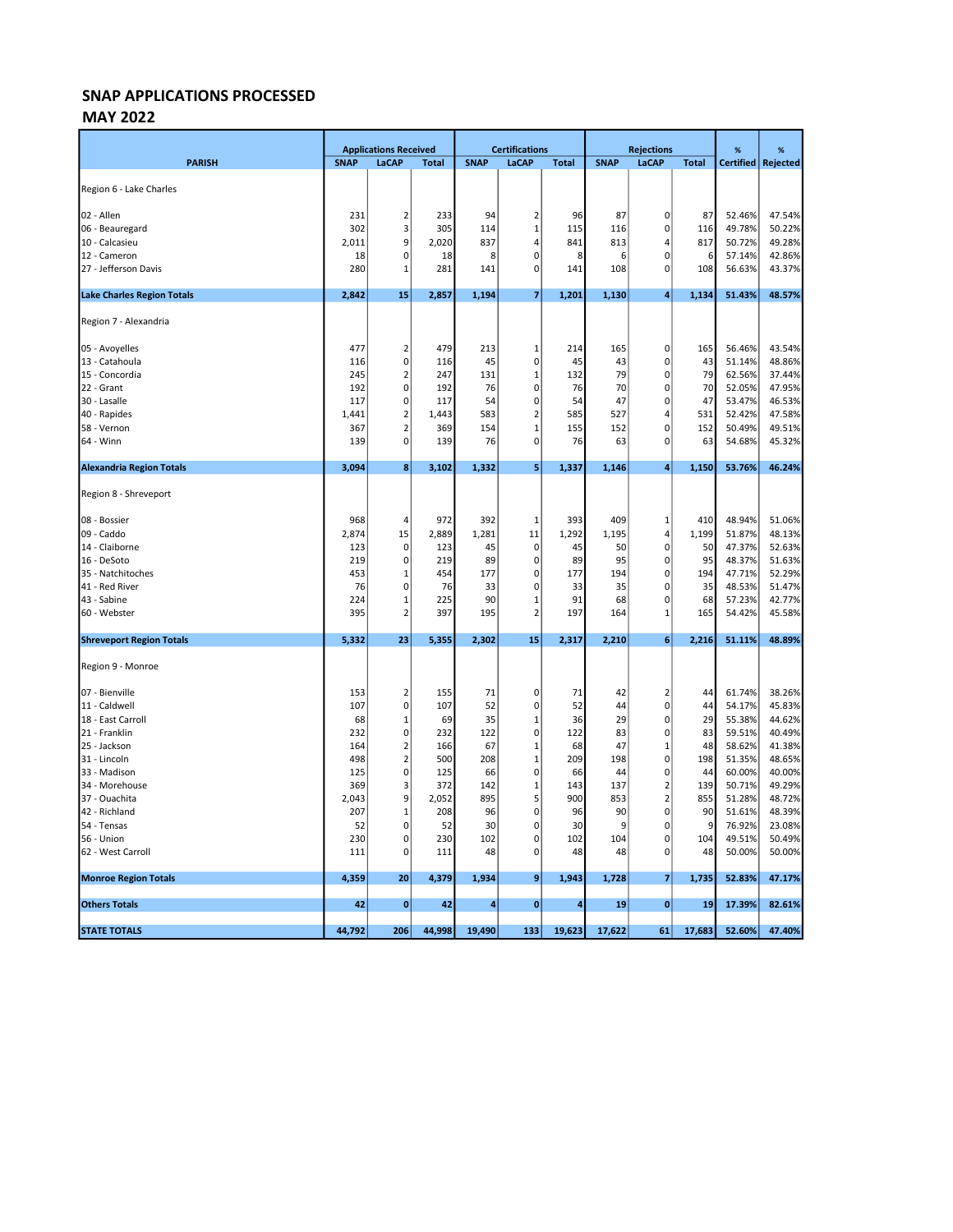#### APRIL 2022

|                                  |             | <b>Applications Received</b> |              |             | <b>Certifications</b>   |              |             | <b>Rejections</b>       |              | %                | %        |
|----------------------------------|-------------|------------------------------|--------------|-------------|-------------------------|--------------|-------------|-------------------------|--------------|------------------|----------|
| <b>PARISH</b>                    | <b>SNAP</b> | LaCAP                        | <b>Total</b> | <b>SNAP</b> | LaCAP                   | <b>Total</b> | <b>SNAP</b> | LaCAP                   | <b>Total</b> | <b>Certified</b> | Rejected |
|                                  |             |                              |              |             |                         |              |             |                         |              |                  |          |
| Region 1 - Orleans               |             |                              |              |             |                         |              |             |                         |              |                  |          |
| 26 - Jefferson                   | 2,995       | 13                           | 3,008        | 1,493       | 4                       | 1,497        | 1,508       | 9                       | 1,517        | 49.67%           | 50.33%   |
| 36 - Orleans                     | 3,924       | 21                           | 3,945        | 2,156       | 15                      | 2,171        | 1,828       | 4                       | 1,832        | 54.23%           | 45.77%   |
| 38 - Plaquemines                 | 106         | 1                            | 107          | 53          | $\mathbf{1}$            | 54           | 65          | $\pmb{0}$               | 65           | 45.38%           | 54.62%   |
| 44 - St. Bernard                 | 400         | $\overline{2}$               | 402          | 191         | $\mathbf 0$             | 191          | 209         | $\pmb{0}$               | 209          | 47.75%           | 52.25%   |
| <b>Orleans Region Totals</b>     | 7,425       | 37                           | 7,462        | 3,893       | 20                      | 3,913        | 3,610       | 13                      | 3,623        | 51.92%           | 48.08%   |
| Region 2 - Baton Rouge           |             |                              |              |             |                         |              |             |                         |              |                  |          |
|                                  |             |                              |              |             |                         |              |             |                         |              |                  |          |
| 17 - East Baton Rouge            | 4,255       | 25                           | 4,280        | 2,110       | 14                      | 2,124        | 2,257       | 10                      | 2,267        | 48.37%           | 51.63%   |
| 19 - East Feliciana              | 86          | $\overline{2}$               | 88           | 39          | 0                       | 39           | 29          | $\mathbf 1$             | 30           | 56.52%           | 43.48%   |
| 24 - Iberville                   | 309         | $\overline{\mathbf{c}}$      | 311          | 161         | $\overline{2}$          | 163          | 122         | $\mathbf 1$             | 123          | 56.99%           | 43.01%   |
| 39 - Pointe Coupee               | 183         | $\mathbf{1}$                 | 184          | 98          | $\mathbf{1}$            | 99           | 80          | $\pmb{0}$               | 80           | 55.31%           | 44.69%   |
| 61 - West Baton Rouge            | 204         | $\overline{0}$               | 204          | 99          | $\mathbf 0$             | 99           | 121         | $\pmb{0}$               | 121          | 45.00%           | 55.00%   |
| 63 - West Feliciana              | 60          | 0                            | 60           | 31          | 0                       | 31           | 32          | $\mathbf 0$             | 32           | 49.21%           | 50.79%   |
| <b>Baton Rouge Region Totals</b> | 5,097       | 30                           | 5,127        | 2,538       | 17                      | 2,555        | 2,641       | 12                      | 2,653        | 49.06%           | 50.94%   |
| Region 3 - Covington             |             |                              |              |             |                         |              |             |                         |              |                  |          |
| 32 - Livingston                  | 1,003       | 3                            | 1,006        | 481         | $\overline{2}$          | 483          | 509         | $\overline{2}$          | 511          | 48.59%           | 51.41%   |
| 46 - St. Helena                  | 84          | $\mathbf{0}$                 | 84           | 42          | $\mathbf 0$             | 42           | 26          | $\pmb{0}$               | 26           | 61.76%           | 38.24%   |
| 52 - St. Tammany                 | 1,211       | 9                            | 1,220        | 576         | 10                      | 586          | 652         | $\mathbf 1$             | 653          | 47.30%           | 52.70%   |
| 53 - Tangipahoa                  | 1,351       | 7                            | 1,358        | 697         | 3                       | 700          | 650         | 4                       | 654          | 51.70%           | 48.30%   |
| 59 - Washington                  | 492         | 3                            | 495          | 265         | $\overline{2}$          | 267          | 199         | $\mathbf 0$             | 199          | 57.30%           | 42.70%   |
| <b>Covington Region Totals</b>   | 4,141       | 22                           | 4,163        | 2,061       | 17                      | 2,078        | 2,036       | $\overline{7}$          | 2,043        | 50.42%           | 49.58%   |
| Region 4 - Thibodaux             |             |                              |              |             |                         |              |             |                         |              |                  |          |
| 03 - Ascension                   | 725         | 5                            | 730          | 353         | 2                       | 355          | 366         | $\overline{2}$          | 368          | 49.10%           | 50.90%   |
| 04 - Assumption                  | 148         | $\overline{2}$               | 150          | 64          | $\mathbf{1}$            | 65           | 79          | $\mathbf 0$             | 79           | 45.14%           | 54.86%   |
| 29 - Lafourche                   | 680         | 3                            | 683          | 325         | 3                       | 328          | 314         | $\pmb{0}$               | 314          | 51.09%           | 48.91%   |
| 45 - St. Charles                 | 236         | $\mathbf 1$                  | 237          | 132         | $\mathbf 0$             | 132          | 126         | $\overline{2}$          | 128          | 50.77%           | 49.23%   |
| 47 - St. James                   | 157         | $\mathbf{0}$                 | 157          | 95          | $\mathbf{1}$            | 96           | 88          | $\pmb{0}$               | 88           | 52.17%           | 47.83%   |
| 48 - St. John                    | 410         | 3                            | 413          | 214         | $\overline{1}$          | 215          | 186         | $\mathbf{1}$            | 187          | 53.48%           | 46.52%   |
| 55 - Terrebonne                  | 877         | 4                            | 881          | 490         | 0                       | 490          | 415         | $\mathbf{1}$            | 416          | 54.08%           | 45.92%   |
| <b>Thibodaux Region Totals</b>   | 3,233       | 18                           | 3,251        | 1,673       | 8                       | 1,681        | 1,574       | 6                       | 1,580        | 51.55%           | 48.45%   |
| Region 5 - Lafayette             |             |                              |              |             |                         |              |             |                         |              |                  |          |
| 01 - Acadia                      | 558         | 3                            | 561          | 288         | $\mathbf{1}$            | 289          | 249         | 0                       | 249          | 53.72%           | 46.28%   |
| 20 - Evangeline                  | 316         | $\mathbf 1$                  | 317          | 176         | $\mathbf{1}$            | 177          | 150         | $\pmb{0}$               | 150          | 54.13%           | 45.87%   |
| 23 - Iberia                      | 719         | $\overline{7}$               | 726          | 362         | 4                       | 366          | 304         | $\mathbf 1$             | 305          | 54.55%           | 45.45%   |
| 28 - Lafayette                   | 1,919       | 11                           | 1,930        | 951         | 5                       | 956          | 1,031       | 3                       | 1,034        | 48.04%           | 51.96%   |
| 49 - St. Landry                  | 941         | $\overline{7}$               | 948          | 515         | 5                       | 520          | 435         | $\overline{\mathbf{c}}$ | 437          | 54.34%           | 45.66%   |
| 50 - St. Martin                  | 393         | $\overline{0}$               | 393          | 198         | 0                       | 198          | 180         | $\pmb{0}$               | 180          | 52.38%           | 47.62%   |
| 51 - St. Mary                    | 499         | 3                            | 502          | 235         | $\overline{\mathbf{z}}$ | 237          | 204         | $\mathbf{1}$            | 205          | 53.62%           | 46.38%   |
| 57 - Vermilion                   | 486         | $\mathbf 1$                  | 487          | 238         | $\overline{2}$          | 240          | 245         | $\mathbf 1$             | 246          | 49.38%           | 50.62%   |
| <b>Lafayette Region Totals</b>   | 5,831       | 33                           | 5,864        | 2,963       | 20                      | 2,983        | 2,798       | 8                       | 2,806        | 51.53%           | 48.47%   |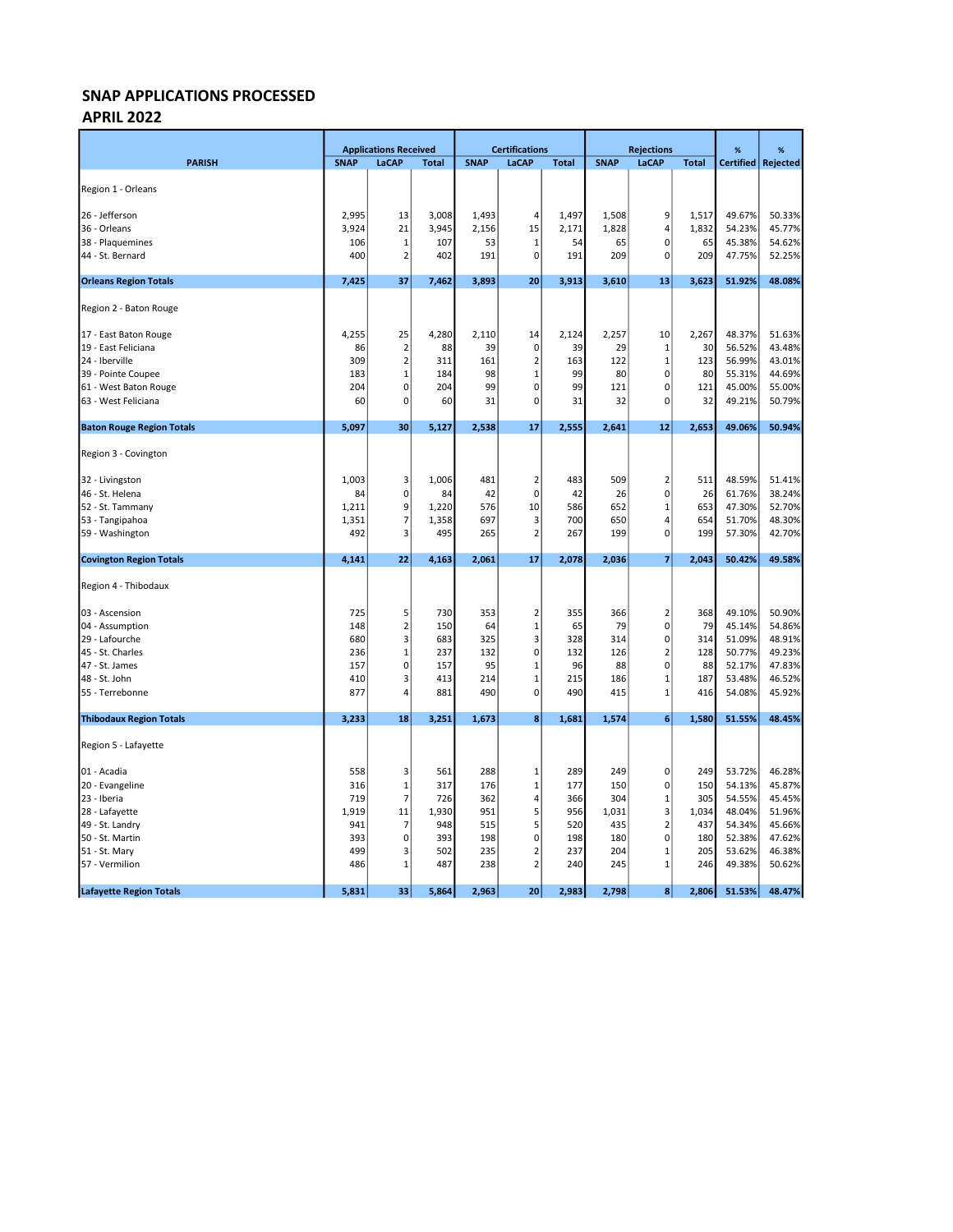#### APRIL 2022

|                                   |             | <b>Applications Received</b> |              | <b>Certifications</b> |                |              | <b>Rejections</b> |              |              | %      | %                    |
|-----------------------------------|-------------|------------------------------|--------------|-----------------------|----------------|--------------|-------------------|--------------|--------------|--------|----------------------|
| <b>PARISH</b>                     | <b>SNAP</b> | LaCAP                        | <b>Total</b> | <b>SNAP</b>           | <b>LaCAP</b>   | <b>Total</b> | <b>SNAP</b>       | LaCAP        | <b>Total</b> |        | Certified   Rejected |
|                                   |             |                              |              |                       |                |              |                   |              |              |        |                      |
| Region 6 - Lake Charles           |             |                              |              |                       |                |              |                   |              |              |        |                      |
| 02 - Allen                        | 171         | 0                            | 171          | 91                    | 0              | 91           | 86                | $\pmb{0}$    | 86           | 51.41% | 48.59%               |
| 06 - Beauregard                   | 263         | 1                            | 264          | 147                   | 0              | 147          | 136               | $\mathbf 1$  | 137          | 51.76% | 48.24%               |
| 10 - Calcasieu                    | 1,772       | 7                            | 1,779        | 832                   | 3              | 835          | 898               | $\mathsf 3$  | 901          | 48.10% | 51.90%               |
| 12 - Cameron                      | 14          | 0                            | 14           | 6                     | $\mathbf 0$    | 6            | 14                | $\pmb{0}$    | 14           | 30.00% | 70.00%               |
| 27 - Jefferson Davis              | 250         | $\mathbf 1$                  | 251          | 114                   | $\mathbf{1}$   | 115          | 125               | $\mathbf 0$  | 125          | 47.92% | 52.08%               |
| <b>Lake Charles Region Totals</b> | 2,470       | 9                            | 2,479        | 1,190                 | 4              | 1,194        | 1,259             | 4            | 1,263        | 48.60% | 51.40%               |
|                                   |             |                              |              |                       |                |              |                   |              |              |        |                      |
| Region 7 - Alexandria             |             |                              |              |                       |                |              |                   |              |              |        |                      |
| 05 - Avoyelles                    | 378         | 5                            | 383          | 205                   | 4              | 209          | 168               | 1            | 169          | 55.29% | 44.71%               |
| 13 - Catahoula                    | 104         | $\mathbf 1$                  | 105          | 52                    | $\mathbf{1}$   | 53           | 51                | $\pmb{0}$    | 51           | 50.96% | 49.04%               |
| 15 - Concordia                    | 215         | $\mathbf{1}$                 | 216          | 109                   | $\mathbf{1}$   | 110          | 88                | $\pmb{0}$    | 88           | 55.56% | 44.44%               |
| 22 - Grant                        | 158         | 1                            | 159          | 78                    | $\mathbf{1}$   | 79           | 90                | $\mathbf 0$  | 90           | 46.75% | 53.25%               |
| 30 - Lasalle                      | 98          | 0                            | 98           | 51                    | 0              | 51           | 53                | $\mathbf 0$  | 53           | 49.04% | 50.96%               |
| 40 - Rapides                      | 1,194       | 11                           | 1,205        | 615                   | 4              | 619          | 571               | 3            | 574          | 51.89% | 48.11%               |
| 58 - Vernon                       | 335         | 3                            | 338          | 158                   | $\overline{2}$ | 160          | 168               | $\mathbf{1}$ | 169          | 48.63% | 51.37%               |
| 64 - Winn                         | 109         | 0                            | 109          | 52                    | $\mathbf 0$    | 52           | 40                | $\mathbf 0$  | 40           | 56.52% | 43.48%               |
| <b>Alexandria Region Totals</b>   | 2,591       | 22                           | 2,613        | 1,320                 | 13             | 1,333        | 1,229             | 5            | 1,234        | 51.93% | 48.07%               |
|                                   |             |                              |              |                       |                |              |                   |              |              |        |                      |
| Region 8 - Shreveport             |             |                              |              |                       |                |              |                   |              |              |        |                      |
| 08 - Bossier                      | 842         | 3                            | 845          | 384                   | $\overline{2}$ | 386          | 412               | 1            | 413          | 48.31% | 51.69%               |
| 09 - Caddo                        | 2,650       | 15                           | 2,665        | 1,251                 | 9              | 1,260        | 1,189             | $\sqrt{4}$   | 1,193        | 51.37% | 48.63%               |
| 14 - Claiborne                    | 109         | 0                            | 109          | 61                    | $\mathbf 0$    | 61           | 33                | $\pmb{0}$    | 33           | 64.89% | 35.11%               |
| 16 - DeSoto                       | 228         | 0                            | 228          | 127                   | 0              | 127          | 101               | $\pmb{0}$    | 101          | 55.70% | 44.30%               |
| 35 - Natchitoches                 | 365         | 0                            | 365          | 173                   | $\mathbf 0$    | 173          | 196               | $\pmb{0}$    | 196          | 46.88% | 53.12%               |
| 41 - Red River                    | 71          | 0                            | 71           | 39                    | $\mathbf 0$    | 39           | 37                | $\pmb{0}$    | 37           | 51.32% | 48.68%               |
| 43 - Sabine                       | 167         | 3                            | 170          | 87                    | $\overline{a}$ | 89           | 84                | 1            | 85           | 51.15% | 48.85%               |
| 60 - Webster                      | 371         | $\overline{2}$               | 373          | 181                   | $\overline{2}$ | 183          | 146               | $\mathbf 0$  | 146          | 55.62% | 44.38%               |
| <b>Shreveport Region Totals</b>   | 4,803       | 23                           | 4,826        | 2,303                 | 15             | 2,318        | 2,198             | 6            | 2,204        | 51.26% | 48.74%               |
| Region 9 - Monroe                 |             |                              |              |                       |                |              |                   |              |              |        |                      |
| 07 - Bienville                    | 120         | $\overline{2}$               | 122          | 70                    | -1             | 71           | 76                | 3            | 79           | 47.33% | 52.67%               |
| 11 - Caldwell                     | 93          | 0                            | 93           | 43                    | 0              | 43           | 42                | $\pmb{0}$    | 42           | 50.59% | 49.41%               |
| 18 - East Carroll                 | 83          | 1                            | 84           | 43                    | 1              | 44           | 39                | $\mathbf{1}$ | 40           | 52.38% | 47.62%               |
| 21 - Franklin                     | 223         | $\mathbf{1}$                 | 224          | 124                   | $\mathbf{1}$   | 125          | 100               | $\pmb{0}$    | 100          | 55.56% | 44.44%               |
| 25 - Jackson                      | 125         | 0                            | 125          | 75                    | $\mathbf 0$    | 75           | 59                | $\pmb{0}$    | 59           | 55.97% | 44.03%               |
| 31 - Lincoln                      | 391         | 3                            | 394          | 179                   | $\overline{2}$ | 181          | 238               | $\mathbf 1$  | 239          | 43.10% | 56.90%               |
| 33 - Madison                      | 124         | $\overline{\mathbf{c}}$      | 126          | 80                    | $\mathbf{1}$   | 81           | 54                | $\mathbf{1}$ | 55           | 59.56% | 40.44%               |
| 34 - Morehouse                    | 337         | $\mathbf 1$                  | 338          | 206                   | $\mathbf{1}$   | 207          | 152               | $\mathbf 0$  | 152          | 57.66% | 42.34%               |
| 37 - Ouachita                     | 1,931       | 7                            | 1,938        | 920                   | 5              | 925          | 857               | $\mathbf 0$  | 857          | 51.91% | 48.09%               |
| 42 - Richland                     | 225         | $\mathbf{1}$                 | 226          | 110                   | 1              | 111          | 98                | $\mathbf 0$  | 98           | 53.11% | 46.89%               |
| 54 - Tensas                       | 56          | 0                            | 56           | 28                    | 0              | 28           | 26                | $\mathbf 0$  | 26           | 51.85% | 48.15%               |
| 56 - Union                        | 201         | 0                            | 201          | 94                    | $\mathbf 0$    | 94           | 116               | $\mathbf 0$  | 116          | 44.76% | 55.24%               |
| 62 - West Carroll                 | 104         | 1                            | 105          | 52                    | $\overline{2}$ | 54           | 51                | $\pmb{0}$    | 51           | 51.43% | 48.57%               |
| <b>Monroe Region Totals</b>       | 4,013       | 19                           | 4,032        | 2,024                 | 15             | 2,039        | 1,908             | 6            | 1,914        | 51.58% | 48.42%               |
| <b>Others Totals</b>              | 29          | 0                            | 29           | 14                    | $\bf{0}$       | 14           | 25                | $\bf{0}$     | 25           | 35.90% | 64.10%               |
|                                   |             |                              |              |                       |                |              |                   |              |              |        |                      |
| <b>STATE TOTALS</b>               | 39,633      | 213                          | 39,846       | 19,979                | 129            | 20,108       | 19,278            | 67           | 19,345       | 50.97% | 49.03%               |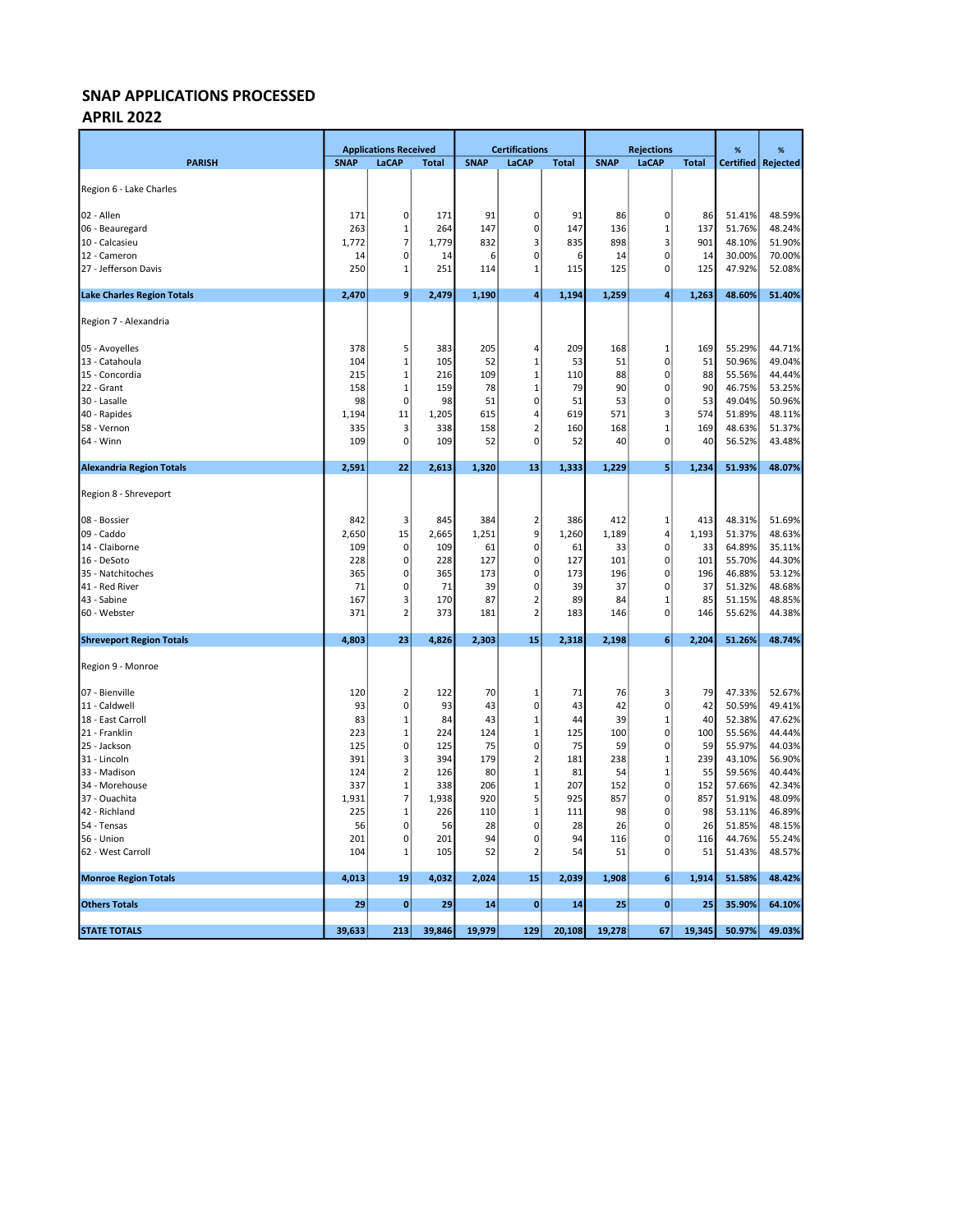### MARCH 2022

|                                  |             | <b>Applications Received</b> |              |             | <b>Certifications</b>   |              |             | <b>Rejections</b>       |              | %                | %        |
|----------------------------------|-------------|------------------------------|--------------|-------------|-------------------------|--------------|-------------|-------------------------|--------------|------------------|----------|
| <b>PARISH</b>                    | <b>SNAP</b> | <b>LaCAP</b>                 | <b>Total</b> | <b>SNAP</b> | LaCAP                   | <b>Total</b> | <b>SNAP</b> | LaCAP                   | <b>Total</b> | <b>Certified</b> | Rejected |
|                                  |             |                              |              |             |                         |              |             |                         |              |                  |          |
| Region 1 - Orleans               |             |                              |              |             |                         |              |             |                         |              |                  |          |
| 26 - Jefferson                   | 3,697       | 18                           | 3,715        | 1,790       | 8                       | 1,798        | 1,597       | 8                       | 1,605        | 52.84%           | 47.16%   |
| 36 - Orleans                     | 4,784       | 20                           | 4,804        | 2,401       | 17                      | 2,418        | 1,867       | $\mathbf 2$             | 1,869        | 56.40%           | 43.60%   |
| 38 - Plaquemines                 | 164         | $\mathbf 2$                  | 166          | 76          | $\mathbf 1$             | 77           | 63          | $\pmb{0}$               | 63           | 55.00%           | 45.00%   |
| 44 - St. Bernard                 | 471         | $\overline{2}$               | 473          | 235         | 3                       | 238          | 210         | $\pmb{0}$               | 210          | 53.13%           | 46.88%   |
| <b>Orleans Region Totals</b>     | 9,116       | 42                           | 9,158        | 4,502       | 29                      | 4,531        | 3,737       | 10                      | 3,747        | 54.74%           | 45.26%   |
| Region 2 - Baton Rouge           |             |                              |              |             |                         |              |             |                         |              |                  |          |
| 17 - East Baton Rouge            | 5,196       | 19                           | 5,215        | 2,354       | 11                      | 2,365        | 2,514       | 8                       | 2,522        | 48.39%           | 51.61%   |
| 19 - East Feliciana              | 79          | $\mathbf 0$                  | 79           | 41          | $\mathbf 0$             | 41           | 31          | 0                       | 31           | 56.94%           | 43.06%   |
| 24 - Iberville                   | 338         | $\overline{2}$               | 340          | 182         | $\mathbf{1}$            | 183          | 151         | $\pmb{0}$               | 151          | 54.79%           | 45.21%   |
| 39 - Pointe Coupee               | 196         | $\overline{2}$               | 198          | 83          | $\mathbf{1}$            | 84           | 99          | $\pmb{0}$               | 99           | 45.90%           | 54.10%   |
| 61 - West Baton Rouge            | 250         | $\overline{2}$               | 252          | 112         | $\overline{2}$          | 114          | 123         | $\pmb{0}$               | 123          | 48.10%           | 51.90%   |
| 63 - West Feliciana              | 73          | $\mathbf{1}$                 | 74           | 31          | $\overline{2}$          | 33           | 40          | $\mathbf 0$             | 40           | 45.21%           | 54.79%   |
| <b>Baton Rouge Region Totals</b> | 6,132       | 26                           | 6,158        | 2,803       | 17                      | 2,820        | 2,958       | 8                       | 2,966        | 48.74%           | 51.26%   |
| Region 3 - Covington             |             |                              |              |             |                         |              |             |                         |              |                  |          |
| 32 - Livingston                  | 1,127       | 4                            | 1,131        | 536         | 4                       | 540          | 525         | $\mathbf{1}$            | 526          | 50.66%           | 49.34%   |
| 46 - St. Helena                  | 80          | 1                            | 81           | 44          | 1                       | 45           | 37          | $\mathbf{1}$            | 38           | 54.22%           | 45.78%   |
| 52 - St. Tammany                 | 1,459       | 6                            | 1,465        | 635         | $\overline{2}$          | 637          | 733         | $\mathbf 2$             | 735          | 46.43%           | 53.57%   |
| 53 - Tangipahoa                  | 1,578       | $6 \mid$                     | 1,584        | 792         | $\overline{2}$          | 794          | 682         | 3                       | 685          | 53.68%           | 46.32%   |
| 59 - Washington                  | 561         | $\mathbf{1}$                 | 562          | 324         | $\mathbf{1}$            | 325          | 236         | $\mathbf 0$             | 236          | 57.93%           | 42.07%   |
| <b>Covington Region Totals</b>   | 4,805       | 18                           | 4,823        | 2,331       | 10                      | 2,341        | 2,213       | $\overline{7}$          | 2,220        | 51.33%           | 48.67%   |
| Region 4 - Thibodaux             |             |                              |              |             |                         |              |             |                         |              |                  |          |
| 03 - Ascension                   | 843         | 1                            | 844          | 417         | 1                       | 418          | 412         | 0                       | 412          | 50.36%           | 49.64%   |
| 04 - Assumption                  | 180         | 0                            | 180          | 94          | $\mathbf 0$             | 94           | 75          | $\pmb{0}$               | 75           | 55.62%           | 44.38%   |
| 29 - Lafourche                   | 763         | 0                            | 763          | 377         | $\mathbf 0$             | 377          | 342         | $\pmb{0}$               | 342          | 52.43%           | 47.57%   |
| 45 - St. Charles                 | 315         | 3                            | 318          | 156         | $\mathbf 0$             | 156          | 121         | $\overline{\mathbf{c}}$ | 123          | 55.91%           | 44.09%   |
| 47 - St. James                   | 249         | $\mathbf 1$                  | 250          | 124         | $\mathbf 0$             | 124          | 99          | $\pmb{0}$               | 99           | 55.61%           | 44.39%   |
| 48 - St. John                    | 485         | 5                            | 490          | 263         | 4                       | 267          | 195         | $\overline{2}$          | 197          | 57.54%           | 42.46%   |
| 55 - Terrebonne                  | 1,042       | 1                            | 1,043        | 513         | $\mathbf{1}$            | 514          | 431         | $\mathbf{1}$            | 432          | 54.33%           | 45.67%   |
| <b>Thibodaux Region Totals</b>   | 3,877       | 11                           | 3,888        | 1,944       | 6                       | 1,950        | 1,675       | 5                       | 1,680        | 53.72%           | 46.28%   |
| Region 5 - Lafayette             |             |                              |              |             |                         |              |             |                         |              |                  |          |
| 01 - Acadia                      | 677         | 2                            | 679          | 337         | 0                       | 337          | 288         | 1                       | 289          | 53.83%           | 46.17%   |
| 20 - Evangeline                  | 417         | 3                            | 420          | 218         | $\overline{\mathbf{3}}$ | 221          | 174         | $\pmb{0}$               | 174          | 55.95%           | 44.05%   |
| 23 - Iberia                      | 780         | $\mathbf 2$                  | 782          | 442         | $\mathbf 1$             | 443          | 373         | $\mathbf 1$             | 374          | 54.22%           | 45.78%   |
| 28 - Lafayette                   | 2,322       | 15                           | 2,337        | 1,049       | 12                      | 1,061        | 1,104       | 5                       | 1,109        | 48.89%           | 51.11%   |
| 49 - St. Landry                  | 1,098       | 5                            | 1,103        | 554         | $\overline{4}$          | 558          | 412         | $\mathbf{1}$            | 413          | 57.47%           | 42.53%   |
| 50 - St. Martin                  | 487         | 3                            | 490          | 240         | $\mathbf{1}$            | 241          | 233         | $\mathbf 2$             | 235          | 50.63%           | 49.37%   |
| 51 - St. Mary                    | 537         | 4                            | 541          | 278         | $\mathbf{1}$            | 279          | 252         | $\overline{2}$          | 254          | 52.35%           | 47.65%   |
| 57 - Vermilion                   | 590         | 6                            | 596          | 302         | 3                       | 305          | 243         | $\mathbf 1$             | 244          | 55.56%           | 44.44%   |
| <b>Lafayette Region Totals</b>   | 6,908       | 40                           | 6,948        | 3,420       | 25                      | 3,445        | 3,079       | 13                      | 3,092        | 52.70%           | 47.30%   |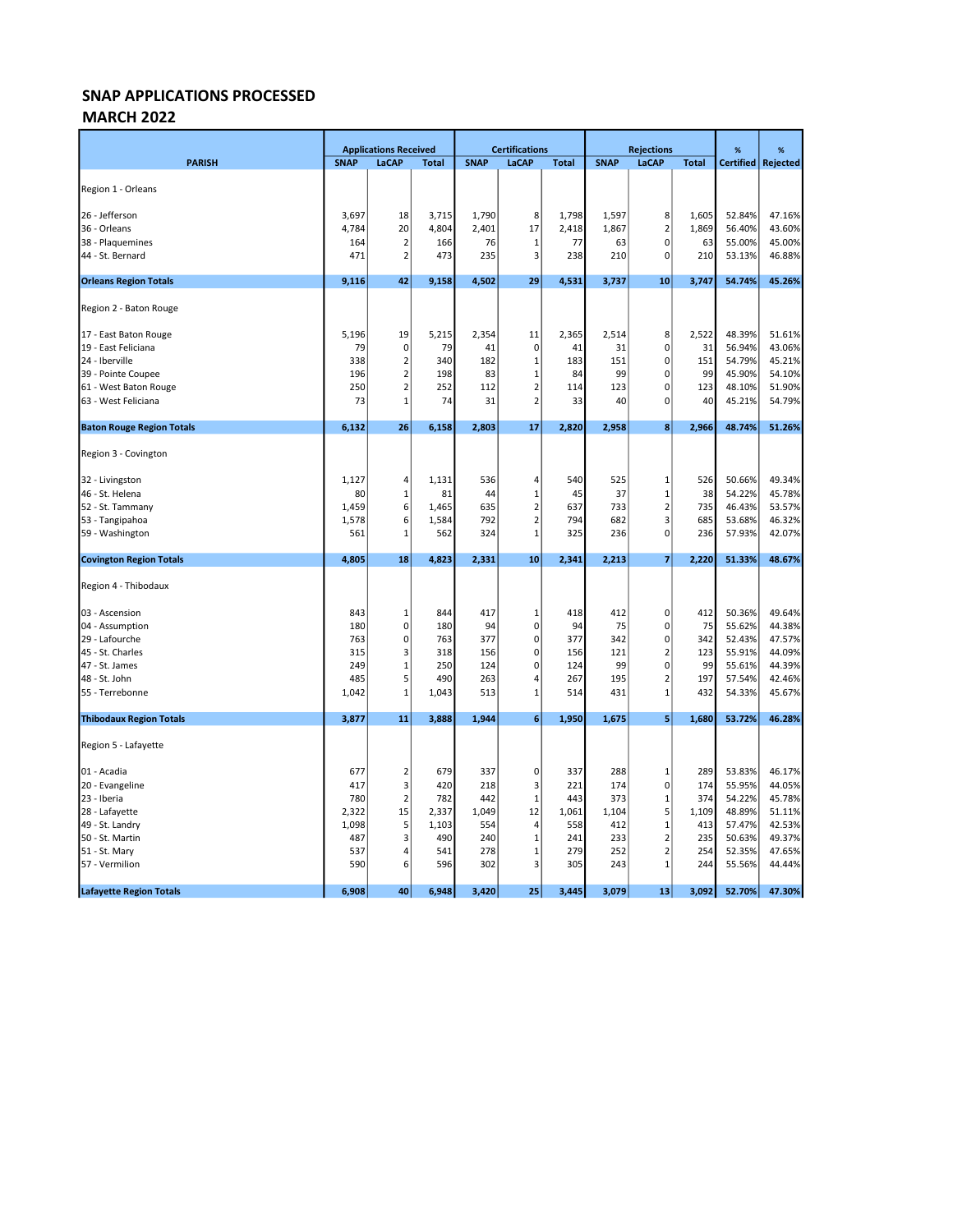### MARCH 2022

|                                   |             | <b>Applications Received</b> |              |             | <b>Certifications</b> |              | <b>Rejections</b> |                         |                | %                | %                |
|-----------------------------------|-------------|------------------------------|--------------|-------------|-----------------------|--------------|-------------------|-------------------------|----------------|------------------|------------------|
| <b>PARISH</b>                     | <b>SNAP</b> | LaCAP                        | <b>Total</b> | <b>SNAP</b> | <b>LaCAP</b>          | <b>Total</b> | <b>SNAP</b>       | LaCAP                   | <b>Total</b>   | <b>Certified</b> | Rejected         |
| Region 6 - Lake Charles           |             |                              |              |             |                       |              |                   |                         |                |                  |                  |
|                                   |             |                              |              |             |                       |              |                   |                         |                |                  |                  |
| 02 - Allen                        | 222         | 2                            | 224          | 103         | 1                     | 104          | 94                | 1                       | 95             | 52.26%           | 47.74%           |
| 06 - Beauregard                   | 337         | 1                            | 338          | 164         | 1                     | 165          | 144               | $\mathbf 0$             | 144            | 53.40%           | 46.60%           |
| 10 - Calcasieu                    | 2,041       | $6 \mid$                     | 2,047        | 950         | 5                     | 955          | 985               | 3                       | 988            | 49.15%           | 50.85%           |
| 12 - Cameron                      | 26          | 0                            | 26           | 14          | 0                     | 14           | $\Delta$          | 0                       | $\overline{a}$ | 77.78%           | 22.22%           |
| 27 - Jefferson Davis              | 313         | $\overline{0}$               | 313          | 149         | $\Omega$              | 149          | 150               | 0                       | 150            | 49.83%           | 50.17%           |
| <b>Lake Charles Region Totals</b> | 2,939       | 9 <sup>1</sup>               | 2,948        | 1,380       | 7                     | 1,387        | 1,377             | $\overline{4}$          | 1,381          | 50.11%           | 49.89%           |
| Region 7 - Alexandria             |             |                              |              |             |                       |              |                   |                         |                |                  |                  |
| 05 - Avoyelles                    | 464         | 5                            | 469          | 270         | 3                     | 273          | 235               | $\overline{\mathbf{c}}$ | 237            | 53.53%           | 46.47%           |
| 13 - Catahoula                    | 121         | $\mathbf{0}$                 | 121          | 50          | 0                     | 50           | 56                | $\pmb{0}$               | 56             | 47.17%           | 52.83%           |
| 15 - Concordia                    | 219         | 0                            | 219          | 125         | 0                     | 125          | 87                | $\mathbf 0$             | 87             | 58.96%           | 41.04%           |
| 22 - Grant                        | 205         | 0                            | 205          | 90          | 0                     | 90           | 104               | 0                       | 104            | 46.39%           | 53.61%           |
| 30 - Lasalle                      | 128         | $\overline{0}$               | 128          | 56          | 0                     | 56           | 55                | 0                       | 55             | 50.45%           | 49.55%           |
| 40 - Rapides                      | 1,402       | 5                            | 1,407        | 688         | 2                     | 690          | 634               | $\overline{2}$          | 636            | 52.04%           | 47.96%           |
| 58 - Vernon                       | 353         | $\overline{\mathbf{c}}$      | 355          | 145         | 0                     | 145          | 191               | 3                       | 194            | 42.77%           | 57.23%           |
| 64 - Winn                         | 131         | $\mathbf{0}$                 | 131          | 78          | 0                     | 78           | 49                | 0                       | 49             | 61.42%           | 38.58%           |
| <b>Alexandria Region Totals</b>   | 3,023       | 12                           | 3,035        | 1,502       | 5                     | 1,507        | 1,411             | $\overline{\mathbf{z}}$ | 1,418          | 51.52%           | 48.48%           |
| Region 8 - Shreveport             |             |                              |              |             |                       |              |                   |                         |                |                  |                  |
| 08 - Bossier                      | 976         | 6                            | 982          | 472         | 5                     | 477          | 454               | $\overline{2}$          | 456            | 51.13%           | 48.87%           |
| 09 - Caddo                        | 2,755       | 11                           | 2,766        | 1,357       | 6                     | 1,363        | 1,286             | 4                       | 1,290          | 51.38%           | 48.62%           |
| 14 - Claiborne                    | 110         | 0                            | 110          | 76          | 0                     | 76           | 57                | $\mathbf 0$             | 57             | 57.14%           | 42.86%           |
| 16 - DeSoto                       | 262         | 1                            | 263          | 140         | 0                     | 140          | 105               | $\mathbf 0$             | 105            | 57.14%           | 42.86%           |
| 35 - Natchitoches                 | 457         | 5                            | 462          | 204         | 4                     | 208          | 238               | $\mathbf 0$             | 238            | 46.64%           | 53.36%           |
| 41 - Red River                    | 99          | $\mathbf{0}$                 | 99           | 52          | 0                     | 52           | 44                | 0                       | 44             | 54.17%           | 45.83%           |
| 43 - Sabine                       | 215         | 1                            | 216          | 124         | 1                     | 125          | 114               | $\mathbf 0$             | 114            | 52.30%           | 47.70%           |
| 60 - Webster                      | 414         | 4                            | 418          | 219         | 5                     | 224          | 195               | $\mathbf 0$             | 195            | 53.46%           | 46.54%           |
| <b>Shreveport Region Totals</b>   | 5,288       | 28                           | 5,316        | 2,644       | 21                    | 2,665        | 2,493             | 6                       | 2,499          | 51.61%           | 48.39%           |
| Region 9 - Monroe                 |             |                              |              |             |                       |              |                   |                         |                |                  |                  |
| 07 - Bienville                    | 180         | 4                            | 184          | 89          | 0                     | 89           | 74                | $\mathbf{1}$            | 75             | 54.27%           | 45.73%           |
| 11 - Caldwell                     | 100         | 0                            | 100          | 60          | 0                     | 60           | 50                | $\mathbf 0$             | 50             | 54.55%           | 45.45%           |
| 18 - East Carroll                 | 86          | 3                            | 89           | 50          | 3                     | 53           | 37                | $\mathbf 0$             | 37             | 58.89%           | 41.11%           |
| 21 - Franklin                     | 247         | $\mathbf 1$                  | 248          | 130         | 0                     | 130          | 108               | $\mathbf{1}$            | 109            | 54.39%           | 45.61%           |
| 25 - Jackson                      | 160         | $\mathbf 2$                  | 162          | 85          | $\mathbf 2$           | 87           | 92                | $\pmb{0}$               | 92             | 48.60%           | 51.40%           |
| 31 - Lincoln                      | 519         | $\mathbf 2$                  | 521          | 213         | $\overline{2}$        | 215          | 297               | $\mathbf 0$             | 297            | 41.99%           | 58.01%           |
| 33 - Madison                      | 148         | 3                            | 151          | 63          | 3                     | 66           | 68                | $\mathbf{1}$            | 69             | 48.89%           | 51.11%           |
| 34 - Morehouse                    | 394         | 4                            | 398          | 190         | 4                     | 194          | 161               | $\mathbf 0$             | 161            | 54.65%           | 45.35%           |
| 37 - Ouachita                     | 2,015       | 8                            | 2,023        | 1,010       | 6                     | 1,016        | 942               | $\mathbf{1}$            | 943            | 51.86%           | 48.14%           |
| 42 - Richland                     | 244         | $\overline{0}$               | 244          | 148         | 0                     | 148          | 104               | $\mathbf 0$             | 104            | 58.73%           | 41.27%           |
| 54 - Tensas<br>56 - Union         | 49<br>241   | $\mathbf 1$<br>0             | 50<br>241    | 27<br>111   | $\mathbf 1$<br>0      | 28<br>111    | 22<br>83          | 0<br>0                  | 22<br>83       | 56.00%<br>57.22% | 44.00%<br>42.78% |
| 62 - West Carroll                 | 112         | 1                            | 113          | 48          | 0                     | 48           | 49                | $\mathbf 0$             | 49             | 49.48%           | 50.52%           |
| <b>Monroe Region Totals</b>       | 4,495       | 29                           | 4,524        | 2,224       | 21                    | 2,245        | 2,087             | 4                       | 2,091          | 51.78%           | 48.22%           |
|                                   |             |                              |              |             |                       |              |                   |                         |                |                  |                  |
| <b>Others Totals</b>              | 49          | $\bf{0}$                     | 49           | 19          | 1                     | 20           | 24                | $\mathbf{0}$            | 24             | 45.45%           | 54.55%           |
| <b>STATE TOTALS</b>               | 46,632      | 215                          | 46,847       | 22,769      | 142                   | 22,911       | 21,054            | 64                      | 21,118         | 52.04%           | 47.96%           |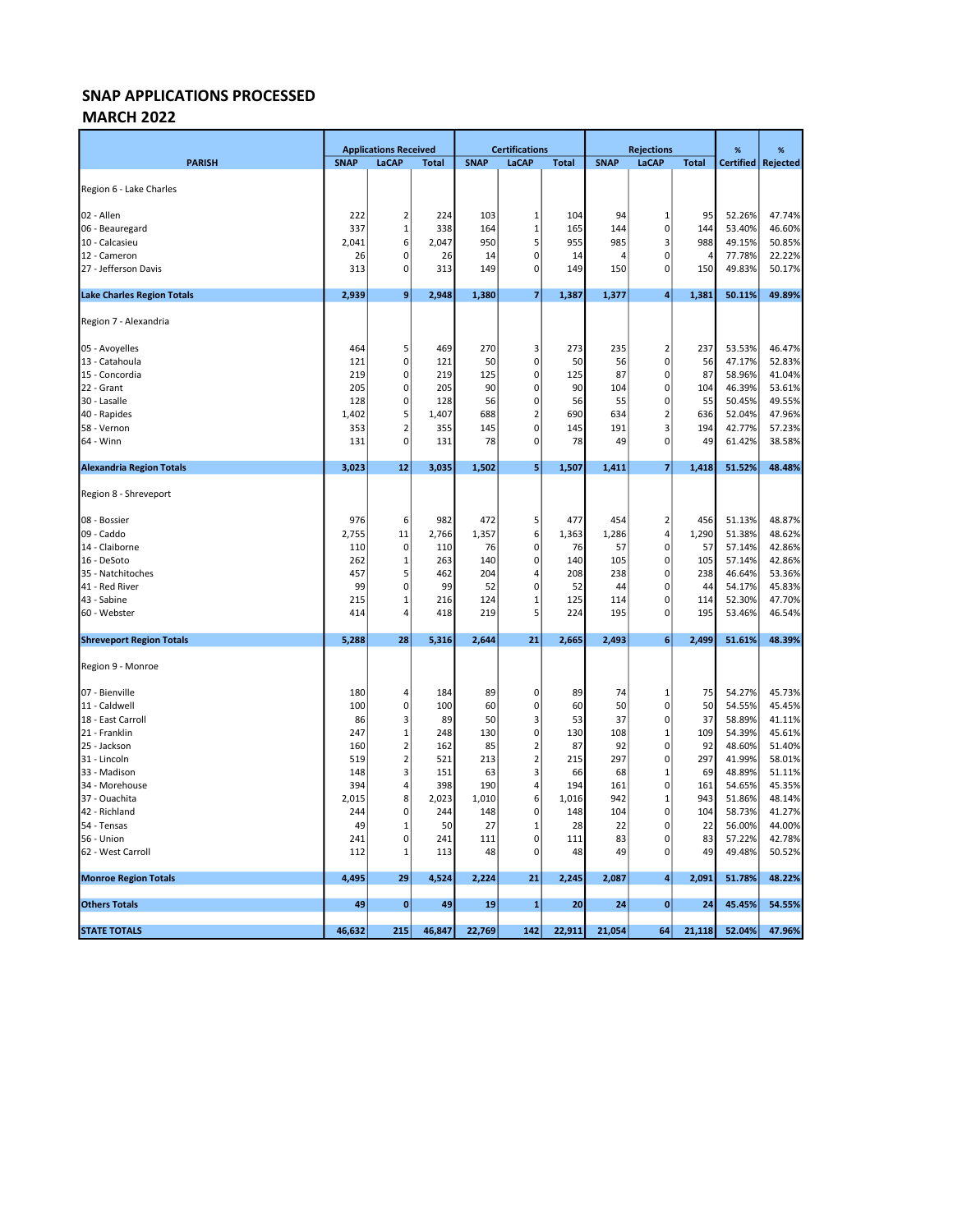### SNAP APPLICATIONS PROCESSED FEBRUARY 2022

|                                  |                | <b>Applications Received</b> |                |                | <b>Certifications</b> |                |                | <b>Rejections</b>          |                | %                | %                    |
|----------------------------------|----------------|------------------------------|----------------|----------------|-----------------------|----------------|----------------|----------------------------|----------------|------------------|----------------------|
| <b>PARISH</b>                    | <b>SNAP</b>    | <b>LaCAP</b>                 | <b>Total</b>   | <b>SNAP</b>    | LaCAP                 | <b>Total</b>   | <b>SNAP</b>    | LaCAP                      | <b>Total</b>   |                  | Certified   Rejected |
|                                  |                |                              |                |                |                       |                |                |                            |                |                  |                      |
| Region 1 - Orleans               |                |                              |                |                |                       |                |                |                            |                |                  |                      |
|                                  |                |                              |                |                | 27                    |                |                |                            |                |                  | 48.09%               |
| 26 - Jefferson<br>36 - Orleans   | 3,142<br>4,016 | 28<br>29                     | 3,170<br>4,045 | 1,539<br>2,260 | 28                    | 1,566<br>2,288 | 1,445<br>1,704 | 6<br>3                     | 1,451<br>1,707 | 51.91%<br>57.27% | 42.73%               |
| 38 - Plaquemines                 | 136            | 1                            | 137            | 58             | 1                     | 59             | 70             | $\mathbf 0$                | 70             | 45.74%           | 54.26%               |
| 44 - St. Bernard                 | 443            | 2                            | 445            | 216            | $\mathbf 0$           | 216            | 191            | 1                          | 192            | 52.94%           | 47.06%               |
|                                  |                |                              |                |                |                       |                |                |                            |                |                  |                      |
| <b>Orleans Region Totals</b>     | 7,737          | 60                           | 7,797          | 4,073          | 56                    | 4,129          | 3,410          | 10                         | 3,420          | 54.70%           | 45.30%               |
| Region 2 - Baton Rouge           |                |                              |                |                |                       |                |                |                            |                |                  |                      |
| 17 - East Baton Rouge            | 4,739          | 12                           | 4,751          | 2,347          | 10                    | 2,357          | 2,248          | 3                          | 2,251          | 51.15%           | 48.85%               |
| 19 - East Feliciana              | 72             | $\mathbf 1$                  | 73             | 49             | $\mathbf 1$           | 50             | 38             | $\pmb{0}$                  | 38             | 56.82%           | 43.18%               |
| 24 - Iberville                   | 347            | $\mathbf{1}$                 | 348            | 172            | $\mathbf 1$           | 173            | 140            | $\mathbf 0$                | 140            | 55.27%           | 44.73%               |
| 39 - Pointe Coupee               | 186            | $\overline{2}$               | 188            | 81             | $\mathbf 1$           | 82             | 86             | $\pmb{0}$                  | 86             | 48.81%           | 51.19%               |
| 61 - West Baton Rouge            | 258            | $\overline{2}$               | 260            | 120            | $\mathbf 1$           | 121            | 110            | $\mathbf 1$                | 111            | 52.16%           | 47.84%               |
| 63 - West Feliciana              | 70             | $\overline{1}$               | 71             | 44             | $\mathbf{1}$          | 45             | 30             | $\mathbf 0$                | 30             | 60.00%           | 40.00%               |
| <b>Baton Rouge Region Totals</b> | 5,672          | 19                           | 5,691          | 2,813          | 15                    | 2,828          | 2,652          | $\overline{4}$             | 2,656          | 51.57%           | 48.43%               |
|                                  |                |                              |                |                |                       |                |                |                            |                |                  |                      |
| Region 3 - Covington             |                |                              |                |                |                       |                |                |                            |                |                  |                      |
| 32 - Livingston                  | 1,015          | 5                            | 1,020          | 490            | 3                     | 493            | 467            | $\overline{2}$             | 469            | 51.25%           | 48.75%               |
| 46 - St. Helena                  | 109            | 2                            | 111            | 68             | $\mathbf 1$           | 69             | 21             | $\pmb{0}$                  | 21             | 76.67%           | 23.33%               |
| 52 - St. Tammany                 | 1,296          | $\overline{7}$               | 1,303          | 625            | 4                     | 629            | 624            | 3                          | 627            | 50.08%           | 49.92%               |
| 53 - Tangipahoa                  | 1,470          | 6                            | 1,476          | 777            | 6                     | 783            | 614            | 0                          | 614            | 56.05%           | 43.95%               |
| 59 - Washington                  | 552            | $\overline{2}$               | 554            | 271            | 3                     | 274            | 225            | $\mathbf 0$                | 225            | 54.91%           | 45.09%               |
| <b>Covington Region Totals</b>   | 4,442          | 22                           | 4,464          | 2,231          | 17                    | 2,248          | 1,951          | 5                          | 1,956          | 53.47%           | 46.53%               |
|                                  |                |                              |                |                |                       |                |                |                            |                |                  |                      |
| Region 4 - Thibodaux             |                |                              |                |                |                       |                |                |                            |                |                  |                      |
| 03 - Ascension                   | 811            | 4                            | 815            | 383            | 1                     | 384            | 351            | 4                          | 355            | 51.96%           | 48.04%               |
| 04 - Assumption                  | 174            | 0                            | 174            | 100            | 0                     | 100            | 68             | $\mathbf 0$                | 68             | 59.52%           | 40.48%               |
| 29 - Lafourche                   | 710            | 7                            | 717            | 335            | 7                     | 342            | 287            | $\pmb{0}$                  | 287            | 54.37%           | 45.63%               |
| 45 - St. Charles                 | 268            | $\mathbf 1$                  | 269            | 130            | 1                     | 131            | 133            | 0                          | 133            | 49.62%           | 50.38%               |
| 47 - St. James                   | 196            | $\mathbf{1}$                 | 197            | 110            | $\mathbf{1}$          | 111            | 82             | 0                          | 82             | 57.51%           | 42.49%               |
| 48 - St. John                    | 373            | 3                            | 376            | 207            | $\overline{2}$        | 209            | 142            | 0                          | 142            | 59.54%           | 40.46%               |
| 55 - Terrebonne                  | 960            | 10                           | 970            | 502            | 9                     | 511            | 378            | $\mathbf{1}$               | 379            | 57.42%           | 42.58%               |
| <b>Thibodaux Region Totals</b>   | 3,492          | 26                           | 3,518          | 1,767          | 21                    | 1,788          | 1,441          | 5                          | 1,446          | 55.29%           | 44.71%               |
| Region 5 - Lafayette             |                |                              |                |                |                       |                |                |                            |                |                  |                      |
|                                  |                |                              |                |                |                       |                |                |                            |                |                  |                      |
| 01 - Acadia                      | 611            | 1                            | 612            | 308            | 1                     | 309            | 252            | $\mathbf 1$                | 253            | 54.98%           | 45.02%               |
| 20 - Evangeline<br>23 - Iberia   | 381<br>840     | 3<br>6                       | 384<br>846     | 220<br>450     | 1<br>5                | 221<br>455     | 130<br>309     | $\mathbf 1$<br>$\mathbf 1$ | 131<br>310     | 62.78%<br>59.48% | 37.22%<br>40.52%     |
| 28 - Lafayette                   | 2,126          | 13                           | 2,139          | 973            | 9                     | 982            | 1,034          | 3                          | 1,037          | 48.64%           | 51.36%               |
| 49 - St. Landry                  | 1,041          | $\overline{2}$               | 1,043          | 575            | 3                     | 578            | 401            | $\mathbf 0$                | 401            | 59.04%           | 40.96%               |
| 50 - St. Martin                  | 441            | 3                            | 444            | 233            | 3                     | 236            | 190            | $\mathbf 0$                | 190            | 55.40%           | 44.60%               |
| 51 - St. Mary                    | 560            | 5                            | 565            | 302            | 4                     | 306            | 193            | $\mathbf{1}$               | 194            | 61.20%           | 38.80%               |
| 57 - Vermilion                   | 505            | $\mathbf{1}$                 | 506            | 243            | $\mathbf 0$           | 243            | 228            | $\pmb{0}$                  | 228            | 51.59%           | 48.41%               |
| <b>Lafayette Region Totals</b>   | 6,505          | 34                           | 6,539          | 3,304          | 26                    | 3,330          | 2,737          | $\overline{7}$             | 2,744          | 54.82%           | 45.18%               |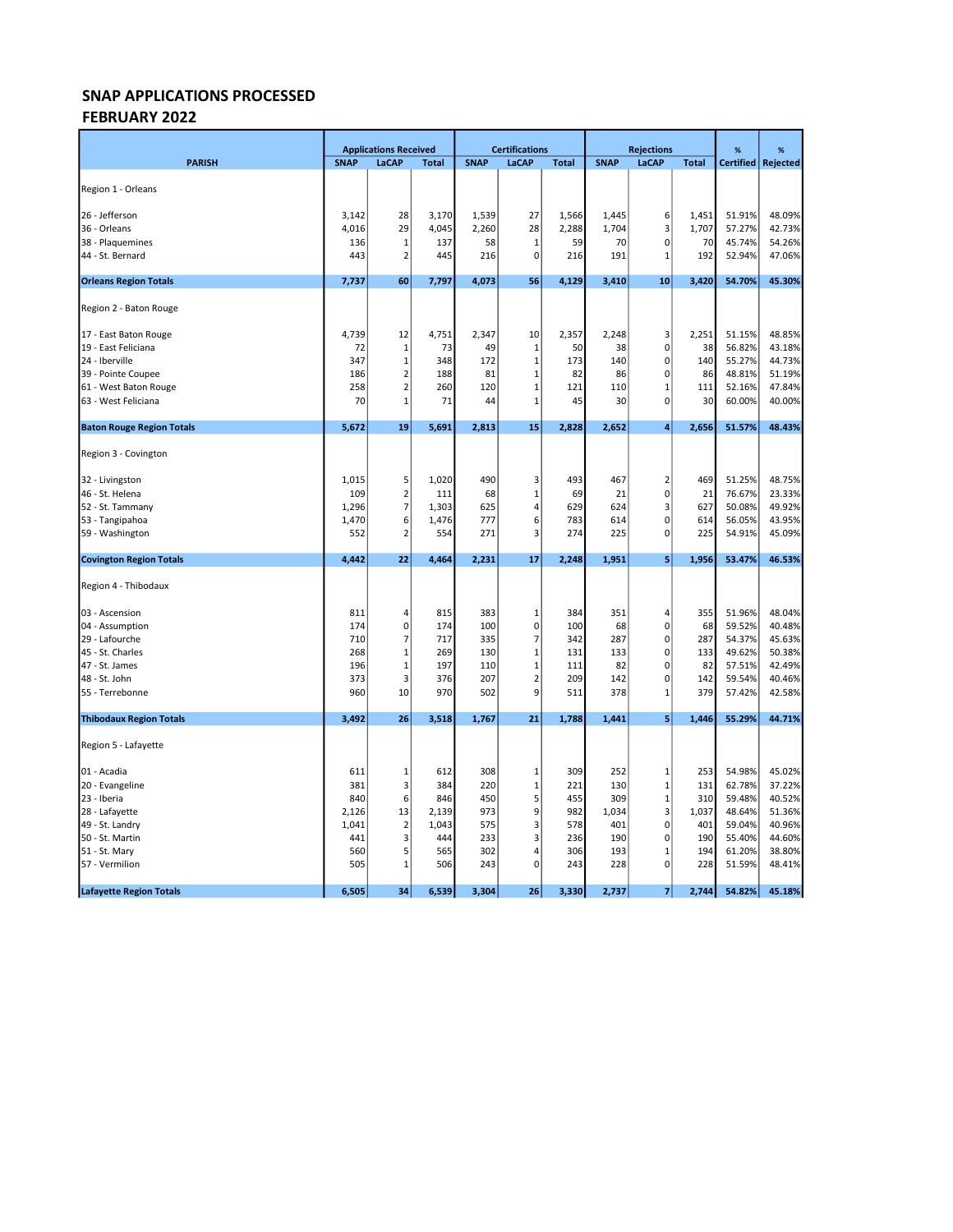## FEBRUARY 2022

|                                   |              | <b>Applications Received</b> |              | <b>Certifications</b> |                         | <b>Rejections</b> |             |                                | %            | %                |                  |
|-----------------------------------|--------------|------------------------------|--------------|-----------------------|-------------------------|-------------------|-------------|--------------------------------|--------------|------------------|------------------|
| <b>PARISH</b>                     | <b>SNAP</b>  | LaCAP                        | <b>Total</b> | <b>SNAP</b>           | <b>LaCAP</b>            | <b>Total</b>      | <b>SNAP</b> | LaCAP                          | <b>Total</b> | <b>Certified</b> | Rejected         |
| Region 6 - Lake Charles           |              |                              |              |                       |                         |                   |             |                                |              |                  |                  |
|                                   |              |                              |              |                       |                         |                   |             |                                |              |                  |                  |
| 02 - Allen                        | 208          | 2                            | 210          | 106                   | $\overline{2}$          | 108               | 101         | $\pmb{0}$                      | 101          | 51.67%           | 48.33%           |
| 06 - Beauregard                   | 296          | $\overline{2}$               | 298          | 140                   | $\overline{2}$          | 142               | 117         | $\pmb{0}$                      | 117          | 54.83%           | 45.17%           |
| 10 - Calcasieu                    | 1,835        | 13                           | 1,848        | 853                   | 5                       | 858               | 830         | 6                              | 836          | 50.65%           | 49.35%           |
| 12 - Cameron                      | 21           | 0                            | 21           | 12                    | 0                       | 12                | 10          | 0                              | 10           | 54.55%           | 45.45%           |
| 27 - Jefferson Davis              | 300          | 2                            | 302          | 157                   | $\mathbf 0$             | 157               | 127         | $\mathbf{1}$                   | 128          | 55.09%           | 44.91%           |
| <b>Lake Charles Region Totals</b> | 2,660        | 19                           | 2,679        | 1,268                 | $\boldsymbol{9}$        | 1,277             | 1,185       | $\overline{\mathbf{z}}$        | 1,192        | 51.72%           | 48.28%           |
| Region 7 - Alexandria             |              |                              |              |                       |                         |                   |             |                                |              |                  |                  |
| 05 - Avoyelles                    | 520          | 3                            | 523          | 256                   | 3                       | 259               | 185         | $\mathbf{1}$                   | 186          | 58.20%           | 41.80%           |
| 13 - Catahoula                    | 139          | 1                            | 140          | 79                    | 3                       | 82                | 34          | 0                              | 34           | 70.69%           | 29.31%           |
| 15 - Concordia                    | 226          | $\mathbf{1}$                 | 227          | 125                   | $\mathbf{1}$            | 126               | 87          | $\mathbf{1}$                   | 88           | 58.88%           | 41.12%           |
| 22 - Grant                        | 194          | $\overline{2}$               | 196          | 108                   | $\overline{2}$          | 110               | 75          | 0                              | 75           | 59.46%           | 40.54%           |
| 30 - Lasalle                      | 119          | 1                            | 120          | 56                    | $\mathbf{1}$            | 57                | 43          | 0                              | 43           | 57.00%           | 43.00%           |
| 40 - Rapides                      | 1,305        | 4                            | 1,309        | 664                   | 3                       | 667               | 559         | $\mathbf{1}$                   | 560          | 54.36%           | 45.64%           |
| 58 - Vernon                       | 328          | 3                            | 331          | 145                   | $\mathbf 0$             | 145               | 194         | $\overline{2}$                 | 196          | 42.52%           | 57.48%           |
| 64 - Winn                         | 133          | $\overline{2}$               | 135          | 81                    | 1                       | 82                | 61          | $\pmb{0}$                      | 61           | 57.34%           | 42.66%           |
| <b>Alexandria Region Totals</b>   | 2,964        | 17                           | 2,981        | 1,514                 | 14                      | 1,528             | 1,238       | 5                              | 1,243        | 55.14%           | 44.86%           |
| Region 8 - Shreveport             |              |                              |              |                       |                         |                   |             |                                |              |                  |                  |
| 08 - Bossier                      | 874          | 6                            | 880          | 409                   | 7                       | 416               | 434         | 3                              | 437          | 48.77%           | 51.23%           |
| 09 - Caddo                        | 2,599        | 19                           | 2,618        | 1,338                 | 17                      | 1,355             | 1,197       | 4                              | 1,201        | 53.01%           | 46.99%           |
| 14 - Claiborne                    | 141          | 0                            | 141          | 75                    | $\mathbf 0$             | 75                | 47          | $\mathbf 0$                    | 47           | 61.48%           | 38.52%           |
| 16 - DeSoto                       | 231          | 2                            | 233          | 101                   | $\mathbf 1$             | 102               | 113         | $\mathbf{1}$                   | 114          | 47.22%           | 52.78%           |
| 35 - Natchitoches                 | 474          | 0                            | 474          | 223                   | $\mathbf 0$             | 223               | 244         | $\pmb{0}$                      | 244          | 47.75%           | 52.25%           |
| 41 - Red River                    | 94           | 1                            | 95           | 48                    | $\mathbf 0$             | 48                | 33          | $\mathbf{1}$                   | 34           | 58.54%           | 41.46%           |
| 43 - Sabine                       | 238          | 3                            | 241          | 98                    | $\overline{2}$          | 100               | 92          | $\overline{2}$                 | 94           | 51.55%           | 48.45%           |
| 60 - Webster                      | 411          | 3                            | 414          | 229                   | $\overline{3}$          | 232               | 147         | $\mathbf 0$                    | 147          | 61.21%           | 38.79%           |
| <b>Shreveport Region Totals</b>   | 5,062        | 34                           | 5,096        | 2,521                 | 30                      | 2,551             | 2,307       | 11                             | 2,318        | 52.39%           | 47.61%           |
| Region 9 - Monroe                 |              |                              |              |                       |                         |                   |             |                                |              |                  |                  |
| 07 - Bienville                    | 165          | $\overline{2}$               | 167          | 88                    | 4                       | 92                | 56          | 0                              | 56           | 62.16%           | 37.84%           |
| 11 - Caldwell                     | 126          | 0                            | 126          | 56                    | $\mathbf 0$             | 56                | 45          | $\pmb{0}$                      | 45           | 55.45%           | 44.55%           |
| 18 - East Carroll                 | 84           | $\overline{2}$               | 86           | 51                    | $\overline{2}$          | 53                | 28          | $\pmb{0}$                      | 28           | 65.43%           | 34.57%           |
| 21 - Franklin                     | 250          | 1                            | 251          | 129                   | $\mathbf 1$             | 130               | 100         | $\pmb{0}$                      | 100          | 56.52%           | 43.48%           |
| 25 - Jackson                      | 194          | $\mathbf 2$                  | 196          | 89                    | $\mathbf 2$             | 91                | 91          | $\pmb{0}$                      | 91           | 50.00%           | 50.00%           |
| 31 - Lincoln                      | 526          | $\overline{2}$               | 528          | 251                   | $\overline{\mathbf{3}}$ | 254               | 309         | $\pmb{0}$                      | 309          | 45.12%           | 54.88%           |
| 33 - Madison                      | 142          | $\mathbf 1$                  | 143          | 81                    | $\mathbf 0$             | 81                | 46          | $\pmb{0}$                      | 46           | 63.78%           | 36.22%           |
| 34 - Morehouse                    | 388          | $\overline{2}$               | 390          | 197                   | $\mathbf{1}$            | 198               | 171         | $\mathbf{1}$<br>$\overline{2}$ | 172          | 53.51%           | 46.49%           |
| 37 - Ouachita<br>42 - Richland    | 1,891<br>258 | 8<br>$\overline{2}$          | 1,899<br>260 | 915<br>116            | 7<br>$\mathbf{1}$       | 922<br>117        | 825<br>107  | $\pmb{0}$                      | 827<br>107   | 52.72%<br>52.23% | 47.28%<br>47.77% |
| 54 - Tensas                       | 45           | 0                            | 45           | 33                    | $\mathbf 0$             | 33                | 11          | $\mathbf 0$                    | 11           | 75.00%           | 25.00%           |
| 56 - Union                        | 201          | $\mathbf{1}$                 | 202          | 106                   | 0                       | 106               | 92          | $\mathbf{1}$                   | 93           | 53.27%           | 46.73%           |
| 62 - West Carroll                 | 122          | 0                            | 122          | 72                    | $\mathbf 0$             | 72                | 51          | $\pmb{0}$                      | 51           | 58.54%           | 41.46%           |
| <b>Monroe Region Totals</b>       | 4,392        | 23                           | 4,415        | 2,184                 | 21                      | 2,205             | 1,932       | 4                              | 1,936        | 53.25%           | 46.75%           |
| <b>Others Totals</b>              | 51           | $\mathbf{1}$                 | 52           | 18                    | $\mathbf 0$             | 18                | 25          | $\mathbf{1}$                   | 26           | 40.91%           | 59.09%           |
|                                   |              |                              |              |                       |                         |                   |             |                                |              |                  |                  |
| <b>STATE TOTALS</b>               | 42,977       | 255                          | 43,232       | 21,693                | 209                     | 21,902            | 18,878      | 59                             | 18,937       | 53.63%           | 46.37%           |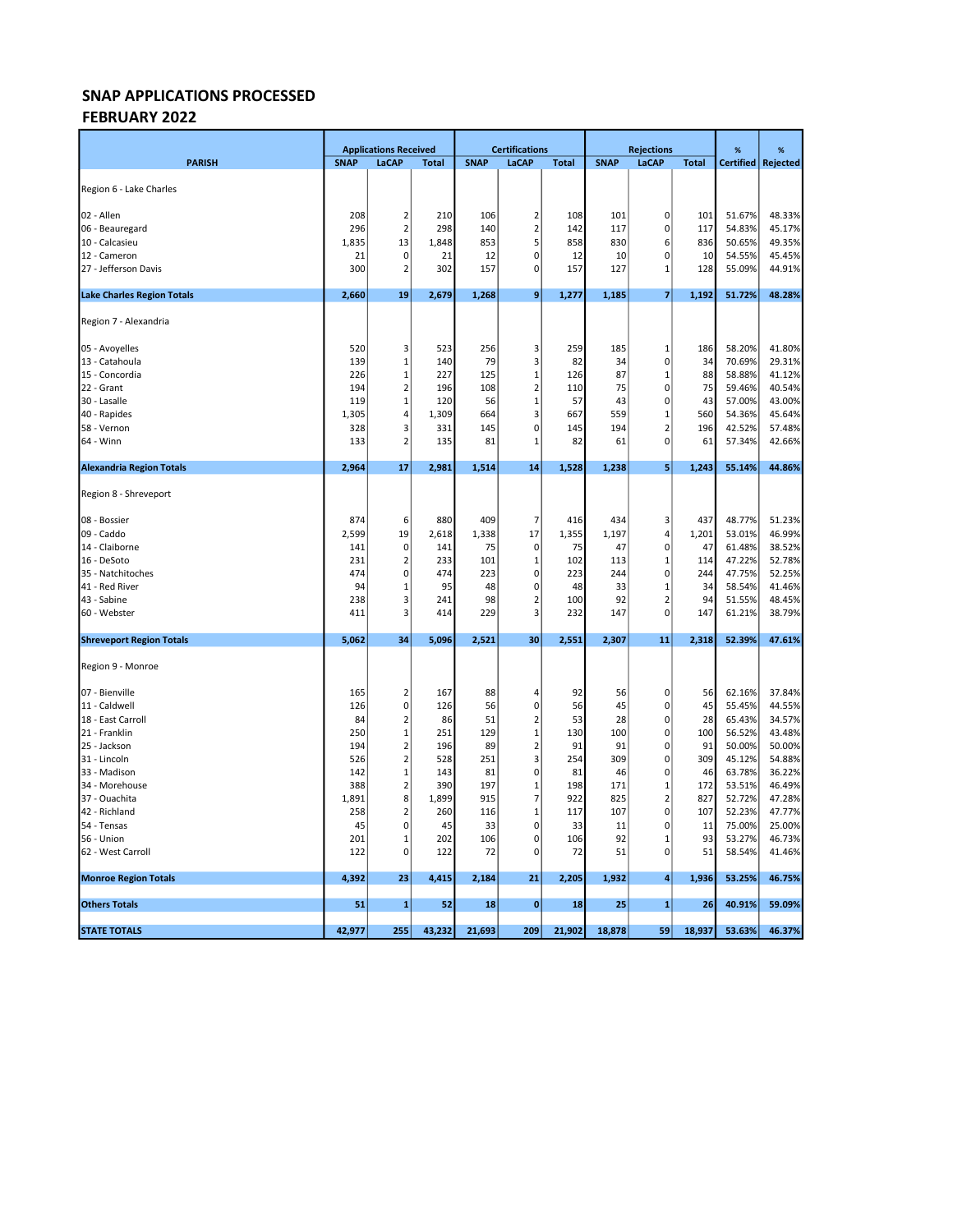### JANUARY 2022

|                                  |             | <b>Applications Received</b> |              |             | <b>Certifications</b>   |              |             | <b>Rejections</b>       |              | %                | %        |
|----------------------------------|-------------|------------------------------|--------------|-------------|-------------------------|--------------|-------------|-------------------------|--------------|------------------|----------|
| <b>PARISH</b>                    | <b>SNAP</b> | LaCAP                        | <b>Total</b> | <b>SNAP</b> | LaCAP                   | <b>Total</b> | <b>SNAP</b> | LaCAP                   | <b>Total</b> | <b>Certified</b> | Rejected |
|                                  |             |                              |              |             |                         |              |             |                         |              |                  |          |
| Region 1 - Orleans               |             |                              |              |             |                         |              |             |                         |              |                  |          |
| 26 - Jefferson                   | 3,304       | 48                           | 3,352        | 1,339       | 42                      | 1,381        | 1,106       | 4                       | 1,110        | 55.44%           | 44.56%   |
| 36 - Orleans                     | 4,201       | 79                           | 4,280        | 1,832       | 73                      | 1,905        | 1,272       | 8                       | 1,280        | 59.81%           | 40.19%   |
| 38 - Plaquemines                 | 133         | 6                            | 139          | 49          | $\overline{4}$          | 53           | 53          | $\overline{2}$          | 55           | 49.07%           | 50.93%   |
| 44 - St. Bernard                 | 452         | 10                           | 462          | 164         | 10                      | 174          | 143         | 0                       | 143          | 54.89%           | 45.11%   |
| <b>Orleans Region Totals</b>     | 8,090       | 143                          | 8,233        | 3,384       | 129                     | 3,513        | 2,574       | 14                      | 2,588        | 57.58%           | 42.42%   |
| Region 2 - Baton Rouge           |             |                              |              |             |                         |              |             |                         |              |                  |          |
| 17 - East Baton Rouge            | 5,075       | 52                           | 5,127        | 1,945       | 48                      | 1,993        | 1,619       | 5                       | 1,624        | 55.10%           | 44.90%   |
| 19 - East Feliciana              | 88          | $\overline{2}$               | 90           | 25          | $\overline{2}$          | 27           | 23          | $\mathbf{1}$            | 24           | 52.94%           | 47.06%   |
| 24 - Iberville                   | 317         | $\overline{7}$               | 324          | 146         | $\overline{7}$          | 153          | 94          | $\mathbf{1}$            | 95           | 61.69%           | 38.31%   |
| 39 - Pointe Coupee               | 176         | 4                            | 180          | 79          | 4                       | 83           | 52          | $\mathbf{1}$            | 53           | 61.03%           | 38.97%   |
| 61 - West Baton Rouge            | 220         | $\overline{2}$               | 222          | 78          | $\overline{2}$          | 80           | 82          | 0                       | 82           | 49.38%           | 50.62%   |
| 63 - West Feliciana              | 69          | 4                            | 73           | 27          | $\overline{4}$          | 31           | 16          | $\mathbf 0$             | 16           | 65.96%           | 34.04%   |
| <b>Baton Rouge Region Totals</b> | 5,945       | 71                           | 6,016        | 2,300       | 67                      | 2,367        | 1,886       | 8                       | 1,894        | 55.55%           | 44.45%   |
| Region 3 - Covington             |             |                              |              |             |                         |              |             |                         |              |                  |          |
| 32 - Livingston                  | 1,027       | 8                            | 1,035        | 388         | 9                       | 397          | 367         | $\mathbf 1$             | 368          | 51.90%           | 48.10%   |
| 46 - St. Helena                  | 72          | $\mathbf 1$                  | 73           | 40          | $\mathbf{1}$            | 41           | 13          | $\mathbf{1}$            | 14           | 74.55%           | 25.45%   |
| 52 - St. Tammany                 | 1,342       | 21                           | 1,363        | 506         | 19                      | 525          | 498         | $\overline{4}$          | 502          | 51.12%           | 48.88%   |
| 53 - Tangipahoa                  | 1,540       | 24                           | 1,564        | 633         | 22                      | 655          | 477         | 3                       | 480          | 57.71%           | 42.29%   |
| 59 - Washington                  | 515         | 14                           | 529          | 221         | 11                      | 232          | 179         | 3                       | 182          | 56.04%           | 43.96%   |
| <b>Covington Region Totals</b>   | 4,496       | 68                           | 4,564        | 1,788       | 62                      | 1,850        | 1,534       | 12                      | 1,546        | 54.48%           | 45.52%   |
| Region 4 - Thibodaux             |             |                              |              |             |                         |              |             |                         |              |                  |          |
| 03 - Ascension                   | 767         | 8                            | 775          | 276         | 8                       | 284          | 269         | 0                       | 269          | 51.36%           | 48.64%   |
| 04 - Assumption                  | 183         | 4                            | 187          | 67          | $\overline{\mathbf{3}}$ | 70           | 63          | $\mathbf{1}$            | 64           | 52.24%           | 47.76%   |
| 29 - Lafourche                   | 680         | 12                           | 692          | 260         | 12                      | 272          | 225         | $\mathbf{1}$            | 226          | 54.62%           | 45.38%   |
| 45 - St. Charles                 | 280         | 5                            | 285          | 117         | 4                       | 121          | 86          | $\mathbf{1}$            | 87           | 58.17%           | 41.83%   |
| 47 - St. James                   | 221         | 4                            | 225          | 89          | 3                       | 92           | 51          | $\mathbf 1$             | 52           | 63.89%           | 36.11%   |
| 48 - St. John                    | 374         | 8                            | 382          | 137         | 6                       | 143          | 103         | $\overline{\mathbf{c}}$ | 105          | 57.66%           | 42.34%   |
| 55 - Terrebonne                  | 890         | 22                           | 912          | 375         | 19                      | 394          | 301         | $\overline{\mathbf{c}}$ | 303          | 56.53%           | 43.47%   |
| <b>Thibodaux Region Totals</b>   | 3,395       | 63                           | 3,458        | 1,321       | 55                      | 1,376        | 1,098       | 8                       | 1,106        | 55.44%           | 44.56%   |
| Region 5 - Lafayette             |             |                              |              |             |                         |              |             |                         |              |                  |          |
| 01 - Acadia                      | 615         | 10                           | 625          | 254         | 10                      | 264          | 182         | 0                       | 182          | 59.19%           | 40.81%   |
| 20 - Evangeline                  | 394         | 18                           | 412          | 169         | 16                      | 185          | 118         | $\mathbf 2$             | 120          | 60.66%           | 39.34%   |
| 23 - Iberia                      | 798         | 12                           | 810          | 337         | 11                      | 348          | 241         | 0                       | 241          | 59.08%           | 40.92%   |
| 28 - Lafayette                   | 2,096       | 23                           | 2,119        | 779         | 21                      | 800          | 765         | $\overline{\mathbf{c}}$ | 767          | 51.05%           | 48.95%   |
| 49 - St. Landry                  | 989         | 34                           | 1,023        | 407         | 31                      | 438          | 273         | 3                       | 276          | 61.34%           | 38.66%   |
| 50 - St. Martin                  | 443         | 7                            | 450          | 195         | 5                       | 200          | 132         | $\mathbf 2$             | 134          | 59.88%           | 40.12%   |
| 51 - St. Mary                    | 527         | 11                           | 538          | 227         | 8                       | 235          | 166         | $\mathbf{1}$            | 167          | 58.46%           | 41.54%   |
| 57 - Vermilion                   | 515         | 13                           | 528          | 197         | 13                      | 210          | 148         | $\overline{2}$          | 150          | 58.33%           | 41.67%   |
| <b>Lafayette Region Totals</b>   | 6,377       | 128                          | 6,505        | 2,565       | 115                     | 2,680        | 2,025       | 12                      | 2,037        | 56.82%           | 43.18%   |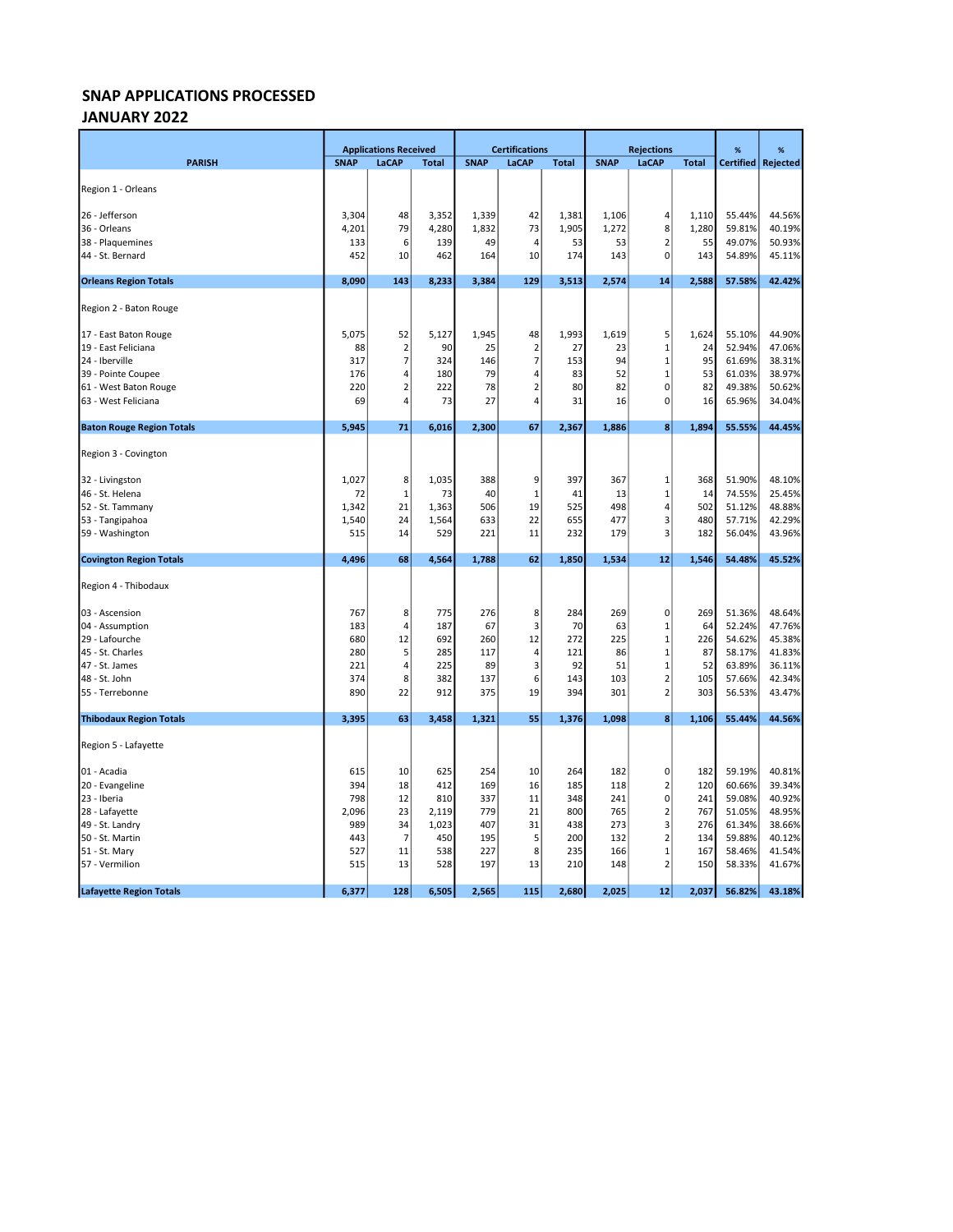### JANUARY 2022

|                                   |             | <b>Applications Received</b> |              | <b>Certifications</b> |                | <b>Rejections</b> |             |                         | %            | %                |          |
|-----------------------------------|-------------|------------------------------|--------------|-----------------------|----------------|-------------------|-------------|-------------------------|--------------|------------------|----------|
| <b>PARISH</b>                     | <b>SNAP</b> | LaCAP                        | <b>Total</b> | <b>SNAP</b>           | <b>LaCAP</b>   | <b>Total</b>      | <b>SNAP</b> | LaCAP                   | <b>Total</b> | <b>Certified</b> | Rejected |
| Region 6 - Lake Charles           |             |                              |              |                       |                |                   |             |                         |              |                  |          |
|                                   |             |                              |              |                       |                |                   |             |                         |              |                  |          |
| 02 - Allen                        | 214         | 4                            | 218          | 83                    | 3              | 86                | 64          | $\mathbf 1$             | 65           | 56.95%           | 43.05%   |
| 06 - Beauregard                   | 280         | 5                            | 285          | 110                   | 6              | 116               | 113         | $\mathbf 0$             | 113          | 50.66%           | 49.34%   |
| 10 - Calcasieu                    | 1,862       | 27                           | 1,889        | 717                   | 25             | 742               | 661         | 3                       | 664          | 52.77%           | 47.23%   |
| 12 - Cameron                      | 23          | 0                            | 23           | 7                     | 0              |                   | 5           | $\mathbf 0$             | 5            | 58.33%           | 41.67%   |
| 27 - Jefferson Davis              | 276         | 5                            | 281          | 106                   | 4              | 110               | 101         | 1                       | 102          | 51.89%           | 48.11%   |
| <b>Lake Charles Region Totals</b> | 2,655       | 41                           | 2,696        | 1,023                 | 38             | 1,061             | 944         | 5                       | 949          | 52.79%           | 47.21%   |
| Region 7 - Alexandria             |             |                              |              |                       |                |                   |             |                         |              |                  |          |
| 05 - Avoyelles                    | 442         | 15                           | 457          | 174                   | 12             | 186               | 145         | $\overline{2}$          | 147          | 55.86%           | 44.14%   |
| 13 - Catahoula                    | 110         | $\overline{2}$               | 112          | 53                    | $\overline{2}$ | 55                | 24          | $\pmb{0}$               | 24           | 69.62%           | 30.38%   |
| 15 - Concordia                    | 229         | 9                            | 238          | 93                    | 10             | 103               | 88          | 0                       | 88           | 53.93%           | 46.07%   |
| 22 - Grant                        | 200         | 6                            | 206          | 77                    | 6              | 83                | 70          | $\mathbf 0$             | 70           | 54.25%           | 45.75%   |
| 30 - Lasalle                      | 121         | 6                            | 127          | 54                    | 6              | 60                | 45          | $\mathbf 0$             | 45           | 57.14%           | 42.86%   |
| 40 - Rapides                      | 1,412       | 26                           | 1,438        | 578                   | 22             | 600               | 453         | 4                       | 457          | 56.76%           | 43.24%   |
| 58 - Vernon                       | 380         | 4                            | 384          | 134                   | $\overline{2}$ | 136               | 152         | $\overline{2}$          | 154          | 46.90%           | 53.10%   |
| 64 - Winn                         | 162         | 1                            | 163          | 58                    | $\mathbf{1}$   | 59                | 45          | $\pmb{0}$               | 45           | 56.73%           | 43.27%   |
| <b>Alexandria Region Totals</b>   | 3,056       | 69                           | 3,125        | 1,221                 | 61             | 1,282             | 1,022       | 8                       | 1,030        | 55.45%           | 44.55%   |
| Region 8 - Shreveport             |             |                              |              |                       |                |                   |             |                         |              |                  |          |
| 08 - Bossier                      | 933         | 21                           | 954          | 359                   | 18             | 377               | 320         | 0                       | 320          | 54.09%           | 45.91%   |
| 09 - Caddo                        | 2,878       | 52                           | 2,930        | 1,215                 | 43             | 1,258             | 924         | 11                      | 935          | 57.36%           | 42.64%   |
| 14 - Claiborne                    | 137         | 3                            | 140          | 63                    | $\overline{2}$ | 65                | 50          | 1                       | 51           | 56.03%           | 43.97%   |
| 16 - DeSoto                       | 256         | 5                            | 261          | 103                   | $\overline{4}$ | 107               | 94          | $\mathbf 0$             | 94           | 53.23%           | 46.77%   |
| 35 - Natchitoches                 | 449         | 6                            | 455          | 157                   | 6              | 163               | 140         | $\pmb{0}$               | 140          | 53.80%           | 46.20%   |
| 41 - Red River                    | 87          | 1                            | 88           | 40                    | $\mathbf 1$    | 41                | 22          | $\pmb{0}$               | 22           | 65.08%           | 34.92%   |
| 43 - Sabine                       | 224         | 6                            | 230          | 86                    | 5              | 91                | 67          | $\overline{\mathbf{c}}$ | 69           | 56.88%           | 43.13%   |
| 60 - Webster                      | 418         | 12                           | 430          | 193                   | 10             | 203               | 130         | $\mathbf{1}$            | 131          | 60.78%           | 39.22%   |
| <b>Shreveport Region Totals</b>   | 5,382       | 106                          | 5,488        | 2,216                 | 89             | 2,305             | 1,747       | 15                      | 1,762        | 56.68%           | 43.32%   |
| Region 9 - Monroe                 |             |                              |              |                       |                |                   |             |                         |              |                  |          |
| 07 - Bienville                    | 157         | 7                            | 164          | 53                    | 5              | 58                | 43          | $\mathbf{1}$            | 44           | 56.86%           | 43.14%   |
| 11 - Caldwell                     | 118         | 3                            | 121          | 43                    | 3              | 46                | 40          | $\mathbf 0$             | 40           | 53.49%           | 46.51%   |
| 18 - East Carroll                 | 81          | $\overline{2}$               | 83           | 38                    | $\mathbf 2$    | 40                | 25          | $\mathbf 0$             | 25           | 61.54%           | 38.46%   |
| 21 - Franklin                     | 240         | 5                            | 245          | 95                    | 6              | 101               | 75          | $\mathbf{1}$            | 76           | 57.06%           | 42.94%   |
| 25 - Jackson                      | 168         | 6                            | 174          | 73                    | $\overline{2}$ | 75                | 58          | 5                       | 63           | 54.35%           | 45.65%   |
| 31 - Lincoln                      | 590         | 3                            | 593          | 187                   | $\overline{4}$ | 191               | 229         | $\mathbf{1}$            | 230          | 45.37%           | 54.63%   |
| 33 - Madison                      | 156         | $\mathbf{1}$                 | 157          | 82                    | $\mathbf{1}$   | 83                | 34          | $\pmb{0}$               | 34           | 70.94%           | 29.06%   |
| 34 - Morehouse                    | 356         | 8                            | 364          | 165                   | 6              | 171               | 110         | $\overline{2}$          | 112          | 60.42%           | 39.58%   |
| 37 - Ouachita                     | 1,893       | 24                           | 1,917        | 768                   | 31             | 799               | 645         | $\mathbf{1}$            | 646          | 55.29%           | 44.71%   |
| 42 - Richland                     | 208         | 4                            | 212          | 98                    | $\overline{2}$ | 100               | 63          | $\overline{2}$          | 65           | 60.61%           | 39.39%   |
| 54 - Tensas                       | 52          | 3                            | 55           | 23                    | 3              | 26                | 11          | $\mathbf 0$             | 11           | 70.27%           | 29.73%   |
| 56 - Union                        | 223         | 5                            | 228          | 93                    | 6              | 99                | 58          | 0                       | 58           | 63.06%           | 36.94%   |
| 62 - West Carroll                 | 115         | 1                            | 116          | 49                    | 1              | 50                | 32          | $\mathbf 0$             | 32           | 60.98%           | 39.02%   |
| <b>Monroe Region Totals</b>       | 4,357       | 72                           | 4,429        | 1,767                 | 72             | 1,839             | 1,423       | 13                      | 1,436        | 56.15%           | 43.85%   |
| <b>Others Totals</b>              | 48          | $\mathbf{0}$                 | 48           | 13                    | $\mathbf{1}$   | 14                | 22          | $\mathbf{1}$            | 23           | 37.84%           | 62.16%   |
| <b>STATE TOTALS</b>               | 43,801      | 761                          | 44,562       | 17,598                | 689            | 18,287            | 14,275      | 96                      | 14,371       | 56.00%           | 44.00%   |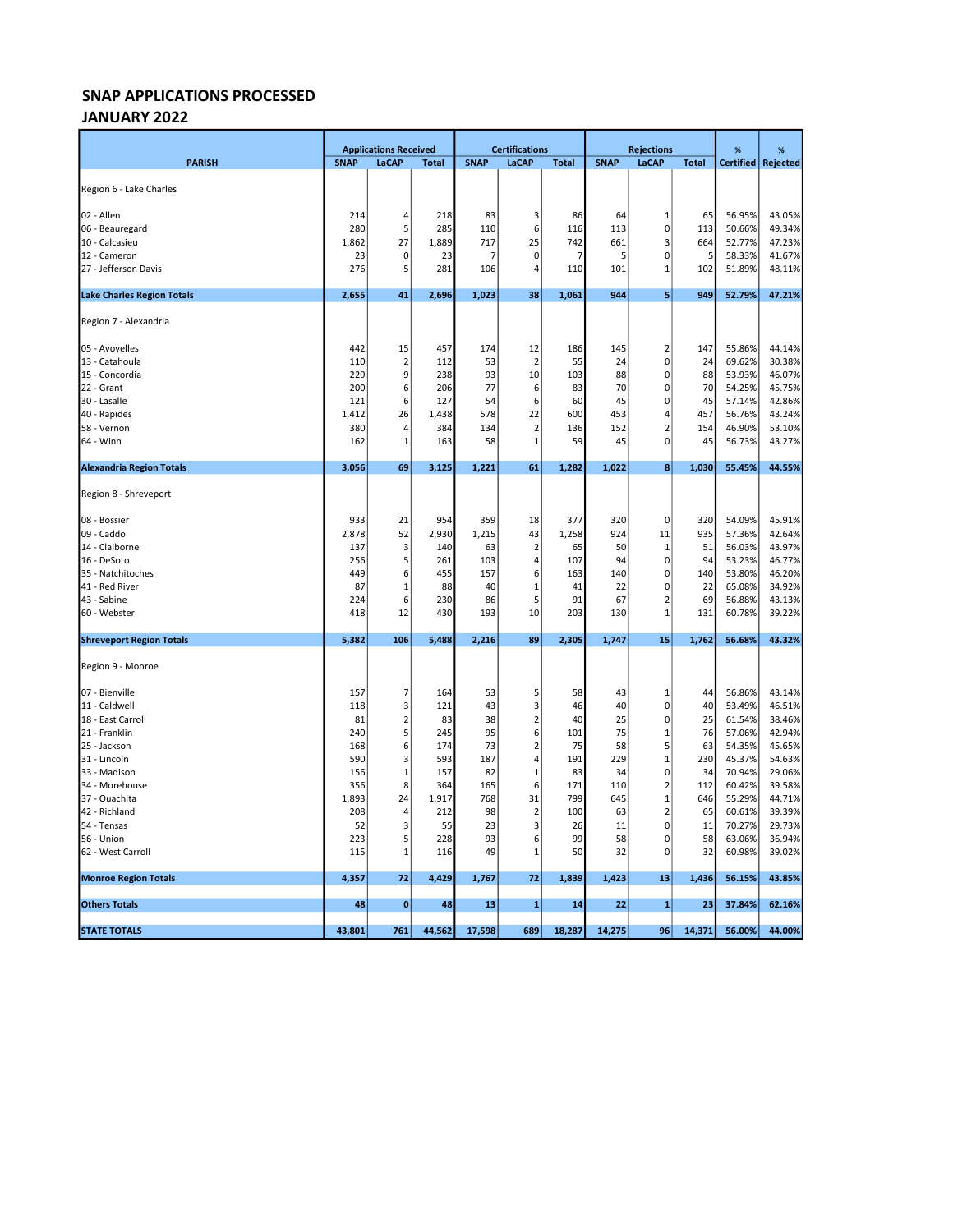## DECEMBER 2021

|                                  |             | <b>Applications Received</b> |              |             | <b>Certifications</b> |              | <b>Rejections</b> |                |              | %                | %        |
|----------------------------------|-------------|------------------------------|--------------|-------------|-----------------------|--------------|-------------------|----------------|--------------|------------------|----------|
| <b>PARISH</b>                    | <b>SNAP</b> | LaCAP                        | <b>Total</b> | <b>SNAP</b> | LaCAP                 | <b>Total</b> | <b>SNAP</b>       | LaCAP          | <b>Total</b> | <b>Certified</b> | Rejected |
|                                  |             |                              |              |             |                       |              |                   |                |              |                  |          |
| Region 1 - Orleans               |             |                              |              |             |                       |              |                   |                |              |                  |          |
| 26 - Jefferson                   | 1,934       | 20                           | 1,954        | 976         | 13                    | 989          | 1,167             | 3              | 1,170        | 45.81%           | 54.19%   |
| 36 - Orleans                     | 2,521       | 43                           | 2,564        | 1,279       | 29                    | 1,308        | 1,429             | $\overline{7}$ | 1,436        | 47.67%           | 52.33%   |
| 38 - Plaquemines                 | 77          | 0                            | 77           | 27          | 1                     | 28           | 53                | $\pmb{0}$      | 53           | 34.57%           | 65.43%   |
| 44 - St. Bernard                 | 273         | 6                            | 279          | 135         | $\overline{2}$        | 137          | 151               | 3              | 154          | 47.08%           | 52.92%   |
| <b>Orleans Region Totals</b>     | 4,805       | 69                           | 4,874        | 2,417       | 45                    | 2,462        | 2,800             | 13             | 2,813        | 46.67%           | 53.33%   |
|                                  |             |                              |              |             |                       |              |                   |                |              |                  |          |
| Region 2 - Baton Rouge           |             |                              |              |             |                       |              |                   |                |              |                  |          |
| 17 - East Baton Rouge            | 2,769       | 24                           | 2,793        | 1,267       | 13                    | 1,280        | 1,867             | $\overline{7}$ | 1,874        | 40.58%           | 59.42%   |
| 19 - East Feliciana              | 37          | 3                            | 40           | 17          | $\overline{2}$        | 19           | 32                | $\pmb{0}$      | 32           | 37.25%           | 62.75%   |
| 24 - Iberville                   | 174         | $\mathbf 2$                  | 176          | 83          | $\overline{2}$        | 85           | 107               | $\mathbf 0$    | 107          | 44.27%           | 55.73%   |
| 39 - Pointe Coupee               | 97          | 3                            | 100          | 57          | $1\,$                 | 58           | 56                | $\mathbf 1$    | 57           | 50.43%           | 49.57%   |
| 61 - West Baton Rouge            | 133         | $\mathbf{0}$                 | 133          | 46          | $\mathbf 0$           | 46           | 91                | $\pmb{0}$      | 91           | 33.58%           | 66.42%   |
| 63 - West Feliciana              | 40          | 1                            | 41           | 17          | 1                     | 18           | 25                | $\mathbf 0$    | 25           | 41.86%           | 58.14%   |
| <b>Baton Rouge Region Totals</b> | 3,250       | 33                           | 3,283        | 1,487       | 19                    | 1,506        | 2,178             | 8              | 2,186        | 40.79%           | 59.21%   |
|                                  |             |                              |              |             |                       |              |                   |                |              |                  |          |
| Region 3 - Covington             |             |                              |              |             |                       |              |                   |                |              |                  |          |
| 32 - Livingston                  | 642         | 9                            | 651          | 299         | 3                     | 302          | 390               | 3              | 393          | 43.45%           | 56.55%   |
| 46 - St. Helena                  | 34          | $\mathbf{1}$                 | 35           | 20          | $1\,$                 | 21           | 21                | $\mathbf 0$    | 21           | 50.00%           | 50.00%   |
| 52 - St. Tammany                 | 810         | 11                           | 821          | 330         | $\overline{7}$        | 337          | 559               | $\overline{2}$ | 561          | 37.53%           | 62.47%   |
| 53 - Tangipahoa                  | 810         | 16                           | 826          | 382         | 11                    | 393          | 512               | 3              | 515          | 43.28%           | 56.72%   |
| 59 - Washington                  | 318         | 8                            | 326          | 145         | $\overline{4}$        | 149          | 163               | 3              | 166          | 47.30%           | 52.70%   |
| <b>Covington Region Totals</b>   | 2,614       | 45                           | 2,659        | 1,176       | 26                    | 1,202        | 1,645             | 11             | 1,656        | 42.06%           | 57.94%   |
| Region 4 - Thibodaux             |             |                              |              |             |                       |              |                   |                |              |                  |          |
|                                  |             |                              |              |             |                       |              |                   |                |              |                  |          |
| 03 - Ascension                   | 437         | 7                            | 444          | 190         | 4                     | 194          | 261               | 4              | 265          | 42.27%           | 57.73%   |
| 04 - Assumption                  | 89          | $\mathbf 1$                  | 90           | 41          | $\mathbf{1}$          | 42           | 49                | $\mathbf{1}$   | 50           | 45.65%           | 54.35%   |
| 29 - Lafourche                   | 400         | 6                            | 406          | 189         | 4                     | 193          | 246               | $\mathbf 1$    | 247          | 43.86%           | 56.14%   |
| 45 - St. Charles                 | 165         | $\mathbf{1}$                 | 166          | 82          | $\mathbf{1}$          | 83           | 89                | $\mathbf 0$    | 89           | 48.26%           | 51.74%   |
| 47 - St. James                   | 98          | $\mathbf{0}$                 | 98           | 47          | $\mathbf 0$           | 47           | 66                | $\mathbf 0$    | 66           | 41.59%           | 58.41%   |
| 48 - St. John                    | 195         | 4                            | 199          | 109         | 4                     | 113          | 125               | $\mathbf 0$    | 125          | 47.48%           | 52.52%   |
| 55 - Terrebonne                  | 534         | 8                            | 542          | 291         | 5                     | 296          | 311               | 3              | 314          | 48.52%           | 51.48%   |
| <b>Thibodaux Region Totals</b>   | 1,918       | 27                           | 1,945        | 949         | 19                    | 968          | 1,147             | 9              | 1,156        | 45.57%           | 54.43%   |
| Region 5 - Lafayette             |             |                              |              |             |                       |              |                   |                |              |                  |          |
| 01 - Acadia                      | 333         | 4                            | 337          | 178         | 3                     | 181          | 222               | $\pmb{0}$      | 222          | 44.91%           | 55.09%   |
| 20 - Evangeline                  | 225         | 6                            | 231          | 116         | $\overline{7}$        | 123          | 118               | $\pmb{0}$      | 118          | 51.04%           | 48.96%   |
| 23 - Iberia                      | 445         | $6 \mid$                     | 451          | 211         | 4                     | 215          | 233               | $\mathbf 2$    | 235          | 47.78%           | 52.22%   |
| 28 - Lafayette                   | 1,378       | 13                           | 1,391        | 631         | 12                    | 643          | 941               | $\mathbf{1}$   | 942          | 40.57%           | 59.43%   |
| 49 - St. Landry                  | 578         | 13                           | 591          | 323         | 12                    | 335          | 368               | $\pmb{0}$      | 368          | 47.65%           | 52.35%   |
| 50 - St. Martin                  | 283         | 7                            | 290          | 146         | 5                     | 151          | 155               | $\pmb{0}$      | 155          | 49.35%           | 50.65%   |
| 51 - St. Mary                    | 303         | 1                            | 304          | 163         | $\mathbf 0$           | 163          | 162               | 0              | 162          | 50.15%           | 49.85%   |
| 57 - Vermilion                   | 272         | 5                            | 277          | 132         | $\overline{3}$        | 135          | 164               | $\mathbf 0$    | 164          | 45.15%           | 54.85%   |
|                                  |             |                              |              |             |                       |              |                   |                |              |                  |          |
| <b>Lafayette Region Totals</b>   | 3,817       | 55                           | 3,872        | 1,900       | 46                    | 1,946        | 2,363             | 3              | 2,366        | 45.13%           | 54.87%   |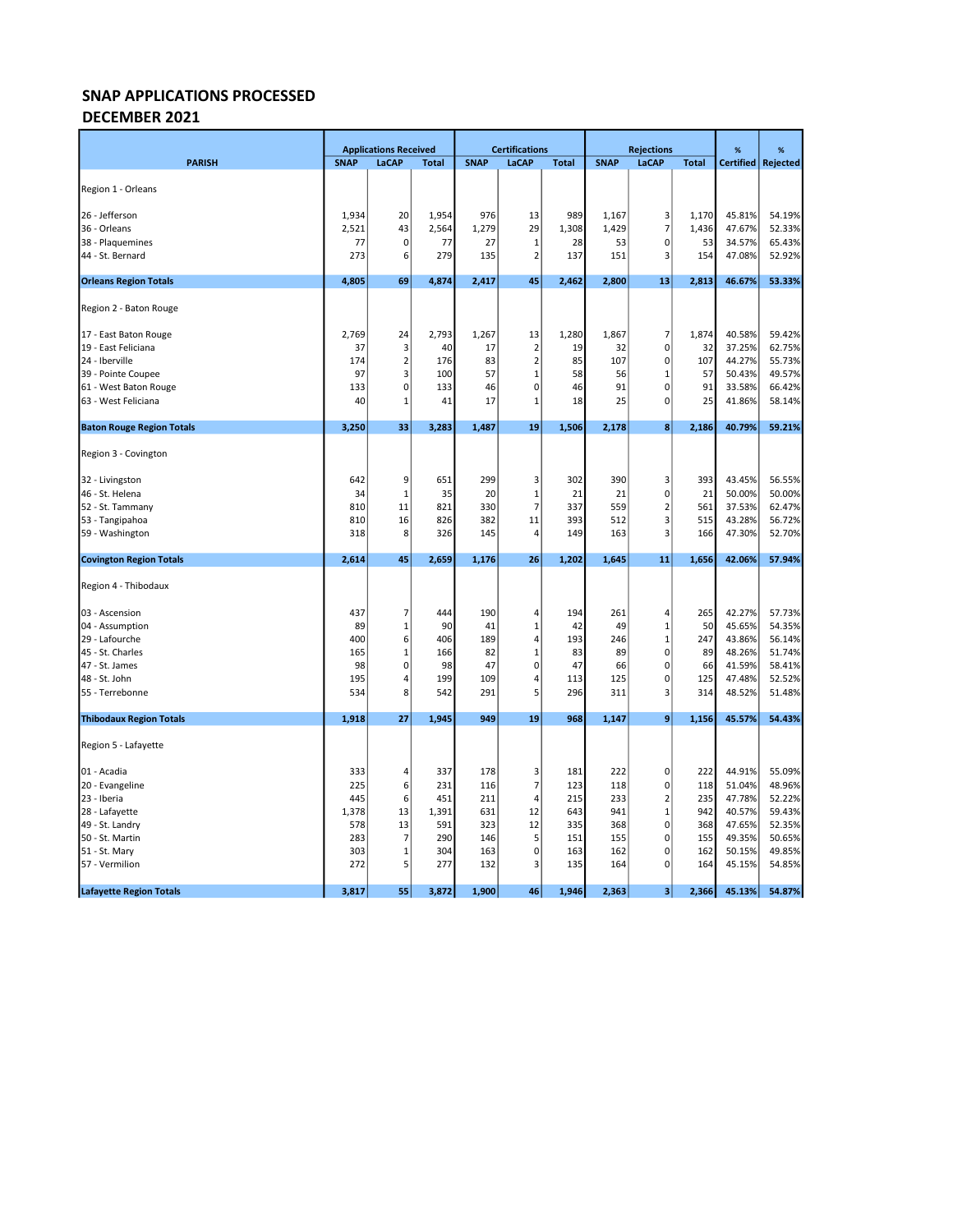### DECEMBER 2021

|                                   |             | <b>Applications Received</b>  |              | <b>Certifications</b> |                         |                | <b>Rejections</b> |                |              | %                | %                |
|-----------------------------------|-------------|-------------------------------|--------------|-----------------------|-------------------------|----------------|-------------------|----------------|--------------|------------------|------------------|
| <b>PARISH</b>                     | <b>SNAP</b> | LaCAP                         | <b>Total</b> | <b>SNAP</b>           | LaCAP                   | <b>Total</b>   | <b>SNAP</b>       | LaCAP          | <b>Total</b> | <b>Certified</b> | Rejected         |
|                                   |             |                               |              |                       |                         |                |                   |                |              |                  |                  |
| Region 6 - Lake Charles           |             |                               |              |                       |                         |                |                   |                |              |                  |                  |
| 02 - Allen                        | 137         | 3                             | 140          | 75                    | 1                       | 76             | 82                | $\overline{2}$ | 84           | 47.50%           | 52.50%           |
| 06 - Beauregard                   | 210         | 1                             | 211          | 79                    | $\mathbf 0$             | 79             | 146               | $\pmb{0}$      | 146          | 35.11%           | 64.89%           |
| 10 - Calcasieu                    | 1,174       | 9                             | 1,183        | 515                   | 5                       | 520            | 747               | $\mathbf 2$    | 749          | 40.98%           | 59.02%           |
| 12 - Cameron                      | 13          | 0                             | 13           | $\overline{4}$        | $\mathbf 0$             | $\overline{4}$ | 10                | $\mathbf 0$    | 10           | 28.57%           | 71.43%           |
| 27 - Jefferson Davis              | 208         | $\overline{2}$                | 210          | 91                    | $\mathbf{1}$            | 92             | 118               | $\mathbf{1}$   | 119          | 43.60%           | 56.40%           |
| <b>Lake Charles Region Totals</b> | 1,742       | 15                            | 1,757        | 764                   | $\overline{7}$          | 771            | 1,103             | 5              | 1,108        | 41.03%           | 58.97%           |
| Region 7 - Alexandria             |             |                               |              |                       |                         |                |                   |                |              |                  |                  |
| 05 - Avoyelles                    | 286         | 7                             | 293          | 145                   | 7                       | 152            | 176               | 1              | 177          | 46.20%           | 53.80%           |
| 13 - Catahoula                    | 78          | 1                             | 79           | 34                    | $\pmb{0}$               | 34             | 54                | $\pmb{0}$      | 54           | 38.64%           | 61.36%           |
| 15 - Concordia                    | 144         | $\mathbf 2$                   | 146          | 73                    | $\mathbf 0$             | 73             | 84                | $\pmb{0}$      | 84           | 46.50%           | 53.50%           |
| 22 - Grant                        | 113         | 3                             | 116          | 62                    | $\overline{\mathbf{3}}$ | 65             | 65                | $\mathbf{1}$   | 66           | 49.62%           | 50.38%           |
| 30 - Lasalle                      | 73          | 0                             | 73           | 23                    | $\mathbf 0$             | 23             | 40                | $\pmb{0}$      | 40           | 36.51%           | 63.49%           |
| 40 - Rapides                      | 808         | 5                             | 813          | 409                   | 3                       | 412            | 538               | $\overline{2}$ | 540          | 43.28%           | 56.72%           |
| 58 - Vernon                       | 256         | 3                             | 259          | 95                    | 1                       | 96             | 163               | $\mathbf{1}$   | 164          | 36.92%           | 63.08%           |
| 64 - Winn                         | 71          | 0                             | 71           | 35                    | 0                       | 35             | 49                | 0              | 49           | 41.67%           | 58.33%           |
| <b>Alexandria Region Totals</b>   | 1,829       | 21                            | 1,850        | 876                   | 14                      | 890            | 1,169             | 5              | 1,174        | 43.12%           | 56.88%           |
|                                   |             |                               |              |                       |                         |                |                   |                |              |                  |                  |
| Region 8 - Shreveport             |             |                               |              |                       |                         |                |                   |                |              |                  |                  |
| 08 - Bossier                      | 582         | $\overline{7}$                | 589          | 281                   | $\overline{4}$          | 285            | 393               | $\mathbf 2$    | 395          | 41.91%           | 58.09%           |
| 09 - Caddo                        | 1,839       | 28                            | 1,867        | 854                   | 17                      | 871            | 1,174             | $\overline{7}$ | 1,181        | 42.45%           | 57.55%           |
| 14 - Claiborne                    | 94          | 1                             | 95           | 41                    | 1                       | 42             | 50                | 0              | 50           | 45.65%           | 54.35%           |
| 16 - DeSoto                       | 168         | 1                             | 169          | 83                    | 1                       | 84             | 85                | 0              | 85           | 49.70%           | 50.30%           |
| 35 - Natchitoches                 | 257         | 3                             | 260          | 121                   | $\overline{2}$          | 123            | 201               | $\mathbf{1}$   | 202          | 37.85%           | 62.15%           |
| 41 - Red River                    | 48          | 1                             | 49           | 21                    | $\mathbf{1}$            | 22             | 31                | $\pmb{0}$      | 31           | 41.51%           | 58.49%           |
| 43 - Sabine                       | 104         | $\overline{2}$                | 106          | 44                    | $\mathbf 0$             | 44             | 82                | $\pmb{0}$      | 82           | 34.92%           | 65.08%           |
| 60 - Webster                      | 259         | 5                             | 264          | 139                   | $\overline{4}$          | 143            | 150               | $\pmb{0}$      | 150          | 48.81%           | 51.19%           |
| <b>Shreveport Region Totals</b>   | 3,351       | 48                            | 3,399        | 1,584                 | 30                      | 1,614          | 2,166             | 10             | 2,176        | 42.59%           | 57.41%           |
| Region 9 - Monroe                 |             |                               |              |                       |                         |                |                   |                |              |                  |                  |
| 07 - Bienville                    | 78          | 3                             | 81           | 40                    | $\mathbf{1}$            | 41             | 62                | $\mathbf{1}$   | 63           | 39.42%           | 60.58%           |
| 11 - Caldwell                     | 76          | 0                             | 76           | 39                    | $\mathbf 0$             | 39             | 56                | 0              | 56           | 41.05%           | 58.95%           |
| 18 - East Carroll                 | 52          | 0                             | 52           | 31                    | $\mathbf 0$             | 31             | 29                | $\pmb{0}$      | 29           | 51.67%           | 48.33%           |
| 21 - Franklin                     | 144         | 8                             | 152          | 83                    | 6                       | 89             | 77                | $\pmb{0}$      | 77           | 53.61%           | 46.39%           |
| 25 - Jackson                      | 118         | $\mathbf 2$                   | 120          | 59                    | $\mathbf{1}$            | 60             | 70                | $\pmb{0}$      | 70           | 46.15%           | 53.85%           |
| 31 - Lincoln                      | 358         | 9                             | 367          | 147                   | $\overline{4}$          | 151            | 229               | $\mathbf 0$    | 229          | 39.74%           | 60.26%           |
| 33 - Madison                      | 85          | $\overline{2}$                | 87           | 49                    | $\overline{2}$          | 51             | 51                | $\pmb{0}$      | 51           | 50.00%           | 50.00%           |
| 34 - Morehouse                    | 228         | 5                             | 233          | 116                   | $\overline{4}$          | 120            | 141               | $\mathbf 1$    | 142          | 45.80%           | 54.20%           |
| 37 - Ouachita                     | 1,234       | 24                            | 1,258        | 576                   | 17                      | 593            | 766               | $\mathbf{1}$   | 767          | 43.60%           | 56.40%           |
| 42 - Richland                     | 146         | 1                             | 147          | 82                    | 1                       | 83             | 94                | 0              | 94           | 46.89%           | 53.11%           |
| 54 - Tensas                       | 31          | 0                             | 31           | 20                    | $\mathbf 0$             | 20             | 13                | 0              | 13           | 60.61%           | 39.39%           |
| 56 - Union<br>62 - West Carroll   | 117<br>72   | $\mathbf 1$<br>$\overline{2}$ | 118<br>74    | 67<br>32              | 0<br>$\overline{2}$     | 67<br>34       | 94<br>41          | 0<br>$\pmb{0}$ | 94<br>41     | 41.61%<br>45.33% | 58.39%<br>54.67% |
|                                   |             |                               |              |                       |                         |                |                   |                |              |                  |                  |
| <b>Monroe Region Totals</b>       | 2,739       | 57                            | 2,796        | 1,341                 | 38                      | 1,379          | 1,723             | 3              | 1,726        | 44.41%           | 55.59%           |
| <b>Others Totals</b>              | 28          | $\bf{0}$                      | 28           | 13                    | $\mathbf 0$             | 13             | 22                | $\bf{0}$       | 22           | 37.14%           | 62.86%           |
| <b>STATE TOTALS</b>               | 26,093      | 370                           | 26,463       | 12,507                | 244                     | 12,751         | 16,316            | 67             | 16,383       | 43.77%           | 56.23%           |
|                                   |             |                               |              |                       |                         |                |                   |                |              |                  |                  |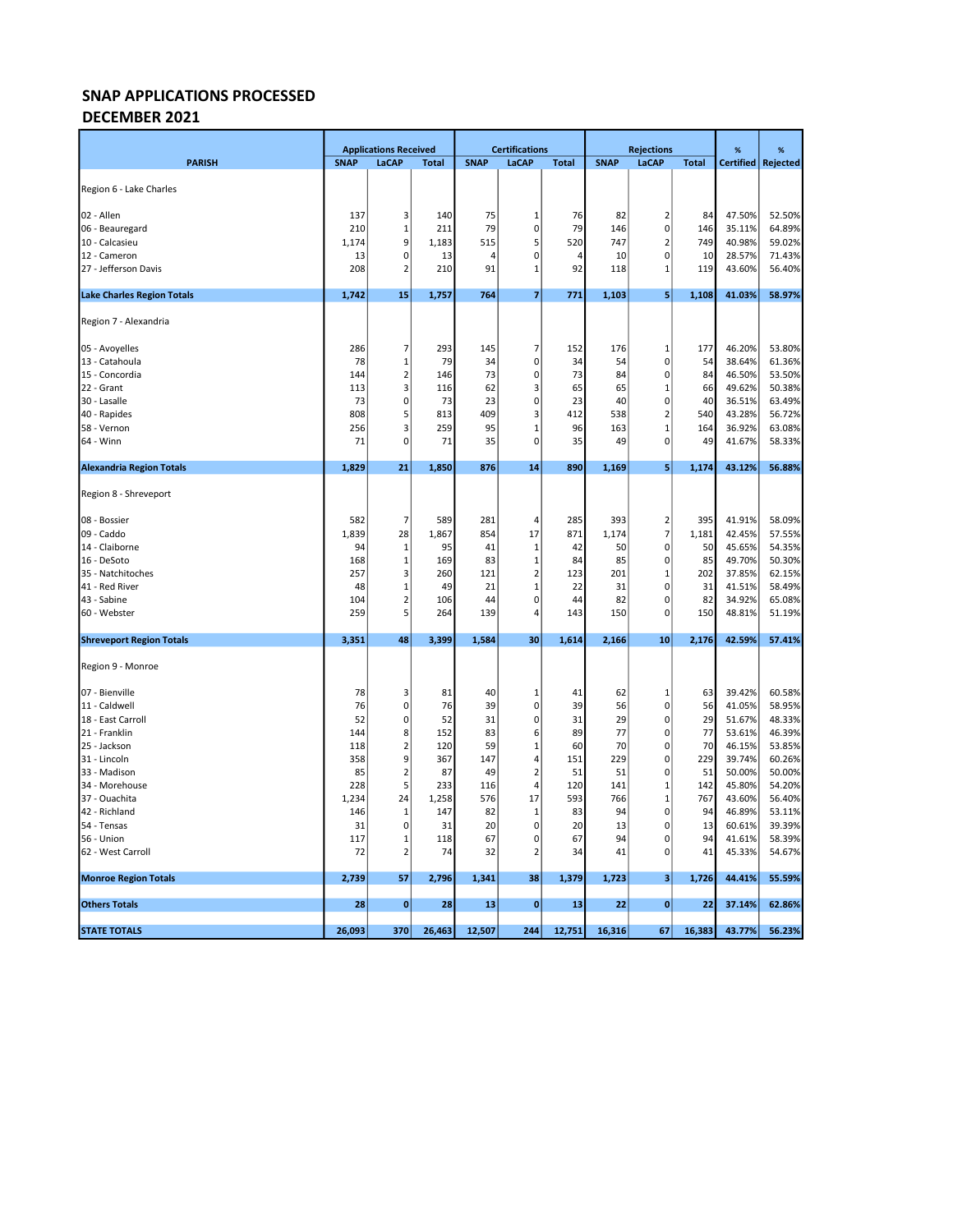### NOVEMBER 2021

|                                  |             | <b>Applications Received</b> |              |             | <b>Certifications</b> |              |             | <b>Rejections</b> |              | %                | %        |
|----------------------------------|-------------|------------------------------|--------------|-------------|-----------------------|--------------|-------------|-------------------|--------------|------------------|----------|
| <b>PARISH</b>                    | <b>SNAP</b> | LaCAP                        | <b>Total</b> | <b>SNAP</b> | LaCAP                 | <b>Total</b> | <b>SNAP</b> | LaCAP             | <b>Total</b> | <b>Certified</b> | Rejected |
|                                  |             |                              |              |             |                       |              |             |                   |              |                  |          |
| Region 1 - Orleans               |             |                              |              |             |                       |              |             |                   |              |                  |          |
| 26 - Jefferson                   | 2,365       | 13                           | 2,378        | 1,416       | 10                    | 1,426        | 3,125       | 9                 | 3,134        | 31.27%           | 68.73%   |
| 36 - Orleans                     | 3,042       | 24                           | 3,066        | 1,858       | 21                    | 1,879        | 2,890       | $\overline{7}$    | 2,897        | 39.34%           | 60.66%   |
| 38 - Plaquemines                 | 87          | 1                            | 88           | 45          | $\mathbf 0$           | 45           | 132         | $\mathbf 1$       | 133          | 25.28%           | 74.72%   |
| 44 - St. Bernard                 | 302         | $\Omega$                     | 302          | 196         | $\overline{2}$        | 198          | 344         | 0                 | 344          | 36.53%           | 63.47%   |
| <b>Orleans Region Totals</b>     | 5,796       | 38                           | 5,834        | 3,515       | 33                    | 3,548        | 6,491       | 17                | 6,508        | 35.28%           | 64.72%   |
| Region 2 - Baton Rouge           |             |                              |              |             |                       |              |             |                   |              |                  |          |
|                                  |             |                              |              |             |                       |              |             |                   |              |                  |          |
| 17 - East Baton Rouge            | 3,482       | 19                           | 3,501        | 1,908       | 15                    | 1,923        | 3,424       | 5                 | 3,429        | 35.93%           | 64.07%   |
| 19 - East Feliciana              | 65          | 0                            | 65           | 35          | 0                     | 35           | 54          | $\pmb{0}$         | 54           | 39.33%           | 60.67%   |
| 24 - Iberville                   | 186         | 1                            | 187          | 116         | $\overline{2}$        | 118          | 166         | $\mathbf 0$       | 166          | 41.55%           | 58.45%   |
| 39 - Pointe Coupee               | 131         | $\mathbf{1}$                 | 132          | 74          | $\Omega$              | 74           | 127         | $\pmb{0}$         | 127          | 36.82%           | 63.18%   |
| 61 - West Baton Rouge            | 147         | $\mathbf 1$                  | 148          | 84          | $\mathbf 0$           | 84           | 140         | $\mathbf 1$       | 141          | 37.33%           | 62.67%   |
| 63 - West Feliciana              | 34          | 0                            | 34           | 22          | $\mathbf 0$           | 22           | 33          | $\mathbf 0$       | 33           | 40.00%           | 60.00%   |
| <b>Baton Rouge Region Totals</b> | 4,045       | 22                           | 4,067        | 2,239       | 17                    | 2,256        | 3,944       | 6                 | 3,950        | 36.35%           | 63.65%   |
|                                  |             |                              |              |             |                       |              |             |                   |              |                  |          |
| Region 3 - Covington             |             |                              |              |             |                       |              |             |                   |              |                  |          |
| 32 - Livingston                  | 718         | 5                            | 723          | 444         | 5                     | 449          | 794         | 4                 | 798          | 36.01%           | 63.99%   |
| 46 - St. Helena                  | 46          | $\mathbf 1$                  | 47           | 33          | 0                     | 33           | 39          | $\mathbf{1}$      | 40           | 45.21%           | 54.79%   |
| 52 - St. Tammany                 | 1,008       | $\overline{7}$               | 1,015        | 573         | 4                     | 577          | 1,355       | $\overline{7}$    | 1,362        | 29.76%           | 70.24%   |
| 53 - Tangipahoa                  | 992         | $\overline{4}$               | 996          | 542         | 3                     | 545          | 1,016       | $\mathbf 2$       | 1,018        | 34.87%           | 65.13%   |
| 59 - Washington                  | 353         | 3                            | 356          | 239         | $\overline{3}$        | 242          | 320         | $\mathbf 1$       | 321          | 42.98%           | 57.02%   |
| <b>Covington Region Totals</b>   | 3,117       | 20                           | 3,137        | 1,831       | 15                    | 1,846        | 3,524       | 15                | 3,539        | 34.28%           | 65.72%   |
| Region 4 - Thibodaux             |             |                              |              |             |                       |              |             |                   |              |                  |          |
|                                  |             |                              |              |             |                       |              |             |                   |              |                  |          |
| 03 - Ascension                   | 497         | $\overline{2}$               | 499          | 289         | 0                     | 289          | 590         | $\mathbf 2$       | 592          | 32.80%           | 67.20%   |
| 04 - Assumption                  | 109         | $\overline{2}$               | 111          | 77          | $\overline{2}$        | 79           | 98          | $\mathbf 0$       | 98           | 44.63%           | 55.37%   |
| 29 - Lafourche                   | 461         | $\overline{2}$               | 463          | 264         | $\overline{2}$        | 266          | 530         | $\mathbf 1$       | 531          | 33.38%           | 66.62%   |
| 45 - St. Charles                 | 173         | $\mathbf{1}$                 | 174          | 112         | $\overline{2}$        | 114          | 265         | $\mathbf 0$       | 265          | 30.08%           | 69.92%   |
| 47 - St. James                   | 117         | $\mathbf 1$                  | 118          | 65          | $\mathbf{1}$          | 66           | 105         | $\pmb{0}$         | 105          | 38.60%           | 61.40%   |
| 48 - St. John                    | 276         | 4                            | 280          | 156         | 3                     | 159          | 294         | $\mathbf{1}$      | 295          | 35.02%           | 64.98%   |
| 55 - Terrebonne                  | 683         | 6                            | 689          | 379         | 5                     | 384          | 787         | $\mathbf 1$       | 788          | 32.76%           | 67.24%   |
| <b>Thibodaux Region Totals</b>   | 2,316       | 18                           | 2,334        | 1,342       | 15                    | 1,357        | 2,669       | 5                 | 2,674        | 33.66%           | 66.34%   |
| Region 5 - Lafayette             |             |                              |              |             |                       |              |             |                   |              |                  |          |
| 01 - Acadia                      | 432         | 1                            | 433          | 268         | $\mathbf{1}$          | 269          | 333         | 0                 | 333          | 44.68%           | 55.32%   |
| 20 - Evangeline                  | 280         | 4                            | 284          | 200         | $\mathbf 0$           | 200          | 199         | $\overline{2}$    | 201          | 49.88%           | 50.12%   |
| 23 - Iberia                      | 503         | 4                            | 507          | 346         | $\overline{2}$        | 348          | 439         | 4                 | 443          | 43.99%           | 56.01%   |
| 28 - Lafayette                   | 1,648       | 9                            | 1,657        | 889         | 4                     | 893          | 1,479       | 5                 | 1,484        | 37.57%           | 62.43%   |
| 49 - St. Landry                  | 798         | 3                            | 801          | 505         | $\mathbf{1}$          | 506          | 590         | $\mathbf 0$       | 590          | 46.17%           | 53.83%   |
| 50 - St. Martin                  | 323         | 1                            | 324          | 178         | $\overline{2}$        | 180          | 301         | $\pmb{0}$         | 301          | 37.42%           | 62.58%   |
| 51 - St. Mary                    | 359         | $\overline{2}$               | 361          | 243         | 5                     | 248          | 314         | 0                 | 314          | 44.13%           | 55.87%   |
| 57 - Vermilion                   | 344         | 3                            | 347          | 213         | 3                     | 216          | 309         | $\overline{2}$    | 311          | 40.99%           | 59.01%   |
|                                  |             |                              |              |             |                       |              |             |                   |              |                  |          |
| <b>Lafayette Region Totals</b>   | 4,687       | 27                           | 4,714        | 2,842       | 18                    | 2,860        | 3,964       | 13                | 3,977        | 41.83%           | 58.17%   |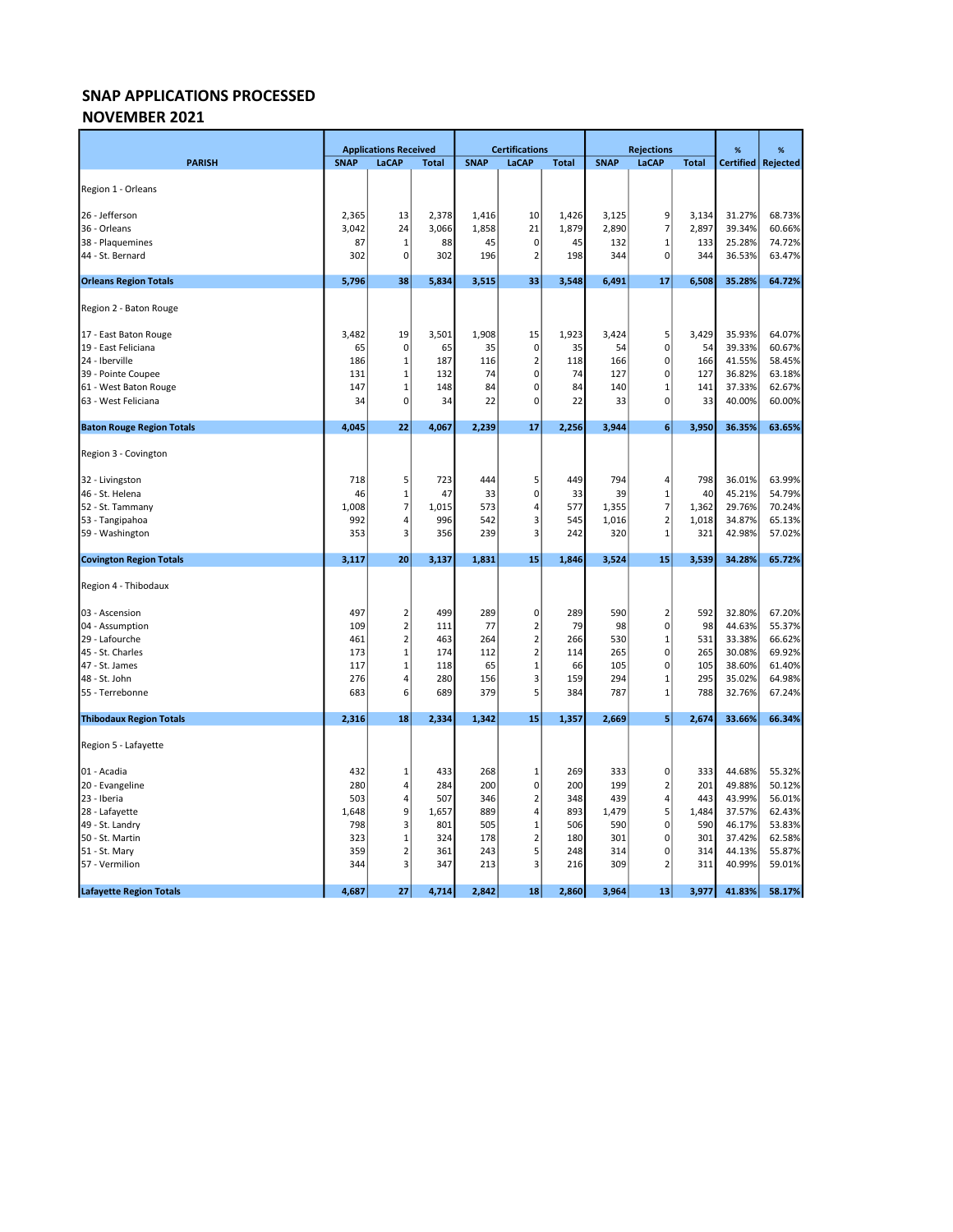### NOVEMBER 2021

|                                   | <b>Applications Received</b> |                | <b>Certifications</b> |             |                               | <b>Rejections</b> |             |                            | %            | %                |                  |
|-----------------------------------|------------------------------|----------------|-----------------------|-------------|-------------------------------|-------------------|-------------|----------------------------|--------------|------------------|------------------|
| <b>PARISH</b>                     | <b>SNAP</b>                  | LaCAP          | <b>Total</b>          | <b>SNAP</b> | <b>LaCAP</b>                  | <b>Total</b>      | <b>SNAP</b> | LaCAP                      | <b>Total</b> | <b>Certified</b> | Rejected         |
| Region 6 - Lake Charles           |                              |                |                       |             |                               |                   |             |                            |              |                  |                  |
|                                   |                              |                |                       |             |                               |                   |             |                            |              |                  |                  |
| 02 - Allen                        | 172                          | $\pmb{0}$      | 172                   | 96          | 0                             | 96                | 135         | $\pmb{0}$                  | 135          | 41.56%           | 58.44%           |
| 06 - Beauregard                   | 212                          | 1              | 213                   | 108         | $\mathbf 0$                   | 108               | 195         | $\mathbf 0$                | 195          | 35.64%           | 64.36%           |
| 10 - Calcasieu                    | 1,399                        | 7              | 1,406                 | 783         | $\overline{2}$                | 785               | 1,081       | 6                          | 1,087        | 41.93%           | 58.07%           |
| 12 - Cameron                      | 21                           | 0              | 21                    | 9           | 0                             | 9                 | 12          | 0                          | 12           | 42.86%           | 57.14%           |
| 27 - Jefferson Davis              | 226                          | 0              | 226                   | 136         | 0                             | 136               | 181         | 0                          | 181          | 42.90%           | 57.10%           |
| <b>Lake Charles Region Totals</b> | 2,030                        | 8 <sup>1</sup> | 2,038                 | 1,132       | $\overline{\mathbf{2}}$       | 1,134             | 1,604       | 6                          | 1,610        | 41.33%           | 58.67%           |
| Region 7 - Alexandria             |                              |                |                       |             |                               |                   |             |                            |              |                  |                  |
| 05 - Avoyelles                    | 355                          | 1              | 356                   | 216         | 3                             | 219               | 290         | $\pmb{0}$                  | 290          | 43.03%           | 56.97%           |
| 13 - Catahoula                    | 94                           | $\mathbf 0$    | 94                    | 61          | 0                             | 61                | 71          | $\pmb{0}$                  | 71           | 46.21%           | 53.79%           |
| 15 - Concordia                    | 186                          | $\overline{2}$ | 188                   | 129         | $\mathbf{1}$                  | 130               | 132         | $\mathbf 1$                | 133          | 49.43%           | 50.57%           |
| 22 - Grant                        | 149                          | $\mathbf{1}$   | 150                   | 98          | 0                             | 98                | 114         | $\pmb{0}$                  | 114          | 46.23%           | 53.77%           |
| 30 - Lasalle                      | 66                           | 0              | 66                    | 51          | 0                             | 51                | 75          | $\mathbf 0$                | 75           | 40.48%           | 59.52%           |
| 40 - Rapides                      | 1,027                        | $\mathbf 1$    | 1,028                 | 637         | $\mathbf 1$                   | 638               | 824         | $\mathbf 1$                | 825          | 43.61%           | 56.39%           |
| 58 - Vernon                       | 300                          | 3              | 303                   | 177         | $\mathbf{1}$                  | 178               | 270         | $\overline{2}$             | 272          | 39.56%           | 60.44%           |
| 64 - Winn                         | 91                           | 0              | 91                    | 63          | $\mathbf 0$                   | 63                | 89          | $\mathbf 0$                | 89           | 41.45%           | 58.55%           |
| <b>Alexandria Region Totals</b>   | 2,268                        | 8 <sup>1</sup> | 2,276                 | 1,432       | $\boldsymbol{6}$              | 1,438             | 1,865       | 4                          | 1,869        | 43.48%           | 56.52%           |
| Region 8 - Shreveport             |                              |                |                       |             |                               |                   |             |                            |              |                  |                  |
| 08 - Bossier                      | 761                          | 5              | 766                   | 443         | 6                             | 449               | 651         | $\overline{2}$             | 653          | 40.74%           | 59.26%           |
| 09 - Caddo                        | 2,175                        | 14             | 2,189                 | 1,273       | 12                            | 1,285             | 1,647       | 5                          | 1,652        | 43.75%           | 56.25%           |
| 14 - Claiborne                    | 105                          | 0              | 105                   | 68          | $\mathbf{1}$                  | 69                | 72          | $\mathbf 0$                | 72           | 48.94%           | 51.06%           |
| 16 - DeSoto                       | 181                          | 3              | 184                   | 109         | $\mathbf 2$                   | 111               | 131         | $\overline{2}$             | 133          | 45.49%           | 54.51%           |
| 35 - Natchitoches                 | 351                          | $\pmb{0}$      | 351                   | 196         | $\mathbf 0$                   | 196               | 321         | $\mathbf 0$                | 321          | 37.91%           | 62.09%           |
| 41 - Red River                    | 64                           | 0              | 64                    | 37          | $\mathbf 0$                   | 37                | 46          | $\mathbf 0$                | 46           | 44.58%           | 55.42%           |
| 43 - Sabine                       | 153                          | $\overline{2}$ | 155                   | 97          | $\mathbf 0$                   | 97                | 120         | $\overline{\mathbf{c}}$    | 122          | 44.29%           | 55.71%           |
| 60 - Webster                      | 319                          | $\overline{4}$ | 323                   | 185         | 3                             | 188               | 245         | $\mathbf{1}$               | 246          | 43.32%           | 56.68%           |
| <b>Shreveport Region Totals</b>   | 4,109                        | 28             | 4,137                 | 2,408       | 24                            | 2,432             | 3,233       | 12                         | 3,245        | 42.84%           | 57.16%           |
| Region 9 - Monroe                 |                              |                |                       |             |                               |                   |             |                            |              |                  |                  |
| 07 - Bienville                    | 119                          | 1              | 120                   | 75          | $\overline{2}$                | 77                | 103         | 0                          | 103          | 42.78%           | 57.22%           |
| 11 - Caldwell                     | 110                          | $\mathbf 1$    | 111                   | 65          | $\mathbf 0$                   | 65                | 86          | $\mathbf 1$                | 87           | 42.76%           | 57.24%           |
| 18 - East Carroll                 | 59                           | $\overline{2}$ | 61                    | 50          | $\mathbf 2$                   | 52                | 41          | $\mathbf 0$                | 41           | 55.91%           | 44.09%           |
| 21 - Franklin                     | 169                          | $\overline{1}$ | 170                   | 116         | $\pmb{0}$                     | 116               | 120         | $\pmb{0}$                  | 120          | 49.15%           | 50.85%           |
| 25 - Jackson                      | 139                          | $\mathbf 1$    | 140                   | 79          | $\mathbf 1$                   | 80                | 104         | $\pmb{0}$                  | 104          | 43.48%           | 56.52%           |
| 31 - Lincoln                      | 360                          | 0              | 360                   | 179         | $\mathbf 0$                   | 179               | 355         | $\pmb{0}$                  | 355          | 33.52%           | 66.48%           |
| 33 - Madison                      | 117                          | $\mathbf{1}$   | 118                   | 71          | $\mathbf 1$                   | 72                | 64          | $\pmb{0}$                  | 64           | 52.94%           | 47.06%           |
| 34 - Morehouse                    | 290                          | $\mathbf 0$    | 290                   | 183         | $\mathbf 0$                   | 183               | 179         | $\mathbf 0$                | 179          | 50.55%           | 49.45%           |
| 37 - Ouachita                     | 1,487                        | 12             | 1,499                 | 953         | 8                             | 961               | 1,162       | 4                          | 1,166        | 45.18%           | 54.82%           |
| 42 - Richland                     | 186                          | $\overline{2}$ | 188                   | 129         | $\overline{2}$<br>$\mathbf 0$ | 131               | 125         | $\mathbf 0$<br>$\mathbf 0$ | 125          | 51.17%           | 48.83%           |
| 54 - Tensas<br>56 - Union         | 37<br>157                    | 0<br>0         | 37<br>157             | 21<br>87    | $\mathbf 0$                   | 21<br>87          | 23<br>127   | $\mathbf 0$                | 23<br>127    | 47.73%<br>40.65% | 52.27%<br>59.35% |
| 62 - West Carroll                 | 78                           | $\mathbf{1}$   | 79                    | 47          | $\mathbf 0$                   | 47                | 76          | $\mathbf 0$                | 76           | 38.21%           | 61.79%           |
| <b>Monroe Region Totals</b>       | 3,308                        | 22             | 3,330                 | 2,055       | 16                            | 2,071             | 2,565       | 5                          | 2,570        | 44.62%           | 55.38%           |
|                                   |                              |                |                       |             |                               |                   |             |                            |              |                  |                  |
| <b>Others Totals</b>              | 35                           | $\mathbf{1}$   | 36                    | 18          | $\bf{0}$                      | 18                | 28          | $\mathbf{1}$               | 29           | 38.30%           | 61.70%           |
| <b>STATE TOTALS</b>               | 31,711                       | 192            | 31,903                | 18,814      | 146                           | 18,960            | 29,887      | 84                         | 29,971       | 38.75%           | 61.25%           |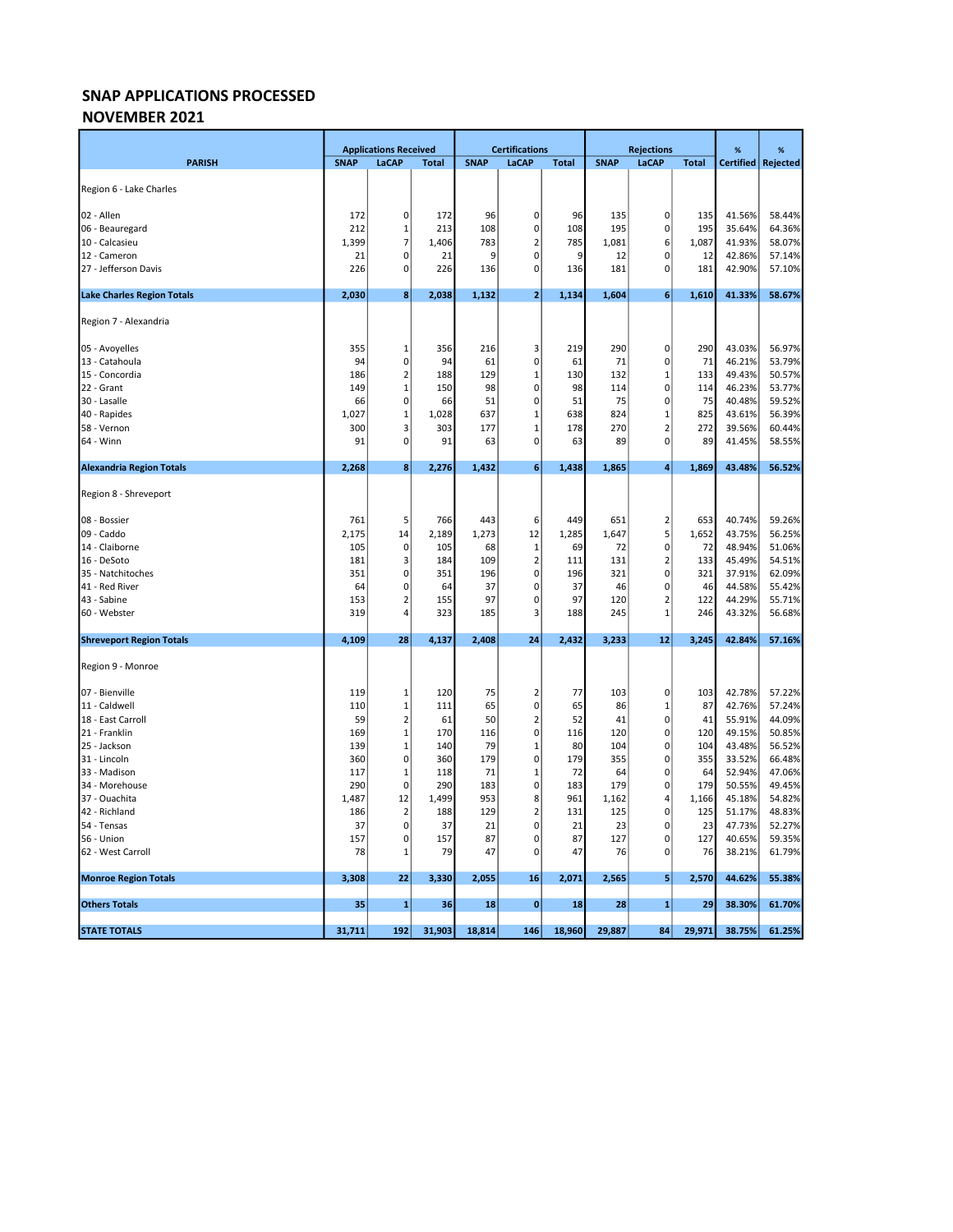### OCTOBER 2021

|                                  |             | <b>Applications Received</b> |              |             | <b>Certifications</b>   |              |             | <b>Rejections</b> |              | %                | %        |
|----------------------------------|-------------|------------------------------|--------------|-------------|-------------------------|--------------|-------------|-------------------|--------------|------------------|----------|
| <b>PARISH</b>                    | <b>SNAP</b> | LaCAP                        | <b>Total</b> | <b>SNAP</b> | LaCAP                   | <b>Total</b> | <b>SNAP</b> | LaCAP             | <b>Total</b> | <b>Certified</b> | Rejected |
|                                  |             |                              |              |             |                         |              |             |                   |              |                  |          |
| Region 1 - Orleans               |             |                              |              |             |                         |              |             |                   |              |                  |          |
| 26 - Jefferson                   | 2,405       | 17                           | 2,422        | 1,550       | 8                       | 1,558        | 3,231       | 16                | 3,247        | 32.42%           | 67.58%   |
| 36 - Orleans                     | 3,040       | 39                           | 3,079        | 2,326       | 36                      | 2,362        | 2,945       | 26                | 2,971        | 44.29%           | 55.71%   |
| 38 - Plaquemines                 | 85          | $\pmb{0}$                    | 85           | 48          | $\pmb{0}$               | 48           | 141         | $\pmb{0}$         | 141          | 25.40%           | 74.60%   |
| 44 - St. Bernard                 | 304         | 3                            | 307          | 187         | $\overline{3}$          | 190          | 345         | 4                 | 349          | 35.25%           | 64.75%   |
|                                  |             |                              |              |             |                         |              |             |                   |              |                  |          |
| <b>Orleans Region Totals</b>     | 5,834       | 59                           | 5,893        | 4,111       | 47                      | 4,158        | 6,662       | 46                | 6,708        | 38.27%           | 61.73%   |
| Region 2 - Baton Rouge           |             |                              |              |             |                         |              |             |                   |              |                  |          |
| 17 - East Baton Rouge            | 3,511       | 20                           | 3,531        | 2,115       | 19                      | 2,134        | 2,893       | 8                 | 2,901        | 42.38%           | 57.62%   |
| 19 - East Feliciana              | 64          | 1                            | 65           | 42          | $\overline{2}$          | 44           | 42          | $\mathbf{1}$      | 43           | 50.57%           | 49.43%   |
| 24 - Iberville                   | 187         | 1                            | 188          | 144         | $\overline{2}$          | 146          | 164         | $\mathbf{1}$      | 165          | 46.95%           | 53.05%   |
| 39 - Pointe Coupee               | 141         | 0                            | 141          | 87          | $\mathbf{1}$            | 88           | 102         | $\pmb{0}$         | 102          | 46.32%           | 53.68%   |
| 61 - West Baton Rouge            | 168         | 0                            | 168          | 90          | $\mathbf 0$             | 90           | 132         | $\overline{2}$    | 134          | 40.18%           | 59.82%   |
| 63 - West Feliciana              | 55          | 0                            | 55           | 34          | $\mathbf 0$             | 34           | 27          | $\pmb{0}$         | 27           | 55.74%           | 44.26%   |
| <b>Baton Rouge Region Totals</b> | 4,126       | 22                           | 4,148        | 2,512       | 24                      | 2,536        | 3,360       | 12                | 3,372        | 42.92%           | 57.08%   |
| Region 3 - Covington             |             |                              |              |             |                         |              |             |                   |              |                  |          |
| 32 - Livingston                  | 740         | 3                            | 743          | 410         | 1                       | 411          | 712         | 3                 | 715          | 36.50%           | 63.50%   |
| 46 - St. Helena                  | 48          | $\pmb{0}$                    | 48           | 32          | $\mathbf 0$             | 32           | 47          | $\mathbf{1}$      | 48           | 40.00%           | 60.00%   |
| 52 - St. Tammany                 | 1,127       | 10                           | 1,137        | 617         | 10                      | 627          | 1,242       | 9                 | 1,251        | 33.39%           | 66.61%   |
| 53 - Tangipahoa                  | 980         | 5                            | 985          | 600         | 5                       | 605          | 903         | 7                 | 910          | 39.93%           | 60.07%   |
| 59 - Washington                  | 394         | $\mathbf 0$                  | 394          | 293         | $\overline{4}$          | 297          | 305         | $\mathbf{1}$      | 306          | 49.25%           | 50.75%   |
| <b>Covington Region Totals</b>   | 3,289       | 18                           | 3,307        | 1,952       | 20                      | 1,972        | 3,209       | 21                | 3,230        | 37.91%           | 62.09%   |
| Region 4 - Thibodaux             |             |                              |              |             |                         |              |             |                   |              |                  |          |
| 03 - Ascension                   | 532         | 7                            | 539          | 313         | 3                       | 316          | 570         | 4                 | 574          | 35.51%           | 64.49%   |
| 04 - Assumption                  | 106         | $\overline{2}$               | 108          | 85          | 3                       | 88           | 123         | 3                 | 126          | 41.12%           | 58.88%   |
| 29 - Lafourche                   | 481         | 6                            | 487          | 273         | 4                       | 277          | 525         | 3                 | 528          | 34.41%           | 65.59%   |
| 45 - St. Charles                 | 198         | 3                            | 201          | 99          | $\mathbf{1}$            | 100          | 357         | 4                 | 361          | 21.69%           | 78.31%   |
| 47 - St. James                   | 109         | $\overline{2}$               | 111          | 82          | $\mathbf 2$             | 84           | 126         | $\pmb{0}$         | 126          | 40.00%           | 60.00%   |
| 48 - St. John                    | 260         | $\mathbf 1$                  | 261          | 167         | $\mathbf{1}$            | 168          | 364         | 4                 | 368          | 31.34%           | 68.66%   |
| 55 - Terrebonne                  | 699         | $\overline{4}$               | 703          | 425         | $\overline{2}$          | 427          | 761         | 4                 | 765          | 35.82%           | 64.18%   |
| <b>Thibodaux Region Totals</b>   | 2,385       | 25                           | 2,410        | 1,444       | 16                      | 1,460        | 2,826       | 22                | 2,848        | 33.89%           | 66.11%   |
| Region 5 - Lafayette             |             |                              |              |             |                         |              |             |                   |              |                  |          |
| 01 - Acadia                      | 442         | $\overline{2}$               | 444          | 315         | $\overline{2}$          | 317          | 211         | $\mathbf 1$       | 212          | 59.92%           | 40.08%   |
| 20 - Evangeline                  | 296         | $\pmb{0}$                    | 296          | 224         | $\overline{\mathbf{3}}$ | 227          | 128         | 0                 | 128          | 63.94%           | 36.06%   |
| 23 - Iberia                      | 546         | 3                            | 549          | 393         | $\sqrt{4}$              | 397          | 272         | 3                 | 275          | 59.08%           | 40.92%   |
| 28 - Lafayette                   | 1,818       | 6                            | 1,824        | 975         | 5                       | 980          | 940         | 4                 | 944          | 50.94%           | 49.06%   |
| 49 - St. Landry                  | 833         | 8                            | 841          | 553         | 9                       | 562          | 382         | 3                 | 385          | 59.35%           | 40.65%   |
| 50 - St. Martin                  | 364         | $\overline{2}$               | 366          | 233         | $\overline{2}$          | 235          | 168         | $\mathbf{1}$      | 169          | 58.17%           | 41.83%   |
| 51 - St. Mary                    | 390         | 5                            | 395          | 261         | $\overline{2}$          | 263          | 252         | 3                 | 255          | 50.77%           | 49.23%   |
| 57 - Vermilion                   | 418         | $\overline{2}$               | 420          | 246         | 3                       | 249          | 183         | $\mathbf 0$       | 183          | 57.64%           | 42.36%   |
| <b>Lafayette Region Totals</b>   | 5,107       | 28                           | 5,135        | 3,200       | 30                      | 3,230        | 2,536       | 15                | 2,551        | 55.87%           | 44.13%   |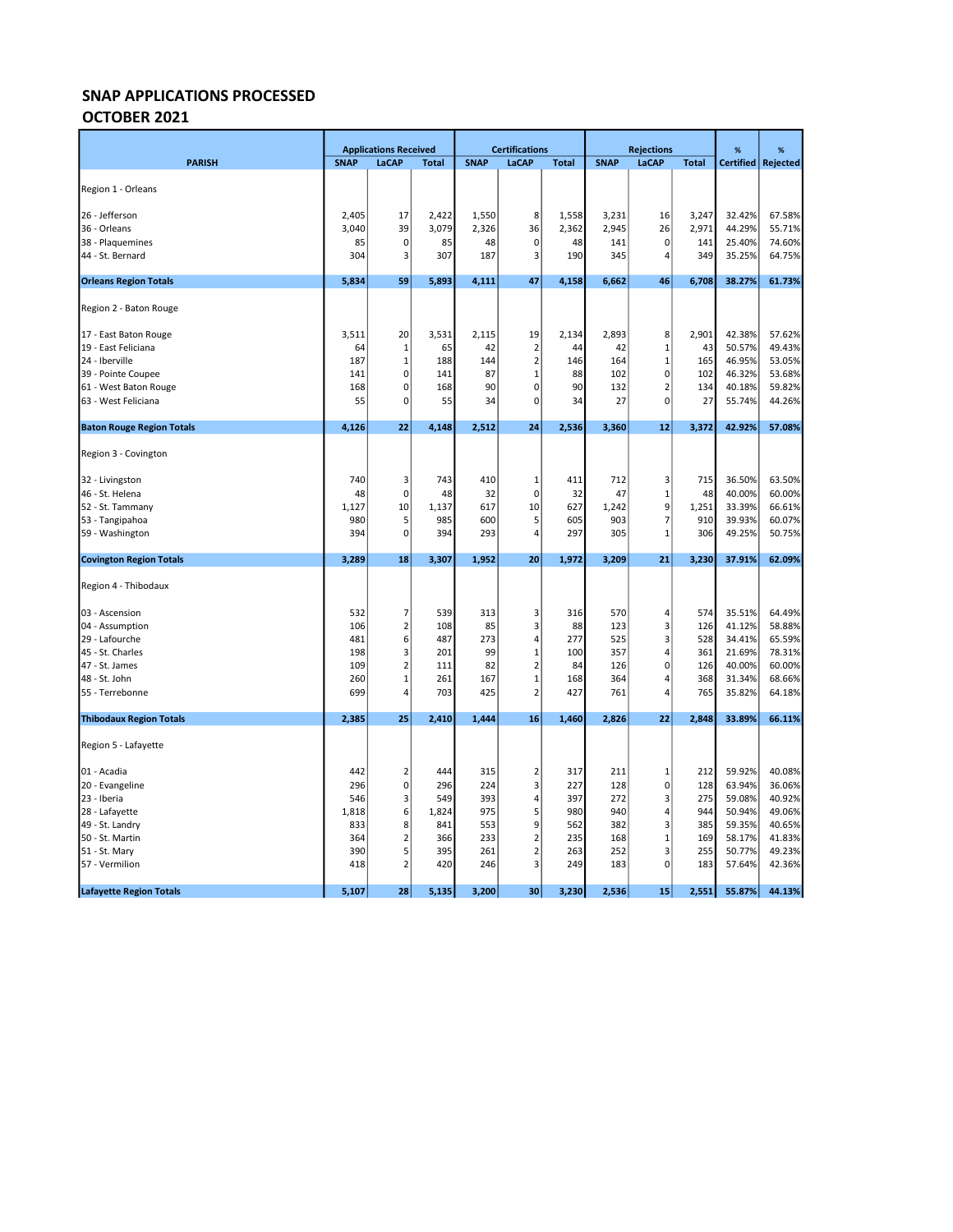### OCTOBER 2021

|                                   | <b>Applications Received</b> |           | <b>Certifications</b> |             |                |              | <b>Rejections</b> | %                             | %            |                  |                      |
|-----------------------------------|------------------------------|-----------|-----------------------|-------------|----------------|--------------|-------------------|-------------------------------|--------------|------------------|----------------------|
| <b>PARISH</b>                     | <b>SNAP</b>                  | LaCAP     | <b>Total</b>          | <b>SNAP</b> | <b>LaCAP</b>   | <b>Total</b> | <b>SNAP</b>       | LaCAP                         | <b>Total</b> |                  | Certified   Rejected |
| Region 6 - Lake Charles           |                              |           |                       |             |                |              |                   |                               |              |                  |                      |
|                                   |                              |           |                       |             |                |              |                   |                               |              |                  |                      |
| 02 - Allen                        | 164                          | 0         | 164                   | 82          | $\mathbf 0$    | 82           | 79                | $\pmb{0}$                     | 79           | 50.93%           | 49.07%               |
| 06 - Beauregard                   | 223                          | 3         | 226                   | 105         | 6              | 111          | 118               | 1                             | 119          | 48.26%           | 51.74%               |
| 10 - Calcasieu                    | 1,421                        | 6         | 1,427                 | 777         | $\overline{2}$ | 779          | 682               | 6                             | 688          | 53.10%           | 46.90%               |
| 12 - Cameron                      | 10                           | 0         | 10                    | 5           | 0              | 5            | 9                 | $\mathbf 0$                   | 9            | 35.71%           | 64.29%               |
| 27 - Jefferson Davis              | 241                          | 1         | 242                   | 126         | $\mathbf{1}$   | 127          | 100               | $\overline{2}$                | 102          | 55.46%           | 44.54%               |
| <b>Lake Charles Region Totals</b> | 2,059                        | 10        | 2,069                 | 1,095       | 9              | 1,104        | 988               | 9                             | 997          | 52.55%           | 47.45%               |
| Region 7 - Alexandria             |                              |           |                       |             |                |              |                   |                               |              |                  |                      |
| 05 - Avoyelles                    | 351                          | 2         | 353                   | 257         | 5              | 262          | 166               | $\mathbf 2$                   | 168          | 60.93%           | 39.07%               |
| 13 - Catahoula                    | 109                          | 0         | 109                   | 77          | $\overline{2}$ | 79           | 52                | $\pmb{0}$                     | 52           | 60.31%           | 39.69%               |
| 15 - Concordia                    | 196                          | 1         | 197                   | 143         | $\overline{2}$ | 145          | 108               | $\mathbf 0$                   | 108          | 57.31%           | 42.69%               |
| 22 - Grant                        | 163                          | 0         | 163                   | 102         | 0              | 102          | 68                | $\mathbf 0$                   | 68           | 60.00%           | 40.00%               |
| 30 - Lasalle                      | 100                          | 0         | 100                   | 45          | 0              | 45           | 46                | $\mathbf 0$                   | 46           | 49.45%           | 50.55%               |
| 40 - Rapides                      | 1,068                        | 4         | 1,072                 | 697         | 4              | 701          | 519               | 1                             | 520          | 57.41%           | 42.59%               |
| 58 - Vernon                       | 305                          | 0         | 305                   | 153         | 3              | 156          | 156               | $\mathbf{1}$                  | 157          | 49.84%           | 50.16%               |
| 64 - Winn                         | 120                          | 0         | 120                   | 64          | $\mathbf{1}$   | 65           | 44                | $\mathbf{1}$                  | 45           | 59.09%           | 40.91%               |
| <b>Alexandria Region Totals</b>   | 2,412                        | 7         | 2,419                 | 1,538       | 17             | 1,555        | 1,159             | 5                             | 1,164        | 57.19%           | 42.81%               |
| Region 8 - Shreveport             |                              |           |                       |             |                |              |                   |                               |              |                  |                      |
| 08 - Bossier                      | 838                          | 5         | 843                   | 441         | $\overline{2}$ | 443          | 395               | $\overline{4}$                | 399          | 52.61%           | 47.39%               |
| 09 - Caddo                        | 2,239                        | 14        | 2,253                 | 1,407       | 10             | 1,417        | 1,062             | $\overline{4}$                | 1,066        | 57.07%           | 42.93%               |
| 14 - Claiborne                    | 96                           | 1         | 97                    | 95          | 0              | 95           | 56                | $\mathbf{1}$                  | 57           | 62.50%           | 37.50%               |
| 16 - DeSoto                       | 161                          | 1         | 162                   | 135         | $\overline{2}$ | 137          | 83                | $\overline{2}$                | 85           | 61.71%           | 38.29%               |
| 35 - Natchitoches                 | 407                          | 0         | 407                   | 234         | $\mathbf{1}$   | 235          | 200               | $\mathbf 1$                   | 201          | 53.90%           | 46.10%               |
| 41 - Red River                    | 62                           | 0         | 62                    | 54          | 0              | 54           | 34                | $\mathbf{1}$                  | 35           | 60.67%           | 39.33%               |
| 43 - Sabine                       | 180                          | 0         | 180                   | 131         | $\mathbf 0$    | 131          | 70                | $\mathbf{1}$                  | 71           | 64.85%           | 35.15%               |
| 60 - Webster                      | 305                          | 0         | 305                   | 211         | $\overline{2}$ | 213          | 127               | $\mathbf 0$                   | 127          | 62.65%           | 37.35%               |
| <b>Shreveport Region Totals</b>   | 4,288                        | 21        | 4,309                 | 2,708       | 17             | 2,725        | 2,027             | 14                            | 2,041        | 57.18%           | 42.82%               |
| Region 9 - Monroe                 |                              |           |                       |             |                |              |                   |                               |              |                  |                      |
| 07 - Bienville                    | 124                          | 4         | 128                   | 84          | 3              | 87           | 64                | $\mathbf{1}$                  | 65           | 57.24%           | 42.76%               |
| 11 - Caldwell                     | 112                          | 0         | 112                   | 54          | 0              | 54           | 46                | $\mathbf 0$                   | 46           | 54.00%           | 46.00%               |
| 18 - East Carroll                 | 78                           | 0         | 78                    | 50          | $\mathbf 0$    | 50           | 18                | $\pmb{0}$                     | 18           | 73.53%           | 26.47%               |
| 21 - Franklin                     | 186                          | 3         | 189                   | 147         | $\Delta$       | 151          | 77                | $\pmb{0}$                     | 77           | 66.23%           | 33.77%               |
| 25 - Jackson                      | 142                          | 0         | 142                   | 93          | $\mathbf 0$    | 93           | 66                | $\pmb{0}$                     | 66           | 58.49%           | 41.51%               |
| 31 - Lincoln                      | 385                          | 1         | 386                   | 169         | $\mathbf{1}$   | 170          | 238               | $\mathbf 1$                   | 239          | 41.56%           | 58.44%               |
| 33 - Madison                      | 111                          | 0         | 111                   | 75          | 0              | 75           | 58                | $\mathbf 1$                   | 59           | 55.97%           | 44.03%               |
| 34 - Morehouse                    | 309                          | 4         | 313                   | 220         | $\overline{2}$ | 222          | 128               | $\overline{4}$                | 132          | 62.71%           | 37.29%               |
| 37 - Ouachita<br>42 - Richland    | 1,586<br>205                 | 6<br>0    | 1,592<br>205          | 862<br>116  | 11<br>0        | 873<br>116   | 712<br>97         | $\overline{2}$<br>$\mathbf 0$ | 714<br>97    | 55.01%<br>54.46% | 44.99%<br>45.54%     |
| 54 - Tensas                       | 29                           | 0         | 29                    | 15          | $\mathbf 0$    | 15           | 18                | $\mathbf 0$                   | 18           | 45.45%           | 54.55%               |
| 56 - Union                        | 165                          | 0         | 165                   | 94          | $\mathbf 0$    | 94           | 81                | $\mathbf 0$                   | 81           | 53.71%           | 46.29%               |
| 62 - West Carroll                 | 86                           | 1         | 87                    | 60          | 1              | 61           | 35                | $\pmb{0}$                     | 35           | 63.54%           | 36.46%               |
| <b>Monroe Region Totals</b>       | 3,518                        | 19        | 3,537                 | 2,039       | 22             | 2,061        | 1,638             | 9                             | 1,647        | 55.58%           | 44.42%               |
|                                   |                              |           |                       |             |                |              |                   |                               |              |                  |                      |
| <b>Others Totals</b>              | 45                           | $\pmb{0}$ | 45                    | 15          | $\bf{0}$       | 15           | 53                | $\mathbf{1}$                  | 54           | 21.74%           | 78.26%               |
| <b>STATE TOTALS</b>               | 33,063                       | 209       | 33,272                | 20,614      | 202            | 20,816       | 24,458            | 154                           | 24,612       | 45.82%           | 54.18%               |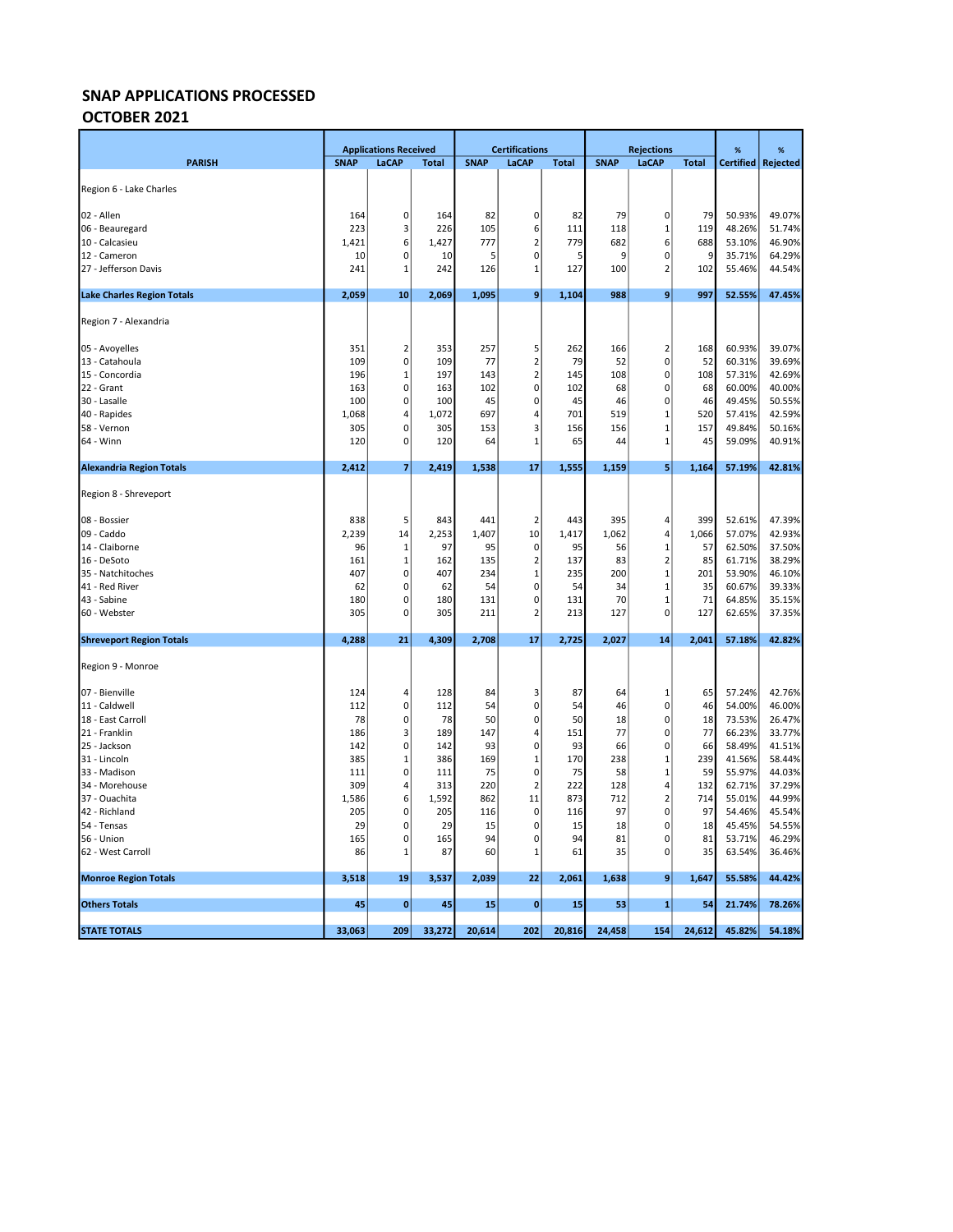### SNAP APPLICATIONS PROCESSED SEPTEMBER 2021

|                                  |             | <b>Applications Received</b> |              |             | <b>Certifications</b> |              |             | <b>Rejections</b>       |              | %      | %                    |
|----------------------------------|-------------|------------------------------|--------------|-------------|-----------------------|--------------|-------------|-------------------------|--------------|--------|----------------------|
| <b>PARISH</b>                    | <b>SNAP</b> | LaCAP                        | <b>Total</b> | <b>SNAP</b> | LaCAP                 | <b>Total</b> | <b>SNAP</b> | LaCAP                   | <b>Total</b> |        | Certified   Rejected |
|                                  |             |                              |              |             |                       |              |             |                         |              |        |                      |
| Region 1 - Orleans               |             |                              |              |             |                       |              |             |                         |              |        |                      |
| 26 - Jefferson                   | 6,913       | 25                           | 6,938        | 1,302       | $\overline{2}$        | 1,304        | 1,898       | 11                      | 1,909        | 40.59% | 59.41%               |
| 36 - Orleans                     | 7,115       | 42                           | 7,157        | 1,750       | $\overline{7}$        | 1,757        | 2,162       | 10                      | 2,172        | 44.72% | 55.28%               |
| 38 - Plaquemines                 | 288         | 3                            | 291          | 59          | $\overline{2}$        | 61           | 82          | $\mathbf 0$             | 82           | 42.66% | 57.34%               |
| 44 - St. Bernard                 | 770         | 5                            | 775          | 178         | $1\,$                 | 179          | 203         | $\mathbf 0$             | 203          | 46.86% | 53.14%               |
| <b>Orleans Region Totals</b>     | 15,086      | 75                           | 15,161       | 3,289       | 12                    | 3,301        | 4,345       | 21                      | 4,366        | 43.05% | 56.95%               |
| Region 2 - Baton Rouge           |             |                              |              |             |                       |              |             |                         |              |        |                      |
| 17 - East Baton Rouge            | 6,711       | 22                           | 6,733        | 1,735       | 8                     | 1,743        | 2,427       | 10                      | 2,437        | 41.70% | 58.30%               |
| 19 - East Feliciana              | 104         | $\overline{2}$               | 106          | 26          | $\mathbf 0$           | 26           | 20          | $\pmb{0}$               | 20           | 56.52% | 43.48%               |
| 24 - Iberville                   | 418         | 3                            | 421          | 140         | $\mathbf 0$           | 140          | 154         | $\mathbf{1}$            | 155          | 47.46% | 52.54%               |
| 39 - Pointe Coupee               | 254         | 0                            | 254          | 65          | 0                     | 65           | 87          | $\mathbf 0$             | 87           | 42.76% | 57.24%               |
| 61 - West Baton Rouge            | 276         | $\overline{2}$               | 278          | 78          | 0                     | 78           | 107         | $\mathbf 0$             | 107          | 42.16% | 57.84%               |
| 63 - West Feliciana              | 60          | 0                            | 60           | 18          | 0                     | 18           | 33          | $\mathbf{1}$            | 34           | 34.62% | 65.38%               |
| <b>Baton Rouge Region Totals</b> | 7,823       | 29                           | 7,852        | 2,062       | 8 <sup>1</sup>        | 2,070        | 2,828       | 12                      | 2,840        | 42.16% | 57.84%               |
| Region 3 - Covington             |             |                              |              |             |                       |              |             |                         |              |        |                      |
| 32 - Livingston                  | 1,608       | 7                            | 1,615        | 367         | 0                     | 367          | 473         | $\overline{\mathbf{c}}$ | 475          | 43.59% | 56.41%               |
| 46 - St. Helena                  | 105         | $\overline{2}$               | 107          | 40          | $\mathbf 0$           | 40           | 20          | $\mathbf{1}$            | 21           | 65.57% | 34.43%               |
| 52 - St. Tammany                 | 2,633       | 14                           | 2,647        | 492         | $\mathbf{1}$          | 493          | 804         | $\overline{4}$          | 808          | 37.89% | 62.11%               |
| 53 - Tangipahoa                  | 2,031       | 9                            | 2,040        | 469         | 4                     | 473          | 719         | $\overline{4}$          | 723          | 39.55% | 60.45%               |
| 59 - Washington                  | 782         | 6                            | 788          | 250         | $\mathbf 0$           | 250          | 239         | $\overline{2}$          | 241          | 50.92% | 49.08%               |
| <b>Covington Region Totals</b>   | 7,159       | 38                           | 7,197        | 1,618       | 5                     | 1,623        | 2,255       | 13                      | 2,268        | 41.71% | 58.29%               |
| Region 4 - Thibodaux             |             |                              |              |             |                       |              |             |                         |              |        |                      |
| 03 - Ascension                   | 1,247       | 5                            | 1,252        | 284         | 1                     | 285          | 373         | $\overline{2}$          | 375          | 43.18% | 56.82%               |
| 04 - Assumption                  | 284         | 4                            | 288          | 72          | $\mathbf 0$           | 72           | 88          | $\mathbf 0$             | 88           | 45.00% | 55.00%               |
| 29 - Lafourche                   | 1,076       | 4                            | 1,080        | 206         | $\mathbf 2$           | 208          | 384         | 4                       | 388          | 34.90% | 65.10%               |
| 45 - St. Charles                 | 644         | 5                            | 649          | 115         | $\mathbf 0$           | 115          | 185         | $\mathbf 2$             | 187          | 38.08% | 61.92%               |
| 47 - St. James                   | 292         | $\mathbf 1$                  | 293          | 75          | $\mathbf 0$           | 75           | 88          | $\mathbf{1}$            | 89           | 45.73% | 54.27%               |
| 48 - St. John                    | 716         | 5                            | 721          | 173         | $\mathbf 0$           | 173          | 239         | $\mathbf{1}$            | 240          | 41.89% | 58.11%               |
| 55 - Terrebonne                  | 1,668       | 8                            | 1,676        | 384         | $\overline{2}$        | 386          | 580         | 5                       | 585          | 39.75% | 60.25%               |
| <b>Thibodaux Region Totals</b>   | 5,927       | 32                           | 5,959        | 1,309       | 5 <sup>1</sup>        | 1,314        | 1,937       | 15                      | 1,952        | 40.23% | 59.77%               |
| Region 5 - Lafayette             |             |                              |              |             |                       |              |             |                         |              |        |                      |
| 01 - Acadia                      | 708         | 3                            | 711          | 240         | 1                     | 241          | 248         | $\overline{2}$          | 250          | 49.08% | 50.92%               |
| 20 - Evangeline                  | 434         | 3                            | 437          | 152         | $\mathbf{1}$          | 153          | 157         | $\mathsf 0$             | 157          | 49.35% | 50.65%               |
| 23 - Iberia                      | 839         | $\overline{7}$               | 846          | 309         | 3                     | 312          | 326         | $\overline{\mathbf{c}}$ | 328          | 48.75% | 51.25%               |
| 28 - Lafayette                   | 2,350       | 11                           | 2,361        | 719         | 5                     | 724          | 1,067       | $\overline{4}$          | 1,071        | 40.33% | 59.67%               |
| 49 - St. Landry                  | 1,137       | 6                            | 1,143        | 379         | $\overline{2}$        | 381          | 407         | $\mathbf{1}$            | 408          | 48.29% | 51.71%               |
| 50 - St. Martin                  | 492         | $\overline{2}$               | 494          | 154         | $\mathbf{1}$          | 155          | 190         | $\mathbf 0$             | 190          | 44.93% | 55.07%               |
| 51 - St. Mary                    | 697         | $\overline{2}$               | 699          | 194         | $\mathbf 0$           | 194          | 229         | $\mathbf 0$             | 229          | 45.86% | 54.14%               |
| 57 - Vermilion                   | 498         | 3                            | 501          | 154         | $\mathbf 0$           | 154          | 195         | $\mathsf 0$             | 195          | 44.13% | 55.87%               |
| <b>Lafayette Region Totals</b>   | 7,155       | 37                           | 7,192        | 2,301       | 13                    | 2,314        | 2,819       | 9 <sub>l</sub>          | 2,828        | 45.00% | 55.00%               |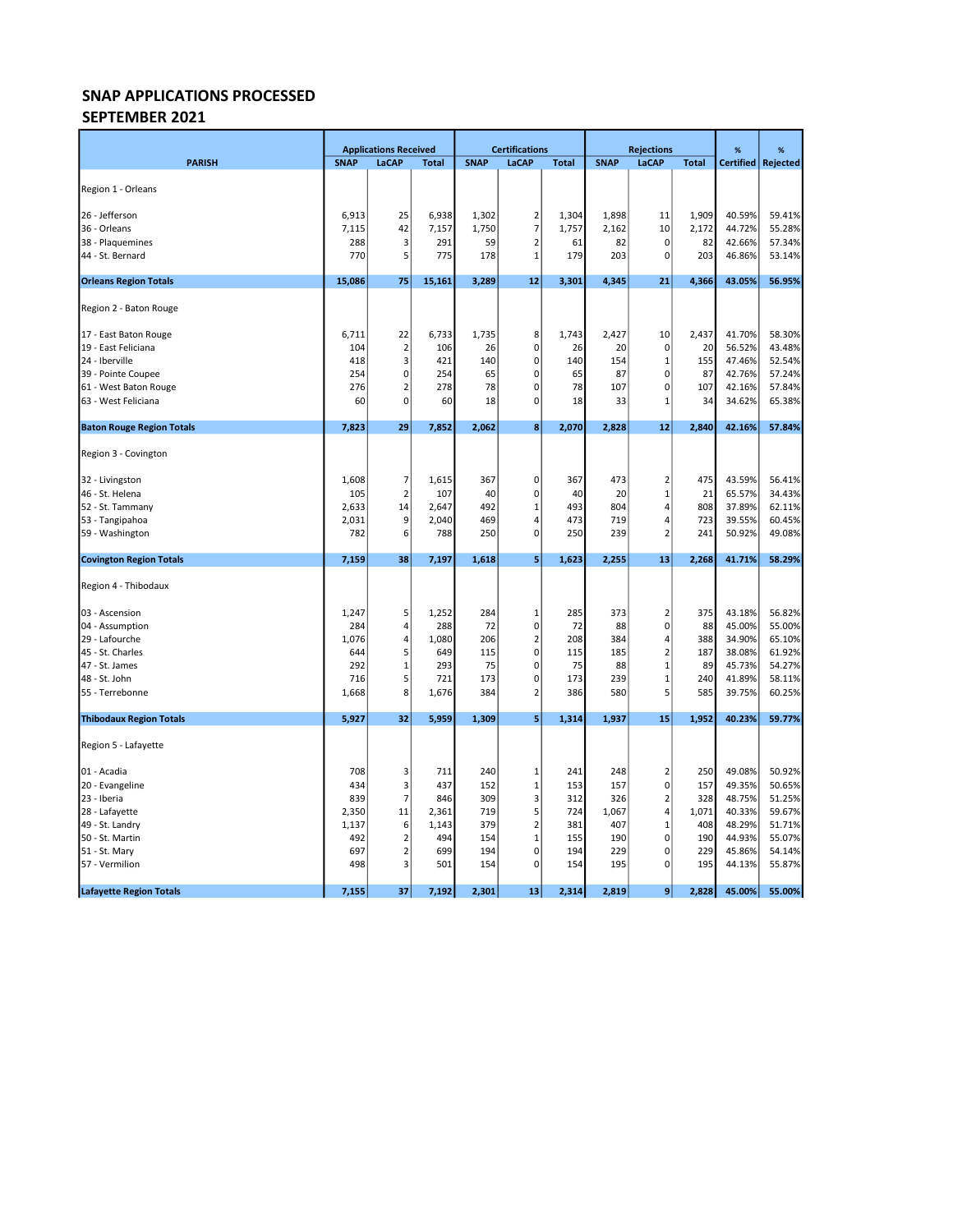## SEPTEMBER 2021

|                                   |             | <b>Applications Received</b> |              |             | <b>Certifications</b>       |              |             | <b>Rejections</b>       |              | %                | %                |
|-----------------------------------|-------------|------------------------------|--------------|-------------|-----------------------------|--------------|-------------|-------------------------|--------------|------------------|------------------|
| <b>PARISH</b>                     | <b>SNAP</b> | LaCAP                        | <b>Total</b> | <b>SNAP</b> | LaCAP                       | <b>Total</b> | <b>SNAP</b> | LaCAP                   | <b>Total</b> | <b>Certified</b> | Rejected         |
|                                   |             |                              |              |             |                             |              |             |                         |              |                  |                  |
| Region 6 - Lake Charles           |             |                              |              |             |                             |              |             |                         |              |                  |                  |
| 02 - Allen                        | 218         | 1                            | 219          | 73          | 0                           | 73           | 104         | $\overline{\mathbf{2}}$ | 106          | 40.78%           | 59.22%           |
| 06 - Beauregard                   | 279         | 5                            | 284          | 73          | 1                           | 74           | 134         | $\mathbf{1}$            | 135          | 35.41%           | 64.59%           |
| 10 - Calcasieu                    | 1,658       | 5                            | 1,663        | 546         | $\mathbf{1}$                | 547          | 731         | 0                       | 731          | 42.80%           | 57.20%           |
| 12 - Cameron                      | 14          | 0                            | 14           | 3           | $\mathbf 0$                 | 3            | 8           | 0                       | 8            | 27.27%           | 72.73%           |
| 27 - Jefferson Davis              | 287         | 4                            | 291          | 93          | $\overline{2}$              | 95           | 107         | 0                       | 107          | 47.03%           | 52.97%           |
| <b>Lake Charles Region Totals</b> | 2,456       | 15                           | 2,471        | 788         | 4                           | 792          | 1,084       | 3                       | 1,087        | 42.15%           | 57.85%           |
| Region 7 - Alexandria             |             |                              |              |             |                             |              |             |                         |              |                  |                  |
| 05 - Avoyelles                    | 508         | 7                            | 515          | 151         | 3                           | 154          | 223         | 1                       | 224          | 40.74%           | 59.26%           |
| 13 - Catahoula                    | 164         | 3                            | 167          | 48          | $\pmb{0}$                   | 48           | 48          | 0                       | 48           | 50.00%           | 50.00%           |
| 15 - Concordia                    | 315         | $\overline{2}$               | 317          | 117         | $\mathbf 0$                 | 117          | 111         | $\mathbf{1}$            | 112          | 51.09%           | 48.91%           |
| 22 - Grant                        | 204         | $\mathbf 1$                  | 205          | 71          | $1\,$                       | 72           | 69          | $\pmb{0}$               | 69           | 51.06%           | 48.94%           |
| 30 - Lasalle                      | 109         | $\overline{2}$               | 111          | 25          | $\mathbf 0$                 | 25           | 57          | $\pmb{0}$               | 57           | 30.49%           | 69.51%           |
| 40 - Rapides                      | 1,485       | 3                            | 1,488        | 521         | 3                           | 524          | 643         | $\overline{\mathbf{c}}$ | 645          | 44.82%           | 55.18%           |
| 58 - Vernon                       | 367         | 8                            | 375          | 108         | $\mathbf{1}$                | 109          | 181         | $\overline{2}$          | 183          | 37.33%           | 62.67%           |
| 64 - Winn                         | 137         | 4                            | 141          | 36          | $\mathbf{1}$                | 37           | 65          | $\mathbf 1$             | 66           | 35.92%           | 64.08%           |
| <b>Alexandria Region Totals</b>   | 3,289       | 30                           | 3,319        | 1,077       | 9                           | 1,086        | 1,397       | 7                       | 1,404        | 43.61%           | 56.39%           |
|                                   |             |                              |              |             |                             |              |             |                         |              |                  |                  |
| Region 8 - Shreveport             |             |                              |              |             |                             |              |             |                         |              |                  |                  |
| 08 - Bossier                      | 995         | 5                            | 1,000        | 301         | $\overline{4}$              | 305          | 475         | 3                       | 478          | 38.95%           | 61.05%           |
| 09 - Caddo                        | 2,889       | 8                            | 2,897        | 985         | $\overline{2}$              | 987          | 1,295       | $\mathbf 2$             | 1,297        | 43.21%           | 56.79%           |
| 14 - Claiborne                    | 168         | 1                            | 169          | 51          | 0                           | 51           | 51          | $\mathbf{1}$            | 52           | 49.51%           | 50.49%           |
| 16 - DeSoto                       | 266         | 3                            | 269          | 82          | 0                           | 82           | 105         | $\pmb{0}$               | 105          | 43.85%           | 56.15%           |
| 35 - Natchitoches                 | 512         | 3                            | 515          | 171         | $\overline{2}$              | 173          | 236         | $\pmb{0}$               | 236          | 42.30%           | 57.70%           |
| 41 - Red River                    | 95          | 0                            | 95           | 34          | $\mathbf 0$                 | 34           | 27          | $\pmb{0}$               | 27           | 55.74%           | 44.26%           |
| 43 - Sabine                       | 225         | 1                            | 226          | 72          | $\overline{2}$              | 74           | 91          | $\pmb{0}$               | 91           | 44.85%           | 55.15%           |
| 60 - Webster                      | 390         | 4                            | 394          | 121         | $\mathbf{1}$                | 122          | 194         | $\mathbf{1}$            | 195          | 38.49%           | 61.51%           |
| <b>Shreveport Region Totals</b>   | 5,540       | 25                           | 5,565        | 1,817       | 11                          | 1,828        | 2,474       | $\overline{7}$          | 2,481        | 42.42%           | 57.58%           |
| Region 9 - Monroe                 |             |                              |              |             |                             |              |             |                         |              |                  |                  |
| 07 - Bienville                    | 188         | 3                            | 191          | 54          | $\overline{2}$              | 56           | 62          | $\mathbf{1}$            | 63           | 47.06%           | 52.94%           |
| 11 - Caldwell                     | 118         | 0                            | 118          | 45          | $\mathbf 0$                 | 45           | 48          | 0                       | 48           | 48.39%           | 51.61%           |
| 18 - East Carroll                 | 96          | 0                            | 96           | 27          | $\mathbf 0$                 | 27           | 24          | $\pmb{0}$               | 24           | 52.94%           | 47.06%           |
| 21 - Franklin                     | 259         | $\mathbf 1$                  | 260          | 96          | $\overline{2}$              | 98           | 83          | $\mathbf{1}$            | 84           | 53.85%           | 46.15%           |
| 25 - Jackson                      | 182         | 0                            | 182          | 56          | $\mathbf 2$                 | 58           | 62          | 0                       | 62           | 48.33%           | 51.67%           |
| 31 - Lincoln                      | 516         | 1                            | 517          | 162         | $\mathbf 0$                 | 162          | 279         | $\overline{\mathbf{c}}$ | 281          | 36.57%           | 63.43%           |
| 33 - Madison                      | 168         | $\mathbf 1$                  | 169          | 59          | $\mathbf 0$                 | 59           | 44          | $\pmb{0}$               | 44           | 57.28%           | 42.72%           |
| 34 - Morehouse                    | 397         | $\overline{2}$               | 399          | 164         | $\overline{2}$              | 166          | 153         | $\pmb{0}$               | 153          | 52.04%           | 47.96%           |
| 37 - Ouachita                     | 1,926       | 12                           | 1,938        | 627         | 5                           | 632          | 878         | 0                       | 878          | 41.85%           | 58.15%           |
| 42 - Richland                     | 229         | 1                            | 230          | 69          | $\mathbf{1}$                | 70           | 98          | 0                       | 98           | 41.67%           | 58.33%           |
| 54 - Tensas                       | 54          | 0                            | 54           | 18          | 0                           | 18           | 27          | 0                       | 27           | 40.00%           | 60.00%           |
| 56 - Union<br>62 - West Carroll   | 224<br>112  | 0<br>0                       | 224<br>112   | 76<br>39    | $\mathbf{1}$<br>$\mathbf 0$ | 77<br>39     | 86<br>40    | 0<br>$\pmb{0}$          | 86<br>40     | 47.24%<br>49.37% | 52.76%<br>50.63% |
|                                   |             |                              |              |             |                             |              |             |                         |              |                  |                  |
| <b>Monroe Region Totals</b>       | 4,469       | 21                           | 4,490        | 1,492       | 15                          | 1,507        | 1,884       | 4                       | 1,888        | 44.39%           | 55.61%           |
| <b>Others Totals</b>              | 135         | $\mathbf{2}$                 | 137          | 25          | $\mathbf 0$                 | 25           | 33          | $\bf{0}$                | 33           | 43.10%           | 56.90%           |
| <b>STATE TOTALS</b>               | 59,039      | 304                          | 59,343       | 15,778      | 82                          | 15,860       | 21,056      | 91                      | 21,147       | 42.86%           | 57.14%           |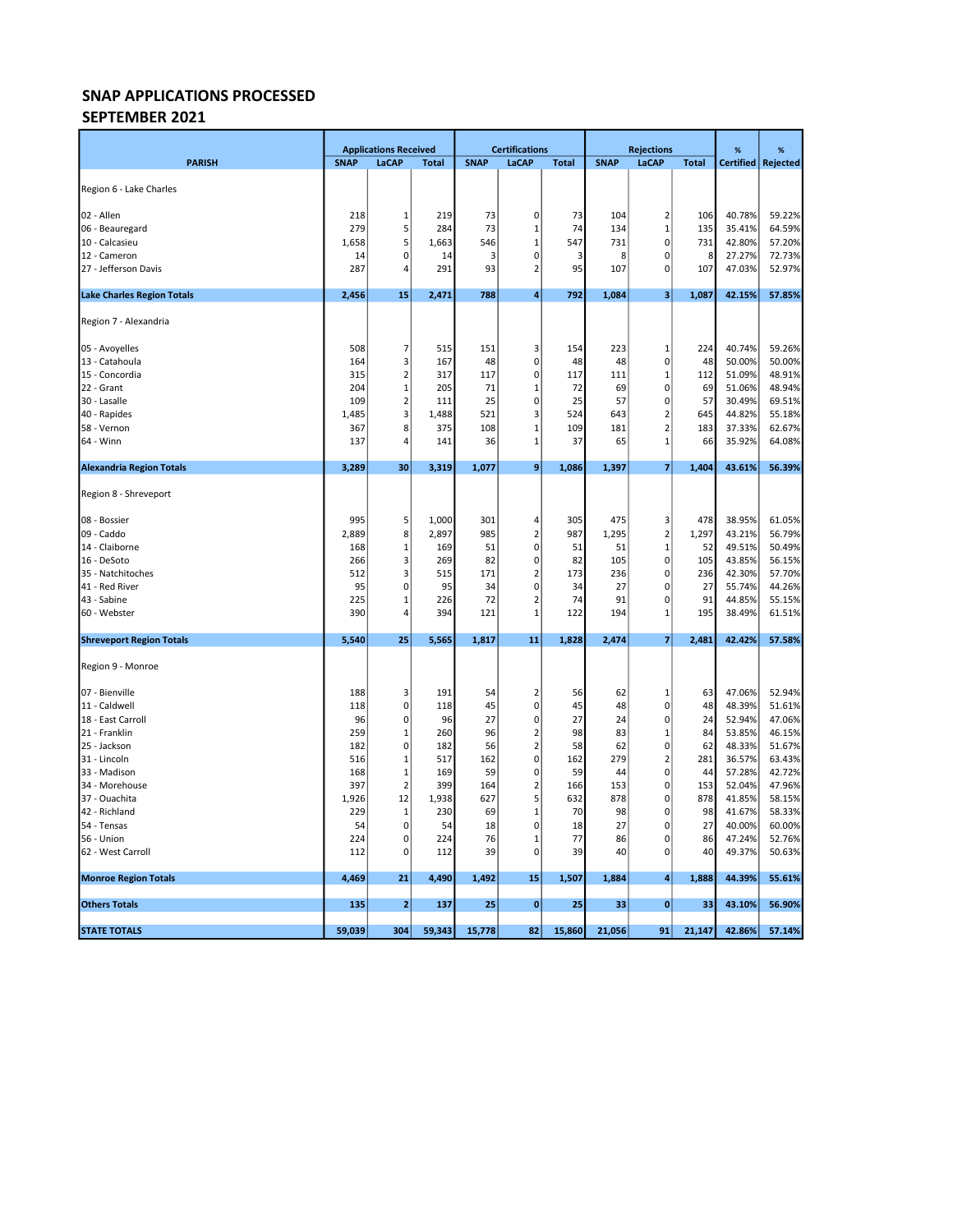# AUGUST 2021

|                                  | <b>Applications Received</b> |                         |              | <b>Certifications</b> |                         |              | <b>Rejections</b> |                         | %            | %      |                      |
|----------------------------------|------------------------------|-------------------------|--------------|-----------------------|-------------------------|--------------|-------------------|-------------------------|--------------|--------|----------------------|
| <b>PARISH</b>                    | <b>SNAP</b>                  | LaCAP                   | <b>Total</b> | <b>SNAP</b>           | LaCAP                   | <b>Total</b> | <b>SNAP</b>       | LaCAP                   | <b>Total</b> |        | Certified   Rejected |
|                                  |                              |                         |              |                       |                         |              |                   |                         |              |        |                      |
| Region 1 - Orleans               |                              |                         |              |                       |                         |              |                   |                         |              |        |                      |
| 26 - Jefferson                   | 4,056                        | 21                      | 4,077        | 1,382                 | 15                      | 1,397        | 1,548             | 8                       | 1,556        | 47.31% | 52.69%               |
| 36 - Orleans                     | 5,007                        | 26                      | 5,033        | 1,882                 | 6                       | 1,888        | 1,819             | $\overline{7}$          | 1,826        | 50.83% | 49.17%               |
| 38 - Plaquemines                 | 184                          | 1                       | 185          | 48                    | 0                       | 48           | 71                | $\pmb{0}$               | 71           | 40.34% | 59.66%               |
| 44 - St. Bernard                 | 520                          | 2                       | 522          | 212                   | 1                       | 213          | 204               | $\mathbf 1$             | 205          | 50.96% | 49.04%               |
|                                  |                              |                         |              |                       |                         |              |                   |                         |              |        |                      |
| <b>Orleans Region Totals</b>     | 9,767                        | 50                      | 9,817        | 3,524                 | 22                      | 3,546        | 3,642             | 16                      | 3,658        | 49.22% | 50.78%               |
| Region 2 - Baton Rouge           |                              |                         |              |                       |                         |              |                   |                         |              |        |                      |
| 17 - East Baton Rouge            | 5,292                        | 22                      | 5,314        | 1,872                 | 12                      | 1,884        | 2,136             | 6                       | 2,142        | 46.80% | 53.20%               |
| 19 - East Feliciana              | 63                           | $\overline{0}$          | 63           | 33                    | $\mathbf 1$             | 34           | 29                | $\pmb{0}$               | 29           | 53.97% | 46.03%               |
| 24 - Iberville                   | 372                          | 2                       | 374          | 150                   | $\mathbf 1$             | 151          | 134               | $\mathbf{1}$            | 135          | 52.80% | 47.20%               |
| 39 - Pointe Coupee               | 216                          | 1                       | 217          | 88                    | 0                       | 88           | 97                | $\mathbf 0$             | 97           | 47.57% | 52.43%               |
| 61 - West Baton Rouge            | 269                          | $\overline{0}$          | 269          | 77                    | 0                       | 77           | 99                | $\mathbf 0$             | 99           | 43.75% | 56.25%               |
| 63 - West Feliciana              | 68                           | 1                       | 69           | 23                    | 0                       | 23           | 30                | $\mathbf 0$             | 30           | 43.40% | 56.60%               |
| <b>Baton Rouge Region Totals</b> | 6,280                        | 26                      | 6,306        | 2,243                 | 14                      | 2,257        | 2,525             | $\overline{7}$          | 2,532        | 47.13% | 52.87%               |
| Region 3 - Covington             |                              |                         |              |                       |                         |              |                   |                         |              |        |                      |
| 32 - Livingston                  | 1,092                        | 5                       | 1,097        | 425                   | 2                       | 427          | 463               | $\overline{4}$          | 467          | 47.76% | 52.24%               |
| 46 - St. Helena                  | 67                           | 1                       | 68           | 33                    | 0                       | 33           | 30                | $\mathbf{1}$            | 31           | 51.56% | 48.44%               |
| 52 - St. Tammany                 | 1,641                        | 9                       | 1,650        | 539                   | $\overline{\mathbf{c}}$ | 541          | 699               | 4                       | 703          | 43.49% | 56.51%               |
| 53 - Tangipahoa                  | 1,562                        | 13                      | 1,575        | 589                   | 6                       | 595          | 657               | $\overline{2}$          | 659          | 47.45% | 52.55%               |
| 59 - Washington                  | 591                          | 1                       | 592          | 238                   | 1                       | 239          | 236               | $\mathbf{1}$            | 237          | 50.21% | 49.79%               |
| <b>Covington Region Totals</b>   | 4,953                        | 29                      | 4,982        | 1,824                 | 11                      | 1,835        | 2,085             | 12                      | 2,097        | 46.67% | 53.33%               |
| Region 4 - Thibodaux             |                              |                         |              |                       |                         |              |                   |                         |              |        |                      |
| 03 - Ascension                   | 848                          | 5                       | 853          | 309                   | $\mathbf{1}$            | 310          | 372               | 1                       | 373          | 45.39% | 54.61%               |
| 04 - Assumption                  | 193                          | $\mathbf 1$             | 194          | 76                    | $\mathbf 1$             | 77           | 72                | $\pmb{0}$               | 72           | 51.68% | 48.32%               |
| 29 - Lafourche                   | 783                          | 6                       | 789          | 309                   | $\overline{\mathbf{c}}$ | 311          | 331               | $\mathbf 1$             | 332          | 48.37% | 51.63%               |
| 45 - St. Charles                 | 401                          | $\mathbf 1$             | 402          | 140                   | $\overline{\mathbf{c}}$ | 142          | 132               | $\mathsf 0$             | 132          | 51.82% | 48.18%               |
| 47 - St. James                   | 207                          | 0                       | 207          | 76                    | $\mathbf{1}$            | 77           | 80                | $\mathbf 0$             | 80           | 49.04% | 50.96%               |
| 48 - St. John                    | 535                          | 2                       | 537          | 188                   | $\overline{2}$          | 190          | 188               | $\mathbf 0$             | 188          | 50.26% | 49.74%               |
| 55 - Terrebonne                  | 1,198                        | 7                       | 1,205        | 434                   | 3                       | 437          | 541               | $\overline{4}$          | 545          | 44.50% | 55.50%               |
| <b>Thibodaux Region Totals</b>   | 4,165                        | 22                      | 4,187        | 1,532                 | 12                      | 1,544        | 1,716             | 6                       | 1,722        | 47.27% | 52.73%               |
| Region 5 - Lafayette             |                              |                         |              |                       |                         |              |                   |                         |              |        |                      |
| 01 - Acadia                      | 612                          | 3                       | 615          | 237                   | 4                       | 241          | 267               | $\mathbf 0$             | 267          | 47.44% | 52.56%               |
| 20 - Evangeline                  | 428                          | 3                       | 431          | 174                   | 3                       | 177          | 177               | $\mathbf 1$             | 178          | 49.86% | 50.14%               |
| 23 - Iberia                      | 800                          | $6 \mid$                | 806          | 314                   | 3                       | 317          | 346               | $\pmb{0}$               | 346          | 47.81% | 52.19%               |
| 28 - Lafayette                   | 2,357                        | 8 <sup>1</sup>          | 2,365        | 776                   | 3                       | 779          | 1,037             | $\overline{\mathbf{3}}$ | 1,040        | 42.83% | 57.17%               |
| 49 - St. Landry                  | 1,063                        | 7                       | 1,070        | 437                   | 7                       | 444          | 408               | $\mathbf{1}$            | 409          | 52.05% | 47.95%               |
| 50 - St. Martin                  | 489                          | $\overline{\mathbf{c}}$ | 491          | 196                   | 1                       | 197          | 218               | $\mathsf 3$             | 221          | 47.13% | 52.87%               |
| 51 - St. Mary                    | 545                          | $\overline{2}$          | 547          | 225                   | $\mathbf{1}$            | 226          | 197               | $\mathbf 1$             | 198          | 53.30% | 46.70%               |
| 57 - Vermilion                   | 515                          | 3                       | 518          | 204                   | $\overline{\mathbf{c}}$ | 206          | 196               | $\mathbf{1}$            | 197          | 51.12% | 48.88%               |
| <b>Lafayette Region Totals</b>   | 6,809                        | 34                      | 6,843        | 2,563                 | 24                      | 2,587        | 2,846             | 10                      | 2,856        | 47.53% | 52.47%               |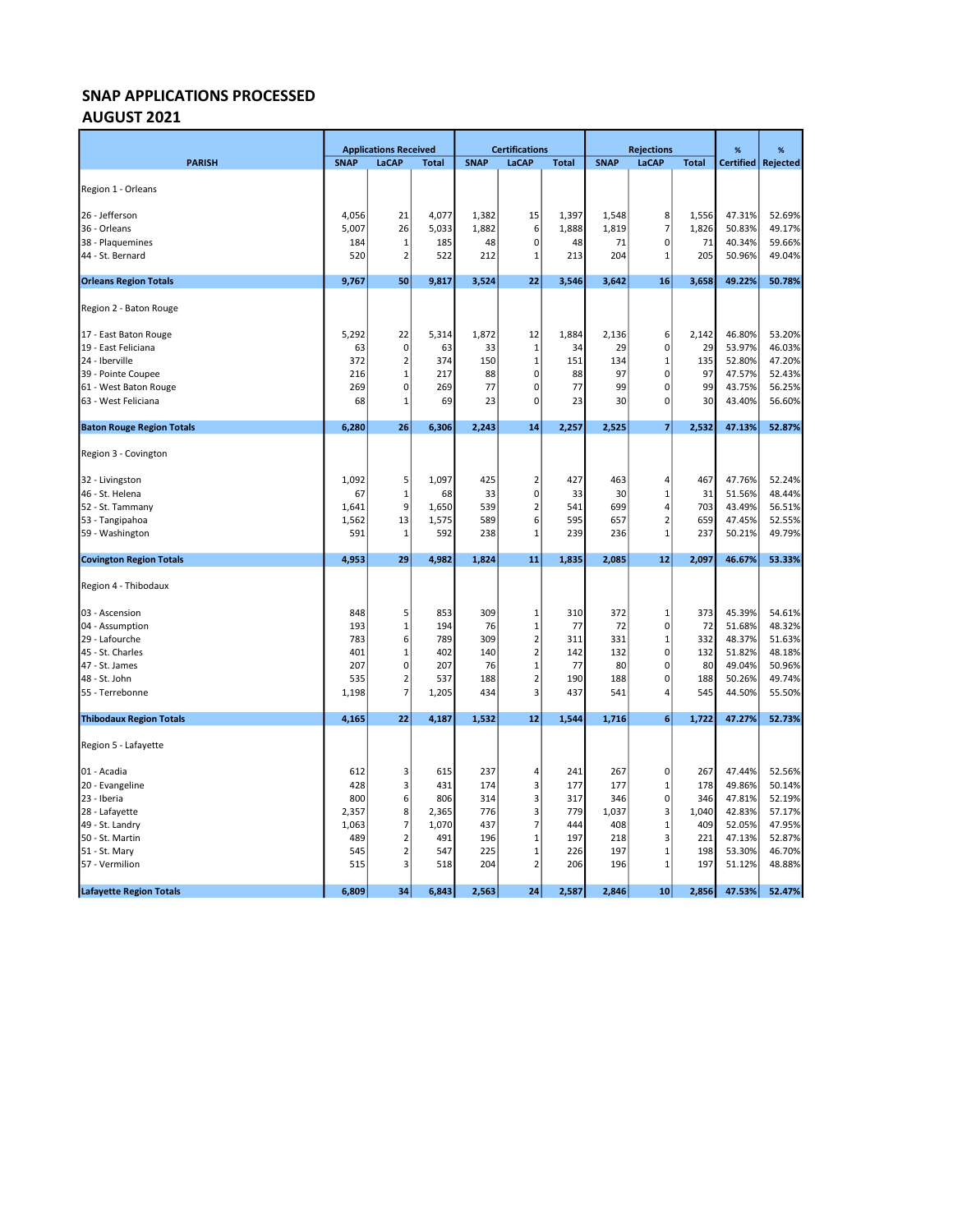# AUGUST 2021

|                                   |             | <b>Applications Received</b> |              |             | <b>Certifications</b> |              |             | <b>Rejections</b>          | %            | %                |                  |
|-----------------------------------|-------------|------------------------------|--------------|-------------|-----------------------|--------------|-------------|----------------------------|--------------|------------------|------------------|
| <b>PARISH</b>                     | <b>SNAP</b> | <b>LaCAP</b>                 | <b>Total</b> | <b>SNAP</b> | <b>LaCAP</b>          | <b>Total</b> | <b>SNAP</b> | LaCAP                      | <b>Total</b> | <b>Certified</b> | Rejected         |
| Region 6 - Lake Charles           |             |                              |              |             |                       |              |             |                            |              |                  |                  |
|                                   |             |                              |              |             |                       |              |             |                            |              |                  |                  |
| 02 - Allen                        | 241         | 2                            | 243          | 94          | 1                     | 95           | 98          | $\mathbf 0$                | 98           | 49.22%           | 50.78%           |
| 06 - Beauregard                   | 273         | 4                            | 277          | 87          | 2                     | 89           | 163         | 0                          | 163          | 35.32%           | 64.68%           |
| 10 - Calcasieu                    | 1,741       | $\overline{\mathbf{3}}$      | 1,744        | 615         | 3                     | 618          | 781         | $\overline{2}$             | 783          | 44.11%           | 55.89%           |
| 12 - Cameron                      | 18          | 0                            | 18           | 5           | 0                     | 5            | q           | 0                          | 9            | 35.71%           | 64.29%           |
| 27 - Jefferson Davis              | 285         | 1                            | 286          | 122         | $\overline{2}$        | 124          | 133         | 0                          | 133          | 48.25%           | 51.75%           |
| <b>Lake Charles Region Totals</b> | 2,558       | 10                           | 2,568        | 923         | 8 <sup>1</sup>        | 931          | 1,184       | $\mathbf{2}$               | 1,186        | 43.98%           | 56.02%           |
| Region 7 - Alexandria             |             |                              |              |             |                       |              |             |                            |              |                  |                  |
| 05 - Avoyelles                    | 534         | 4                            | 538          | 217         | 1                     | 218          | 207         | $\mathbf 0$                | 207          | 51.29%           | 48.71%           |
| 13 - Catahoula                    | 124         | 1                            | 125          | 52          | 1                     | 53           | 54          | $\pmb{0}$                  | 54           | 49.53%           | 50.47%           |
| 15 - Concordia                    | 264         | 0                            | 264          | 84          | 0                     | 84           | 101         | $\overline{2}$             | 103          | 44.92%           | 55.08%           |
| 22 - Grant                        | 199         | 2                            | 201          | 66          | 0                     | 66           | 97          | $\overline{2}$             | 99           | 40.00%           | 60.00%           |
| 30 - Lasalle                      | 118         | $\overline{0}$               | 118          | 37          | 0                     | 37           | 72          | 0                          | 72           | 33.94%           | 66.06%           |
| 40 - Rapides                      | 1,556       | 6                            | 1,562        | 591         | 3                     | 594          | 619         | 0                          | 619          | 48.97%           | 51.03%           |
| 58 - Vernon                       | 427         | 4                            | 431          | 134         | $\overline{2}$        | 136          | 216         | $\overline{1}$             | 217          | 38.53%           | 61.47%           |
| 64 - Winn                         | 130         | 0                            | 130          | 43          | 0                     | 43           | 48          | 0                          | 48           | 47.25%           | 52.75%           |
| <b>Alexandria Region Totals</b>   | 3,352       | 17                           | 3,369        | 1,224       | $\overline{7}$        | 1,231        | 1,414       | 5                          | 1,419        | 46.45%           | 53.55%           |
| Region 8 - Shreveport             |             |                              |              |             |                       |              |             |                            |              |                  |                  |
| 08 - Bossier                      | 1,105       | 9                            | 1,114        | 405         | 3                     | 408          | 486         | $\mathbf 0$                | 486          | 45.64%           | 54.36%           |
| 09 - Caddo                        | 3,122       | 13                           | 3,135        | 1,160       | 8                     | 1,168        | 1,201       | 5                          | 1,206        | 49.20%           | 50.80%           |
| 14 - Claiborne                    | 141         | 1                            | 142          | 57          | 0                     | 57           | 51          | $\mathbf 0$                | 51           | 52.78%           | 47.22%           |
| 16 - DeSoto                       | 280         | 2                            | 282          | 109         | 1                     | 110          | 83          | $\mathbf 1$                | 84           | 56.70%           | 43.30%           |
| 35 - Natchitoches                 | 519         | 4                            | 523          | 156         | 4                     | 160          | 167         | $\mathbf 1$                | 168          | 48.78%           | 51.22%           |
| 41 - Red River                    | 94          | $\overline{\mathbf{c}}$      | 96           | 31          | 1                     | 32           | 35          | $\mathbf{1}$               | 36           | 47.06%           | 52.94%           |
| 43 - Sabine                       | 230         | $\overline{2}$               | 232          | 87          | 0                     | 87           | 85          | $\mathbf 0$                | 85           | 50.58%           | 49.42%           |
| 60 - Webster                      | 459         | $\overline{\mathbf{c}}$      | 461          | 169         | 1                     | 170          | 184         | $\mathbf{1}$               | 185          | 47.89%           | 52.11%           |
| <b>Shreveport Region Totals</b>   | 5,950       | 35                           | 5,985        | 2,174       | 18                    | 2,192        | 2,292       | 9                          | 2,301        | 48.79%           | 51.21%           |
| Region 9 - Monroe                 |             |                              |              |             |                       |              |             |                            |              |                  |                  |
| 07 - Bienville                    | 165         | 3                            | 168          | 75          | 0                     | 75           | 63          | $\mathbf 0$                | 63           | 54.35%           | 45.65%           |
| 11 - Caldwell                     | 120         | 0                            | 120          | 48          | 1                     | 49           | 51          | 0                          | 51           | 49.00%           | 51.00%           |
| 18 - East Carroll                 | 73          | $\mathbf{0}$                 | 73           | 39          | $\mathbf 0$           | 39           | 33          | $\mathbf{1}$               | 34           | 53.42%           | 46.58%           |
| 21 - Franklin                     | 219         | 5                            | 224          | 102         | 2                     | 104          | 83          | $\pmb{0}$                  | 83           | 55.61%           | 44.39%           |
| 25 - Jackson                      | 156         | $\mathbf 2$                  | 158          | 45          | 0                     | 45           | 84          | $\pmb{0}$                  | 84           | 34.88%           | 65.12%           |
| 31 - Lincoln                      | 601         | 4                            | 605          | 191         | $\overline{2}$        | 193          | 276         | $\mathbf 0$                | 276          | 41.15%           | 58.85%           |
| 33 - Madison                      | 132         | $\mathbf{0}$                 | 132          | 66          | $\mathbf 1$           | 67           | 84          | $\mathbf 0$                | 84           | 44.37%           | 55.63%           |
| 34 - Morehouse                    | 396         | 4                            | 400          | 159         | $\mathbf{1}$          | 160          | 145         | $\overline{2}$             | 147          | 52.12%           | 47.88%           |
| 37 - Ouachita                     | 2,009       | 9                            | 2,018        | 792         | 6                     | 798          | 860         | $\overline{2}$             | 862          | 48.07%           | 51.93%           |
| 42 - Richland                     | 228         | $\mathbf{0}$                 | 228          | 86          | 0                     | 86           | 100         | $\mathbf 0$                | 100          | 46.24%           | 53.76%           |
| 54 - Tensas                       | 44          | 0                            | 44           | 18          | 0                     | 18           | 19          | 0                          | 19           | 48.65%           | 51.35%           |
| 56 - Union<br>62 - West Carroll   | 228<br>110  | $\mathbf 1$<br>0             | 229<br>110   | 82<br>50    | 0<br>0                | 82<br>50     | 111<br>54   | $\mathbf 0$<br>$\mathbf 0$ | 111<br>54    | 42.49%<br>48.08% | 57.51%<br>51.92% |
|                                   |             |                              |              |             |                       |              |             |                            |              |                  |                  |
| <b>Monroe Region Totals</b>       | 4,481       | 28                           | 4,509        | 1,753       | 13                    | 1,766        | 1,963       | 5                          | 1,968        | 47.30%           | 52.70%           |
| <b>Others Totals</b>              | 52          | $\mathbf{0}$                 | 52           | 18          | $\bf{0}$              | 18           | 27          | $\mathbf{0}$               | 27           | 40.00%           | 60.00%           |
| <b>STATE TOTALS</b>               | 48,367      | 251                          | 48,618       | 17,778      | 129                   | 17,907       | 19,694      | 72                         | 19,766       | 47.53%           | 52.47%           |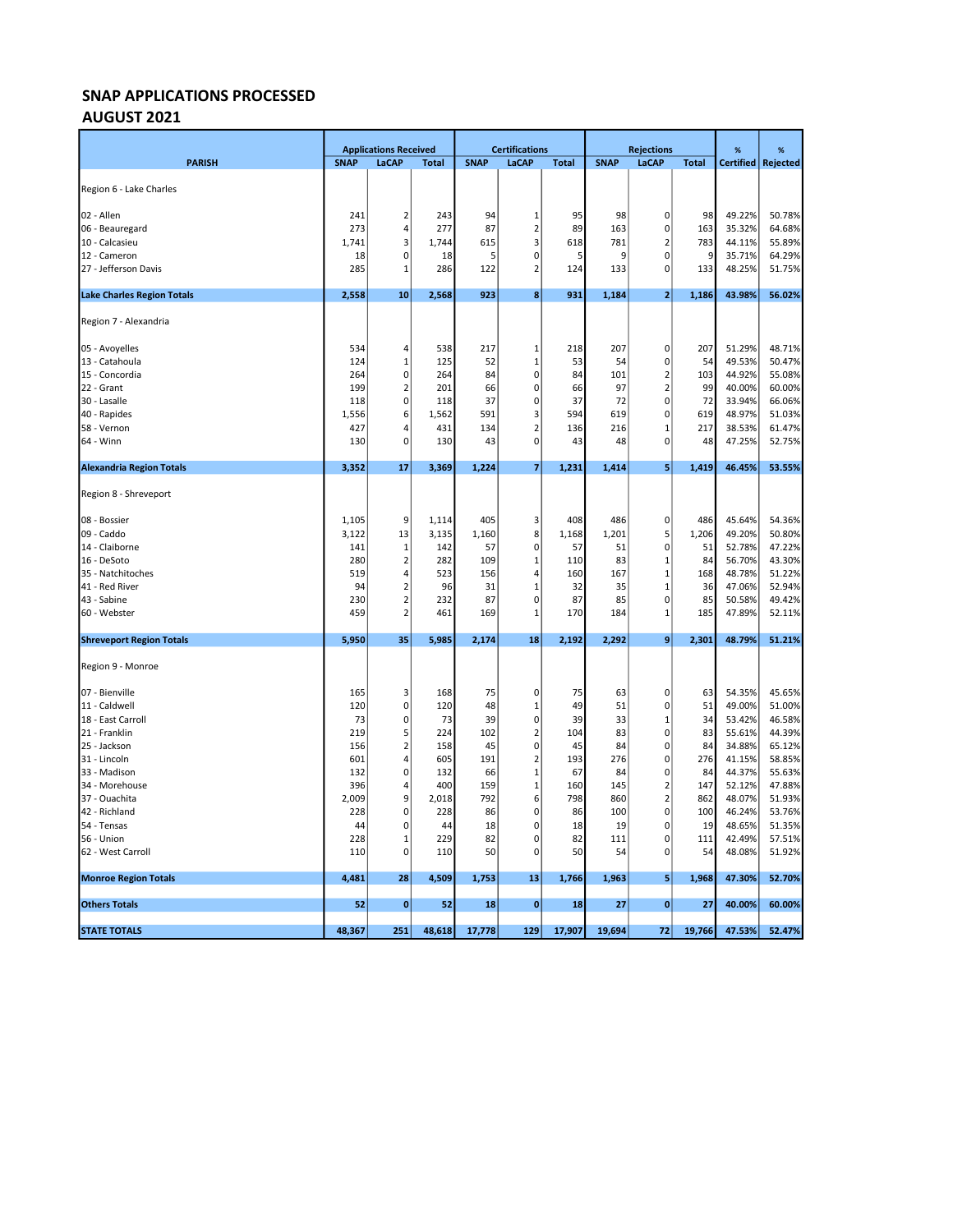### JULY 2021

|                                  |             | <b>Applications Received</b> |              |             | <b>Certifications</b>          |              |             | <b>Rejections</b>       |              | %                | %                |
|----------------------------------|-------------|------------------------------|--------------|-------------|--------------------------------|--------------|-------------|-------------------------|--------------|------------------|------------------|
| <b>PARISH</b>                    | <b>SNAP</b> | LaCAP                        | <b>Total</b> | <b>SNAP</b> | LaCAP                          | <b>Total</b> | <b>SNAP</b> | LaCAP                   | <b>Total</b> | <b>Certified</b> | <b>Rejected</b>  |
|                                  |             |                              |              |             |                                |              |             |                         |              |                  |                  |
| Region 1 - Orleans               |             |                              |              |             |                                |              |             |                         |              |                  |                  |
| 26 - Jefferson                   | 3,047       | 17                           | 3,064        | 1,249       | 7                              | 1,256        | 1,198       | 8                       | 1,206        | 51.02%           | 48.98%           |
| 36 - Orleans                     | 3,816       | 17                           | 3,833        | 1,666       | 13                             | 1,679        | 1,208       | $\overline{7}$          | 1,215        | 58.02%           | 41.98%           |
| 38 - Plaquemines                 | 131         | 0                            | 131          | 42          | $\mathbf 0$                    | 42           | 55          | 0                       | 55           | 43.30%           | 56.70%           |
| 44 - St. Bernard                 | 410         | $\overline{2}$               | 412          | 164         | $\mathbf 0$                    | 164          | 134         | $\pmb{0}$               | 134          | 55.03%           | 44.97%           |
| <b>Orleans Region Totals</b>     | 7,404       | 36                           | 7,440        | 3,121       | 20                             | 3,141        | 2,595       | 15                      | 2,610        | 54.62%           | 45.38%           |
| Region 2 - Baton Rouge           |             |                              |              |             |                                |              |             |                         |              |                  |                  |
| 17 - East Baton Rouge            | 4,128       | 20                           | 4,148        | 1,613       | 12                             | 1,625        | 1,690       | 5                       | 1,695        | 48.95%           | 51.05%           |
| 19 - East Feliciana              | 59          | 1                            | 60           | 17          | $\pmb{0}$                      | 17           | 17          | 0                       | 17           | 50.00%           | 50.00%           |
| 24 - Iberville                   | 233         | 1                            | 234          | 102         | $\mathbf 0$                    | 102          | 89          | $\pmb{0}$               | 89           | 53.40%           | 46.60%           |
| 39 - Pointe Coupee               | 174         | 1                            | 175          | 70          | $\mathbf 0$                    | 70           | 65          | $\mathbf{1}$            | 66           | 51.47%           | 48.53%           |
| 61 - West Baton Rouge            | 200         | $\overline{2}$               | 202          | 92          | $\overline{2}$                 | 94           | 70          | $\mathbf 0$             | 70           | 57.32%           | 42.68%           |
| 63 - West Feliciana              | 57          | 0                            | 57           | 24          | $\mathbf 0$                    | 24           | 21          | 0                       | 21           | 53.33%           | 46.67%           |
| <b>Baton Rouge Region Totals</b> | 4,851       | 25                           | 4,876        | 1,918       | 14                             | 1,932        | 1,952       | 6                       | 1,958        | 49.67%           | 50.33%           |
| Region 3 - Covington             |             |                              |              |             |                                |              |             |                         |              |                  |                  |
| 32 - Livingston                  | 958         | $\overline{2}$               | 960          | 378         | 0                              | 378          | 354         | $\pmb{0}$               | 354          | 51.64%           | 48.36%           |
| 46 - St. Helena                  | 65          | $\mathbf 0$                  | 65           | 28          | $\mathbf 0$                    | 28           | 23          | $\pmb{0}$               | 23           | 54.90%           | 45.10%           |
| 52 - St. Tammany                 | 1,211       | 10                           | 1,221        | 454         | $\overline{4}$                 | 458          | 462         | 4                       | 466          | 49.57%           | 50.43%           |
| 53 - Tangipahoa                  | 1,297       | 9                            | 1,306        | 562         | $\mathbf 2$                    | 564          | 495         | 6                       | 501          | 52.96%           | 47.04%           |
| 59 - Washington                  | 449         | 4                            | 453          | 194         | $\mathbf{1}$                   | 195          | 142         | $\mathbf{1}$            | 143          | 57.69%           | 42.31%           |
| <b>Covington Region Totals</b>   | 3,980       | 25                           | 4,005        | 1,616       | $\overline{7}$                 | 1,623        | 1,476       | 11                      | 1,487        | 52.19%           | 47.81%           |
| Region 4 - Thibodaux             |             |                              |              |             |                                |              |             |                         |              |                  |                  |
|                                  |             |                              |              |             |                                |              |             |                         |              |                  |                  |
| 03 - Ascension                   | 674         | 1                            | 675          | 238         | $\overline{2}$                 | 240          | 284         | 0                       | 284          | 45.80%           | 54.20%           |
| 04 - Assumption                  | 153         | 0                            | 153          | 58          | $\mathbf 0$                    | 58           | 46          | $\mathbf 0$             | 46           | 55.77%           | 44.23%           |
| 29 - Lafourche                   | 665         | $\mathbf 1$                  | 666          | 239         | $\pmb{0}$                      | 239          | 228         | $\pmb{0}$               | 228          | 51.18%           | 48.82%           |
| 45 - St. Charles                 | 263         | $\mathbf 2$                  | 265          | 109         | $\mathbf 1$                    | 110          | 100         | $\pmb{0}$               | 100          | 52.38%           | 47.62%           |
| 47 - St. James                   | 148         | $\mathbf 1$                  | 149          | 60          | $\mathbf 0$                    | 60           | 50          | $\mathbf 0$             | 50           | 54.55%           | 45.45%           |
| 48 - St. John                    | 360         | $\overline{2}$<br>4          | 362          | 149         | $\overline{2}$<br>$\mathbf{1}$ | 151<br>411   | 127<br>350  | 3<br>$\mathbf{1}$       | 130          | 53.74%<br>53.94% | 46.26%<br>46.06% |
| 55 - Terrebonne                  | 1,023       |                              | 1,027        | 410         |                                |              |             |                         | 351          |                  |                  |
| <b>Thibodaux Region Totals</b>   | 3,286       | 11                           | 3,297        | 1,263       | 6                              | 1,269        | 1,185       | $\overline{4}$          | 1,189        | 51.63%           | 48.37%           |
| Region 5 - Lafayette             |             |                              |              |             |                                |              |             |                         |              |                  |                  |
| 01 - Acadia                      | 509         | 5                            | 514          | 213         | 3                              | 216          | 187         | $\mathbf 1$             | 188          | 53.47%           | 46.53%           |
| 20 - Evangeline                  | 345         | 4                            | 349          | 119         | $\mathbf{1}$                   | 120          | 102         | $\mathbf{1}$            | 103          | 53.81%           | 46.19%           |
| 23 - Iberia                      | 698         | 5                            | 703          | 299         | $\mathbf{1}$                   | 300          | 246         | $\mathbf 2$             | 248          | 54.74%           | 45.26%           |
| 28 - Lafayette                   | 1,862       | 9                            | 1,871        | 721         | 4                              | 725          | 759         | $\overline{\mathbf{c}}$ | 761          | 48.79%           | 51.21%           |
| 49 - St. Landry                  | 858         | $\overline{7}$               | 865          | 366         | $\overline{2}$                 | 368          | 334         | $\overline{\mathbf{3}}$ | 337          | 52.20%           | 47.80%           |
| 50 - St. Martin                  | 380         | 5                            | 385          | 154         | $\mathbf{1}$                   | 155          | 148         | $\mathbf 1$             | 149          | 50.99%           | 49.01%           |
| 51 - St. Mary                    | 462         | 2                            | 464          | 217         | 4                              | 221          | 168         | $\mathbf 0$             | 168          | 56.81%           | 43.19%           |
| 57 - Vermilion                   | 406         | 3                            | 409          | 180         | 3                              | 183          | 165         | 0                       | 165          | 52.59%           | 47.41%           |
| <b>Lafayette Region Totals</b>   | 5,520       | 40                           | 5,560        | 2,269       | 19                             | 2,288        | 2,109       | 10                      | 2,119        | 51.92%           | 48.08%           |